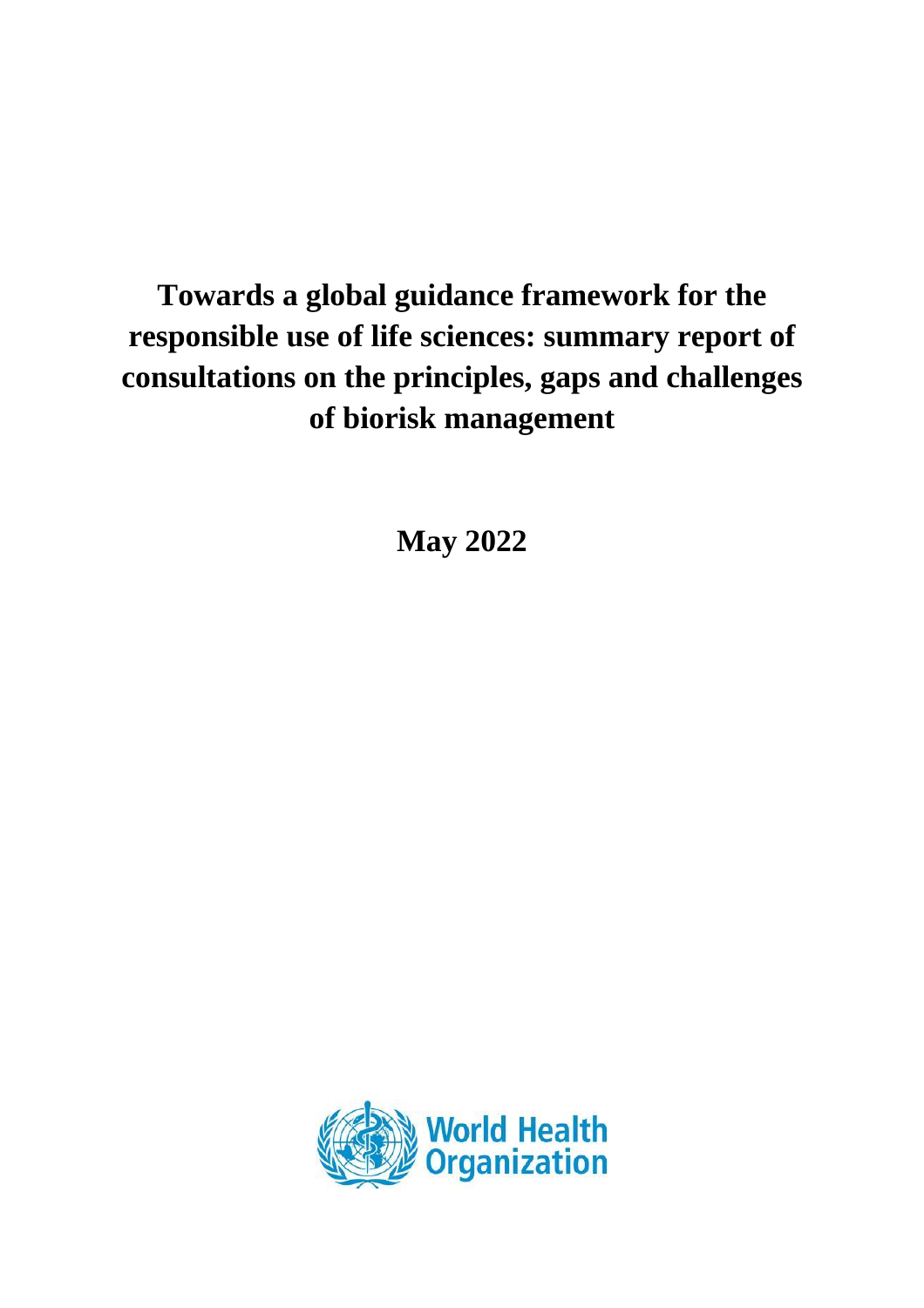#### WHO/SCI/RFH/2022.01

#### **© World Health Organization 2022**

Some rights reserved. This work is available under the Creative Commons Attribution-NonCommercial-ShareAlike 3.0 IGO licence (CC BY-NC-SA 3.0 IGO; [https://creativecommons.org/licenses/by-nc-sa/3.0/igo\)](https://creativecommons.org/licenses/by-nc-sa/3.0/igo).

Under the terms of this licence, you may copy, redistribute and adapt the work for non-commercial purposes, provided the work is appropriately cited, as indicated below. In any use of this work, there should be no suggestion that WHO endorses any specific organization, products or services. The use of the WHO logo is not permitted. If you adapt the work, then you must license your work under the same or equivalent Creative Commons licence. If you create a translation of this work, you should add the following disclaimer along with the suggested citation: *"*This translation was not created by the World Health Organization (WHO). WHO is not responsible for the content or accuracy of this translation. The original English edition shall be the binding and authentic edition".

Any mediation relating to disputes arising under the licence shall be conducted in accordance with the mediation rules of the World Intellectual Property Organization [\(http://www.wipo.int/amc/en/mediation/rules/\)](http://www.wipo.int/amc/en/mediation/rules/).

**Suggested citation**. Towards a global guidance framework for the responsible use of life sciences: summary report of consultations on the principles, gaps and challenges of biorisk management, May 2022. Geneva: World Health Organization; 2022 (WHO/SCI/RFH/2022.01). Licence: CC [BY-NC-](https://creativecommons.org/licenses/by-nc-sa/3.0/igo/)SA 3.0 [IGO.](https://creativecommons.org/licenses/by-nc-sa/3.0/igo/)

**Cataloguing-in-Publication (CIP) data.** CIP data are available at [http://apps.who.int/iris.](http://apps.who.int/iris/)

**Sales, rights and licensing.** To purchase WHO publications, see [http://apps.who.int/bookorders.](http://apps.who.int/bookorders) To submit requests for commercial use and queries on rights and licensing, see [www.who.int/copyright.](http://www.who.int/copyright)

**Third-party materials.** If you wish to reuse material from this work that is attributed to a third party, such as tables, figures or images, it is your responsibility to determine whether permission is needed for that reuse and to obtain permission from the copyright holder. The risk of claims resulting from infringement of any third-party-owned component in the work rests solely with the user.

**General disclaimers.** The designations employed and the presentation of the material in this publication do not imply the expression of any opinion whatsoever on the part of WHO concerning the legal status of any country, territory, city or area or of its authorities, or concerning the delimitation of its frontiers or boundaries. Dotted and dashed lines on maps represent approximate border lines for which there may not yet be full agreement.

The mention of specific companies or of certain manufacturers' products does not imply that they are endorsed or recommended by WHO in preference to others of a similar nature that are not mentioned. Errors and omissions excepted, the names of proprietary products are distinguished by initial capital letters.

All reasonable precautions have been taken by WHO to verify the information contained in this publication. However, the published material is being distributed without warranty of any kind, either expressed or implied. The responsibility for the interpretation and use of the material lies with the reader. In no event shall WHO be liable for damages arising from its use.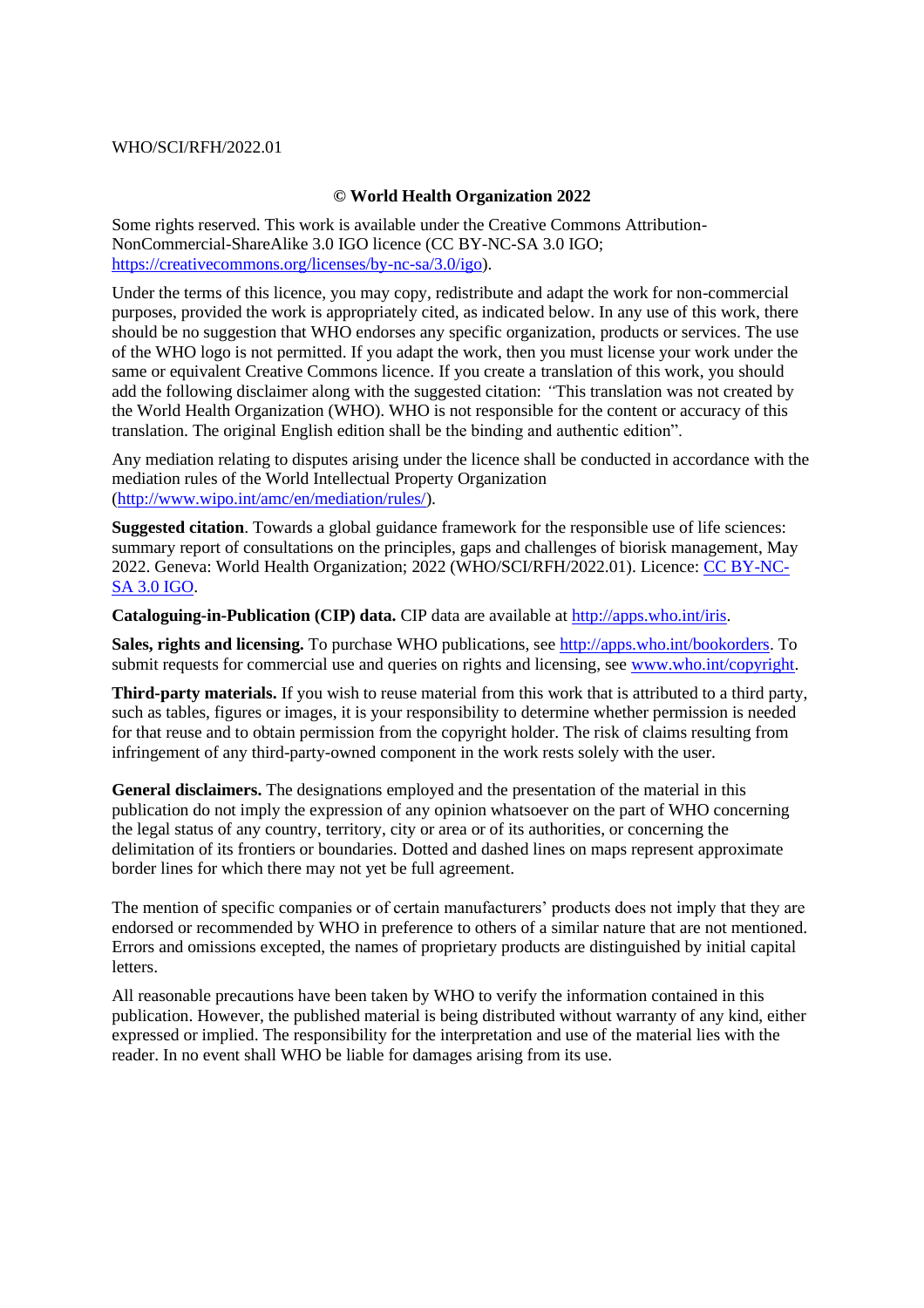# **Contents**

| 1.1                                                                                                                                                                                                                                                                                                                                                                           |  |
|-------------------------------------------------------------------------------------------------------------------------------------------------------------------------------------------------------------------------------------------------------------------------------------------------------------------------------------------------------------------------------|--|
| 1.2                                                                                                                                                                                                                                                                                                                                                                           |  |
| 1.3                                                                                                                                                                                                                                                                                                                                                                           |  |
| 1.4                                                                                                                                                                                                                                                                                                                                                                           |  |
| 2. Values and principles to guide the development and implementation of governance                                                                                                                                                                                                                                                                                            |  |
| 2.1                                                                                                                                                                                                                                                                                                                                                                           |  |
|                                                                                                                                                                                                                                                                                                                                                                               |  |
| 3.1                                                                                                                                                                                                                                                                                                                                                                           |  |
| 3.2                                                                                                                                                                                                                                                                                                                                                                           |  |
| 3.3                                                                                                                                                                                                                                                                                                                                                                           |  |
|                                                                                                                                                                                                                                                                                                                                                                               |  |
| Examples of awareness-raising, education, training and capacity-building 14<br>4.1                                                                                                                                                                                                                                                                                            |  |
| 4.2                                                                                                                                                                                                                                                                                                                                                                           |  |
|                                                                                                                                                                                                                                                                                                                                                                               |  |
|                                                                                                                                                                                                                                                                                                                                                                               |  |
|                                                                                                                                                                                                                                                                                                                                                                               |  |
| Box 2. Values and principles for safe, secure and responsible use of life sciences4<br>Box 3. Examples of biorisk management tools and mechanisms for different stakeholders  8<br>Box 4. Illustrative framework for systematically evaluating tools and mechanisms towards a<br>Box 5. Illustrative examples of awareness-raising, education, training and capacity-building |  |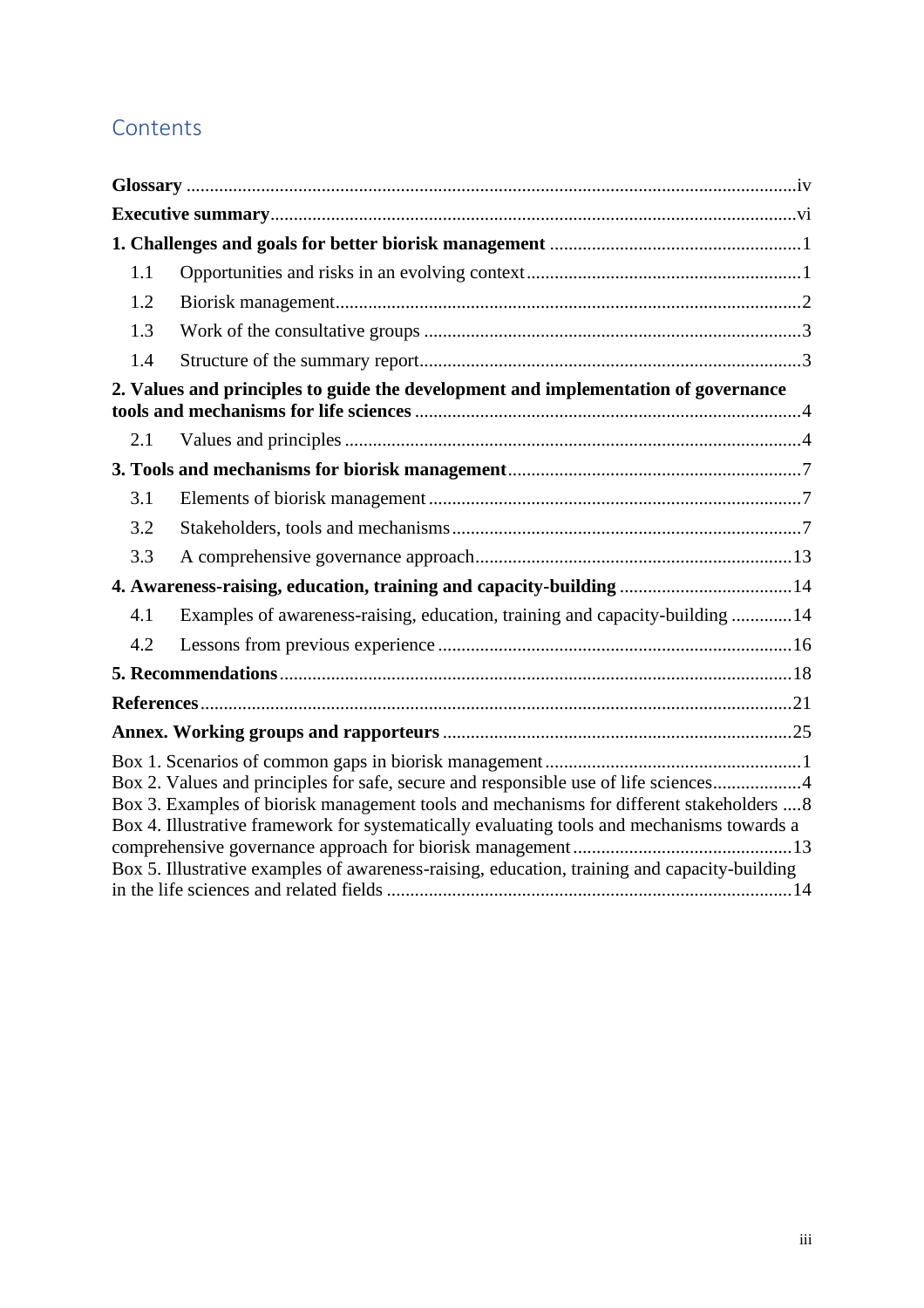# <span id="page-3-0"></span>**Glossary**

**Accident:** An unintended occurrence that could result in harm, such as infection, illness or injury in humans and animals or contamination of the environment

**Awareness-raising:** Actions to inform the scientific community and the broader global community of the essential place of biosecurity in responsible basic and applied life sciences

**Biological diversity**: Variation among all living organisms, including those in terrestrial, marine and other aquatic ecosystems and the ecological complexes of which they are part and diversity within and among species and ecosystems

**Biorisk:** The risk that a biological event – such as naturally occurring disease, accidental infection, unexpected discovery, unauthorized access, loss, theft, misuse, diversion or intentional release of a biological agent or biological material – will adversely affect the health of humans, nonhuman animals and the environment

**Biosafety:** Principles, technologies, measures and practices of containment that can be used to prevent inadvertent release or unintentional exposure to biological agents or biological material

**Biosecurity**: Principles, technologies, measures and practices that can be used to prevent unauthorized access to or loss, theft, misuse, diversion or intentional release of a biological agent or biological material

**Civil society network**: Groups or organizations that works in the interests of citizens outside of government and for-profit sectors

**Code of ethics**: Non-legislated guidelines intended to establish standards of practice

**Collaborative ambition**: Situation in which people put more into and get more out of work, such as advocacy, which benefits themselves and others; i.e., collaboration to achieve a common ambition

**Convergent technology**: Integration of insights, principles, approaches and actors from distinct fields

**Disinformation:** The sharing of information that is known to be false, inaccurate or misleading with the intent to mislead, confuse, introduce doubt or incite violence for the purpose of causing harm

**Dual-use**: Findings, techniques and knowledge generated by peaceful, legitimate life sciences that may be appropriated for non-peaceful or harmful purposes with no, or only minor, modification

**Dual-use research**: Life sciences research conducted for peaceful and beneficial purposes that could provide knowledge, information, methods, products or technologies that could also be intentionally misused to endanger the health of humans, animals and the environment

**Education:** Systematic provision of knowledge, competence, skills and tools on aspects of biosecurity

**Empowerment:** Strengthening engagement to increase active participation in, e.g., agenda- and priority-setting

**Engagement:** Involvement of scientists, the scientific community and other stakeholders in biorisk management, biosecurity and governance

**Global health security**: The activities, both proactive and reactive, required to minimize the risk of public health events that could endanger the health of humans, animals and the environment across national boundaries, geographical regions and generations

**Governance**: Systematic use of frameworks, tools and other mechanisms to provide direction and oversight consistent with a chosen set of values, principles and goals

**Infodemic:** An overabundance of information, including mis- and disinformation, during a health crisis that is spread via digital, physical and verbal information systems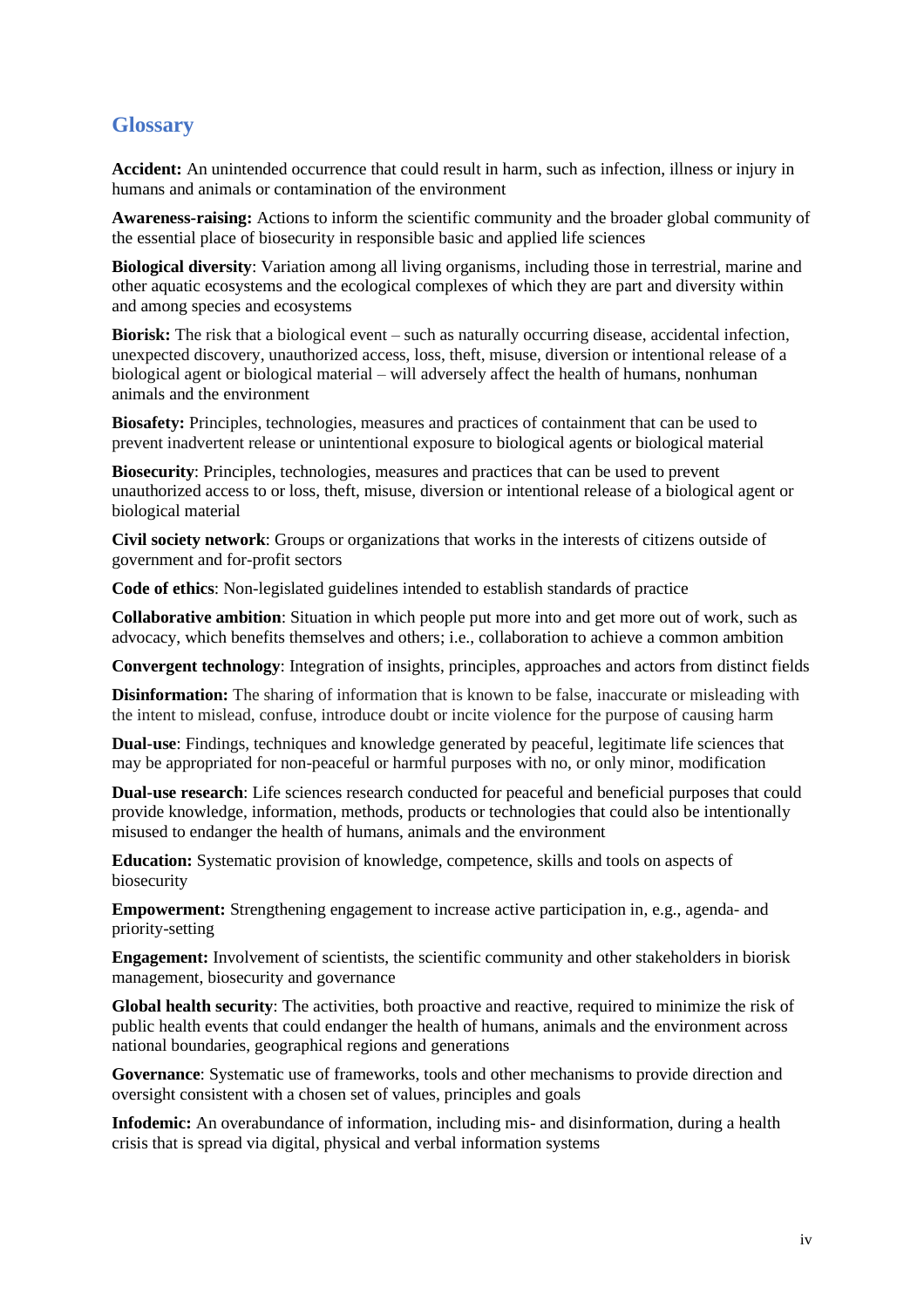**Intergenerational justice:** Commitment to fair distribution of (sometimes scarce) resources among different age groups, often (but not always) with a focus on future generations

**Life sciences:** All sciences that address living organisms, including humans, animals and the environment, or the products of living organisms or that incorporate components derived directly or synthetically from living organisms, including biology, biotechnology, genomics, proteomics, bioinformatics, pharmaceutical and biomedical research and technologies

**Misinformation:** Sharing of false, inaccurate or misleading information without malicious intent to mislead, confuse, introduce doubt or incite violence, with or without awareness of the falsehood(s) or inaccuracy(ies)

**Participatory governance:** Governance focused on deepening democratic engagement

**Pathogen:** A biological agent capable of causing disease in humans, animals or plants

**Policy**: Includes laws, regulations, standards, guidelines, best practices, codes of ethics, research review processes, training and education

Publics: Just as there is no monolithic "science", there is no unified "public"; a term used to emphasize the plurality and diversity of perspectives, locations and engagement of groups and collectives

**Risk**: Probability of harm

**Risk assessment:** Systematic collection of quantitative or qualitative information on processes and evaluation of the nature, probability and magnitude of potential harm and determination of appropriate control measures

**Risk management**: Quantitative or qualitative forecasting and evaluation of potentially harmful consequences (risk assessment) with identification and use of technologies, measures or practices to avoid or minimize their impact (risk mitigation)

**Scientific community**: A network of interacting scientists and other (public or private) actors involved in research organizations, life sciences funding, standard-setting, project management, publication, dissemination, development and commercialization, education, training, regulation and governance as well as academics and scholars, including social scientists and humanists

Scientist: A person with expertise in natural or social sciences who systematically uses research and collects information to produce knowledge

**Social justice:** Concern with equity and fair access to social goods such as rights, privileges and opportunities; different from distributive justice, which concerns the fair distribution of quantifiable goods (e.g., vaccines, food, shelter). The aim of social justice is to ensure that political and social structures do not perpetuate systematic disadvantages in society

**Stakeholder**: Scientist, the scientific community, member of an ethics committee, institutional or repository manager, biosafety officer, security official, regulator, institutional or other authority, civil society network and publics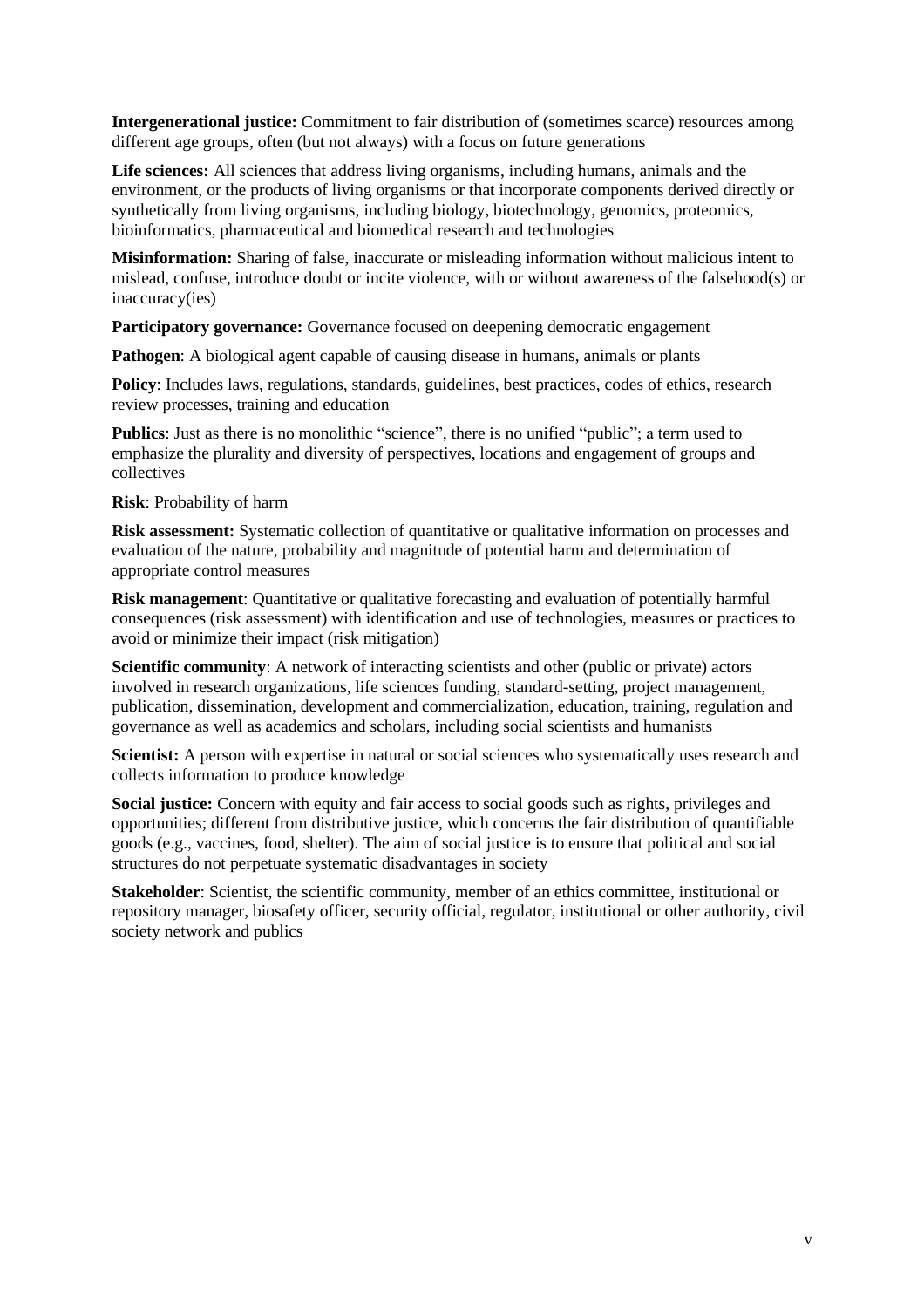# <span id="page-5-0"></span>**Executive summary**

Research and application of the life sciences offer both opportunities and risks to health, safety and security. To ensure that current and future advances in the life sciences are used for the betterment of humans and the planet's biodiversity, ecosystems and environment, it is important that the scientific community adhere to high scientific, safety, security and ethical standards.

To further this aim and to motivate and strengthen safe, secure, responsible practices, WHO is developing a Global Guidance Framework for the Responsible Use of Life Sciences. As part of this process, WHO formed four working groups of experts. This report provides a short summary of the work of the expert working groups and their principal recommendations.

Recommendation 1: The World Health Organization should endorse and actively promote the values and principles presented in this document.

Recommendation 2: The World Health Organization (where appropriate, in collaboration with other United Nations agencies, and diverse stakeholders) should raise awareness about the importance of biorisk management.

Recommendation 3: The World Health Organization (where appropriate, in collaboration with other United Nations agencies, and diverse stakeholders) should support progress in development of governance tools and mechanisms for basic and applied life sciences.

Recommendation 4: Member States should establish tools and mechanisms for governance of basic and applied life sciences by introducing and enforcing comprehensive biorisk management policies, including laws, regulations, standards, guidelines, best practices, codes of ethics, research review processes, education and training.

Recommendation 5: Academic institutions should educate students and trainees in science, technology, engineering and mathematics about biorisk management.

Recommendation 6: Research institutions, funders and other stakeholders should promote a culture of biosafety and biosecurity in research environments at every stage of basic and applied life sciences.

Recommendation 7: Publishers should promote and practise a culture of biorisk management in scientific publishing.

Recommendation 8: Scientists should educate themselves about biorisk management and their responsibilities and foster broader awareness-raising of the importance of biorisk management.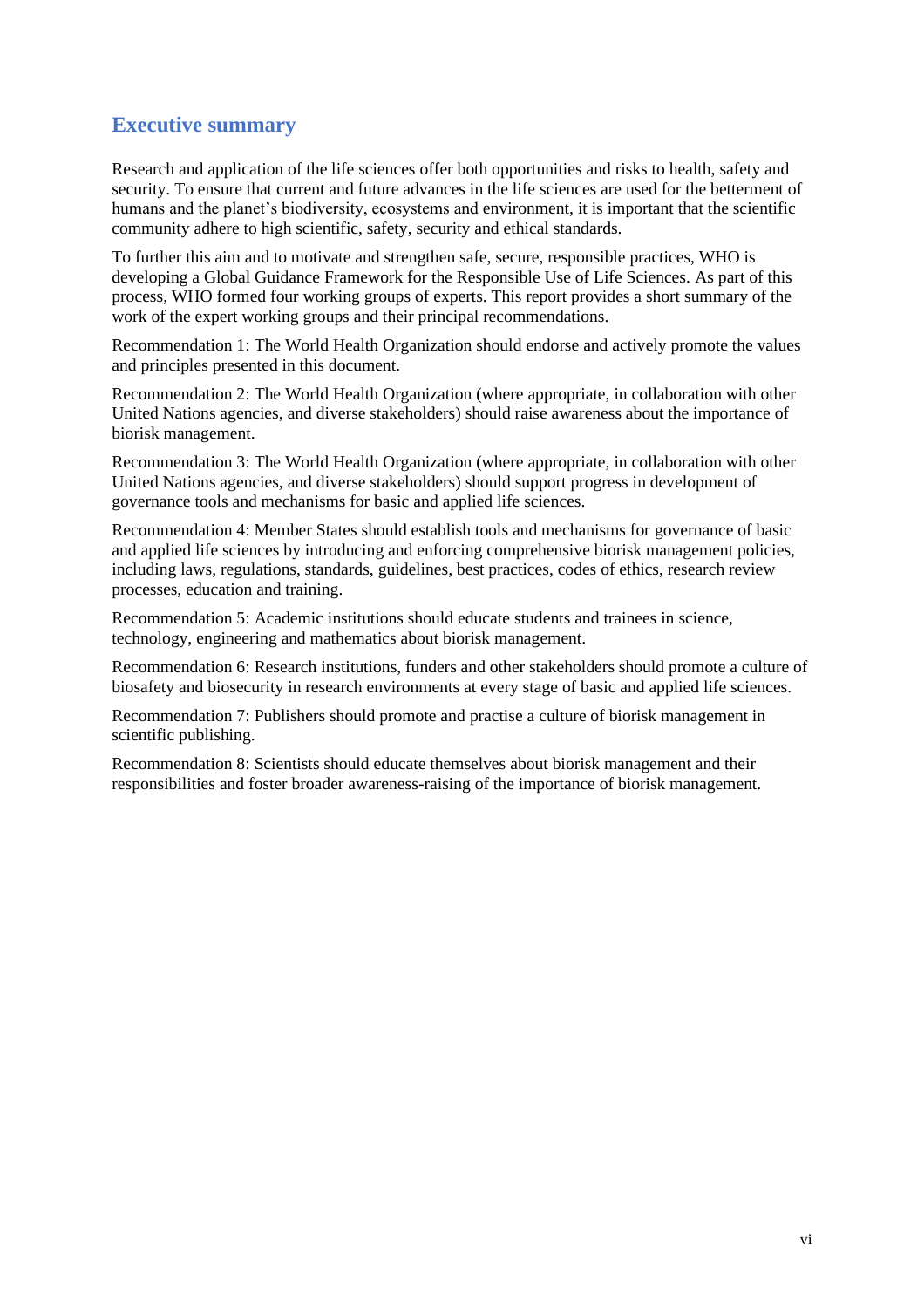# <span id="page-6-0"></span>**1. Challenges and goals for better biorisk management**

### <span id="page-6-1"></span>**1.1 Opportunities and risks in an evolving context**

Research in and application of the life sciences (and convergent research and technologies) offer both opportunities and risks to health, safety and security. As technology and scientific understanding in the life sciences, related fields and converging disciplines have advanced and continue to provide many societal benefits, risks to safety and security not only remain but have in some instances significantly increased. Accidents can occur in basic and applied life sciences that potentially endanger humans, nonhuman animals or the environment outside the laboratory. Furthermore, new scientific information and techniques developed for the common good can be misused and result in serious harm to humans, nonhuman animals and the environment.

Despite these and other risks, governance of advancing technologies and their applications has lagged behind innovation in the life sciences, for a number of reasons. Many countries do not have laws or regulations to govern biosecurity or biorisk management practices more broadly, and many scientific institutions (both public and private) lack biological risk management governance tools (instruments or apparatus) and mechanisms (a process, technique or system). Other countries and institutions have such tools and mechanisms, but they are not adequate to address current, let alone future, technologies. Life sciences also increasingly converge with other fields (e.g., chemistry, artificial intelligence, nanotechnology, neuroscience), and risks can emerge at the interfaces that are not always covered by traditional biological risk frameworks. More generally, the rapid development and diffusion of biotechnology capability increases the challenge of keeping pace.

Chronic, overarching, fundamental challenges in this area include lack of clear expectations by funders and institutions and of appropriate incentive structures to support good biorisk management practices. There is often little basic awareness among students, trainees, practising scientists, technologists and other managers and funders of scientific research and technology development that basic and applied life sciences predominantly undertaken to advance knowledge and develop tools and mechanisms to improve health, economies and societies could be conducted or misused in ways that result in risks to the health and security of the public. The topic is typically overlooked or underemphasized in both educational curricula and on-the-job training. Further, the problem is exacerbated by lack of leadership and role models, as well as lack of institutional or professional incentives to attend to safety and security concerns, coupled with ambiguity about the roles and responsibilities of different stakeholders. Box 1 lists a series of mini-scenarios that illustrate common gaps in understanding about biorisk management in basic and applied life sciences.

#### <span id="page-6-2"></span>**Box 1. Scenarios of common gaps in biorisk management**

#### **Scenario 1**

Nyhema Curd is a new graduate student, who is excited to explore her chosen field of microbiology. Nyhema's supervisor is allowing her to design and conduct her own experiments between their weekly check-ins. Nyhema has never had this much freedom to explore her research interests and is excited to make new discoveries. She has had some training in microbial research safely (including how to protect herself, her samples and her peers), and she has heard the head of security at her university talk about the importance of not opening door of the laboratory to strangers. She has never heard of "biosecurity" or "dual-use research of concern", and, beyond the possibility of gaining new knowledge, she hasn't thought through the potential implications or consequences of her research.

**Key questions**: What are her responsibilities and obligations in considering the potential implications or consequences of her research? How should she start thinking about them? Who can she ask? How should this shape her research?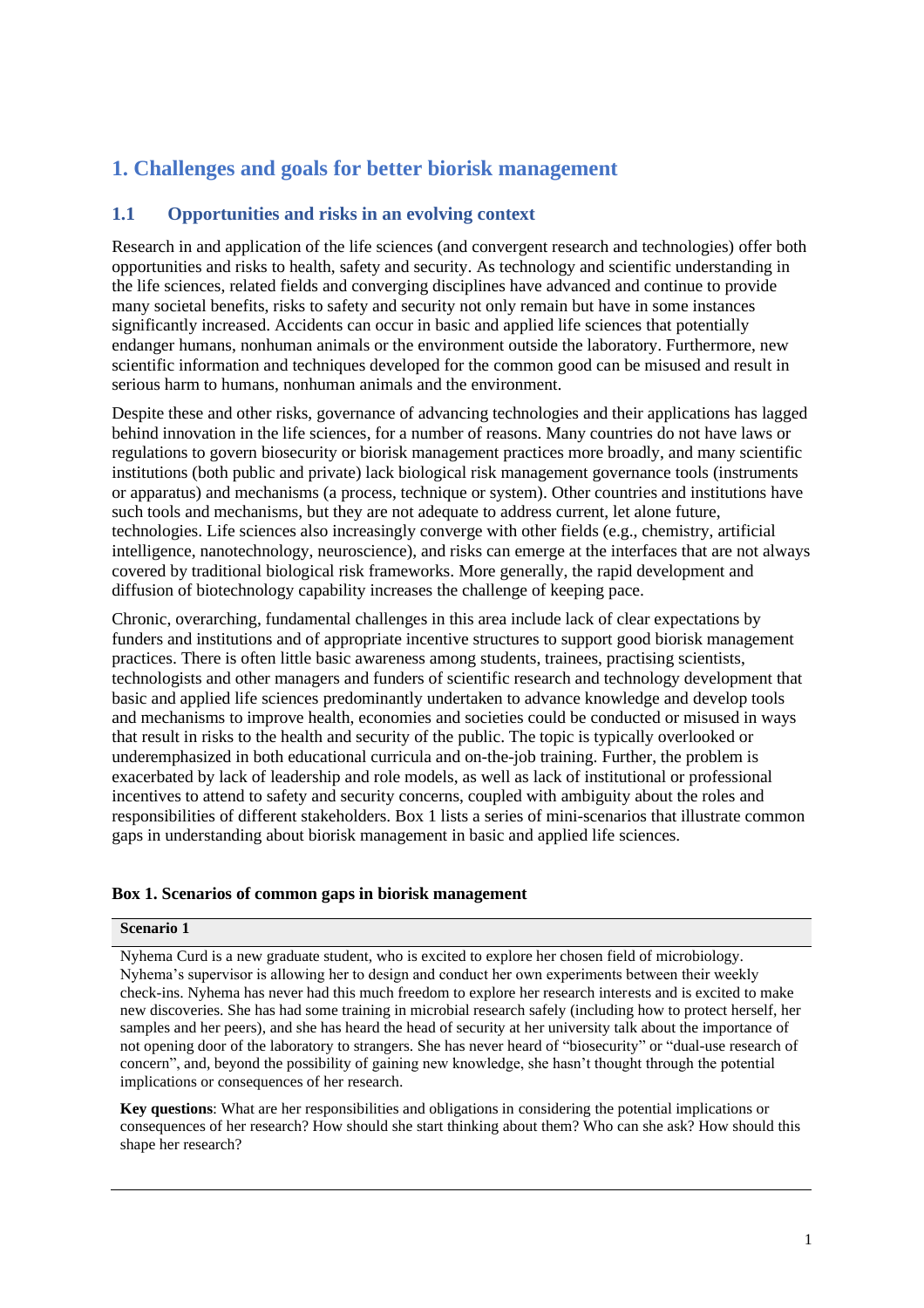#### **Scenario 2**

A city hospital houses a medical diagnostic laboratory. The laboratory often receives samples of live viruses and bacteria collected from patients to identify the causative agents of their diseases. An unexplained outbreak of Crimean-Congo haemorrhagic fever in a neighbouring country coincides with the discovery in the laboratory of missing vials containing the viruses that cause the disease. It is well known that rival criminal gangs operate across borders in the region, and there is a long history of animosity and conflict among neighbouring governments.

**Key questions**: Has the management of the laboratory taken precautions against a threat from insiders or of organized crime? Who has access to the city hospital laboratory? How are staff members screened for potential security threats? How are samples stored? Is there controlled access to the freezers? What are the reporting responsibilities of the technician who discovered the missing vials? What are the reporting responsibilities of the laboratory management? To whom should they report the missing vials?

#### **Scenario 3**

Dr Tapia and Dr Naqvi study zoonotic diseases. Dr Naqvi and her team have conducted extensive training and developed several protocols for field collection of viral samples as safely as possible and for monitoring laboratory staff for exposure. Dr Tapia has asked Dr Naqvi to share influenza samples with his laboratory, which is in another country. Dr Naqvi refuses to ship samples, citing potential risks associated with the shipment, and instead invites Dr Tapia to conduct his experiments in her laboratory. Dr Tapia sends a postdoctoral student, Dr Davis, to Dr Naqvi's lab. Once in Dr Naqvi's laboratory, Dr Davis develops a new method for genetic manipulation of the influenza virus and, upon completion of his research, submits a paper to a top-tier journal. The managing editor of the journal is unsure whether the paper contains information that could potentially be misused.

**Key questions**: What are the responsibilities and obligations of scientific publishers in considering the potential security implications of the research they publish? How should the journal editor determine whether the manuscript is associated with a security threat? Who should review the manuscript for potential security threats? What are the responsibilities of laboratories for training visiting scientists? Should collaborators be vetted?

To ensure that current and future advances in basic and applied life sciences are used for the betterment of humans and the planet's biodiversity, ecosystems and environments, the scientific community must adhere to high scientific, safety, security and ethical standards. To advance this aim and to further motivate and strengthen safe, secure and responsible practices, WHO is developing a Global Guidance Framework for the Responsible Use of Life Sciences (the Framework). As part of this process, WHO formed four working groups of experts to (i) elaborate guiding values and principles; (ii) investigate major gaps in biosafety, biosecurity and oversight of dual-use research; (iii) identify governance tools and mechanisms to address the gaps; and (iv) make recommendations for strengthening global biorisk management. This report provides a short summary of the work of the expert working groups.

#### <span id="page-7-0"></span>**1.2 Biorisk management**

In this report, the umbrella term "biorisk management" is used to cover the full spectrum of risks associated with the life sciences, broadly defined. This approach recognizes that risk mitigation measures must address many different types of risk. A biorisk is defined as a biological event – such as a naturally occurring disease, an accidental infection, an unexpected discovery, unauthorized access, loss, theft, misuse, diversion or intentional release of a biological agent or biological material – that could adversely affect the health of humans, nonhuman animals and the environment.

The three pillars of biorisk management are biosafety, biosecurity and oversight of dual-use research. Definitions of biosafety, biosecurity and dual-use research differ among countries and entities and often overlap. For the purposes of this report, "biosafety" is defined as containment principles, technologies, measures and practices that can be used to prevent inadvertent release or unintentional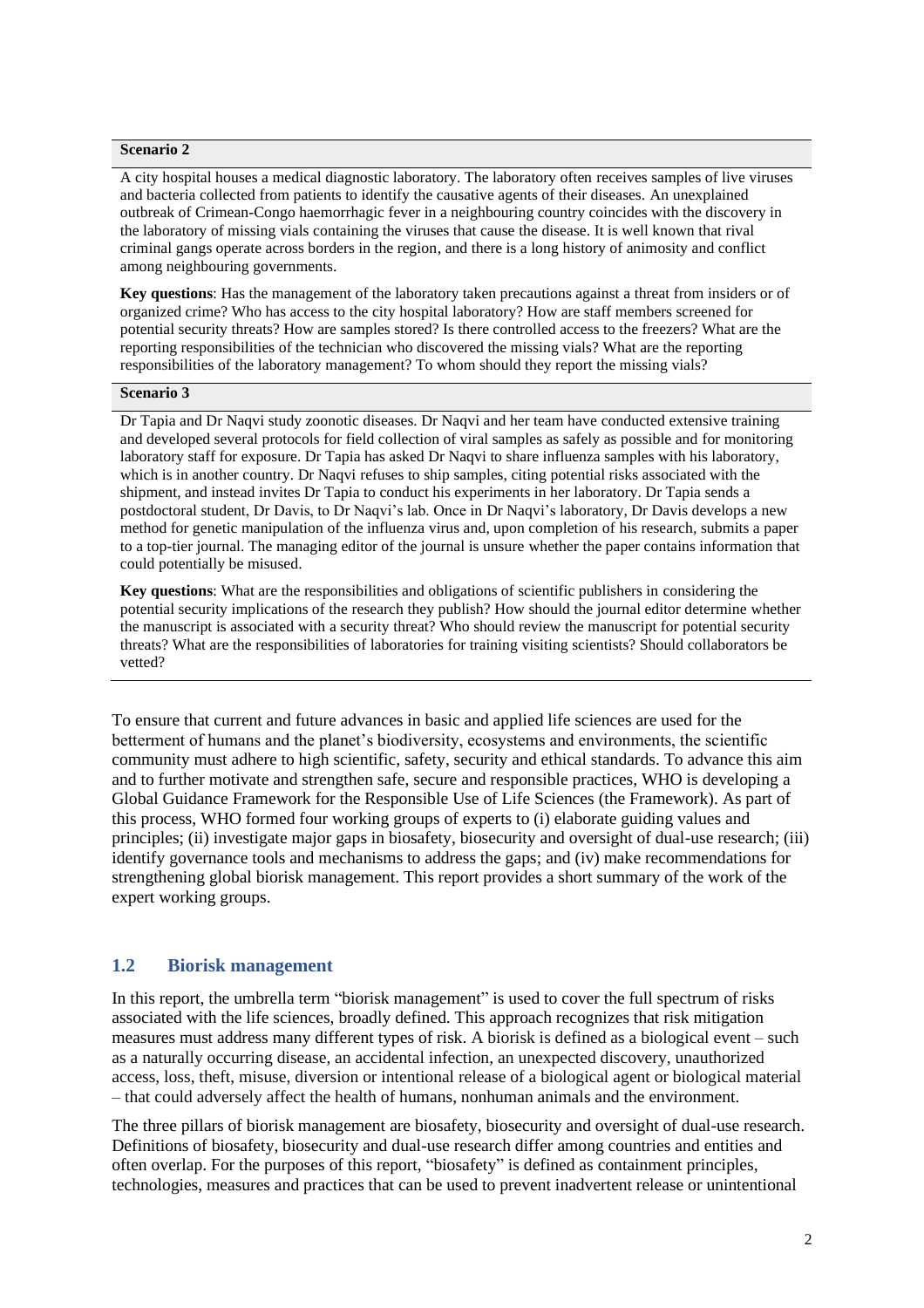exposure to biological agents or biological material. "Biosecurity" refers to the principles, technologies, measures and practices that can be used to prevent unauthorized access to or loss, theft, misuse, diversion or intentional release of a biological agent or biological material. "Dual-use research" refers to life sciences research conducted for peaceful and beneficial purposes that could also produce knowledge, information, methods, products or technologies that could be intentionally misused to endanger the health of humans, nonhuman animals and the environment. A glossary of the terms used in this report is presented above.

Biosafety has received more attention than biosecurity and dual-use research, but all must be better governed. The domains of biosafety, biosecurity and oversight of dual-use research are closely related, in theory if not in practice. Approaching these domains collectively under the term "biorisk management" has the advantage of recognizing and capitalizing on their interconnections without sacrificing the specific demands, challenges and risks of each.

## <span id="page-8-0"></span>**1.3 Work of the consultative groups**

WHO convened a consultation in March 2021 on the scope, terminology and critical elements of the Framework. Subsequently, in May 2021, WHO established three working groups to seek input and further discussion on three themes:

- the values and principles that should be the basis of the Framework and guide policies (laws, regulations, standards, guidelines, best practices, codes of ethics, research review processes, training and education) in this area;
- tools and mechanisms to promote responsible use of the life sciences and minimize the risks of accidents and misuse; and
- awareness-raising, capacity-building and engagement.

The participants and rapporteurs of these three groups are listed in Annex 1.

WHO convened a second consultative meeting in September 2021 to share the findings and recommendations of the three working groups and to discuss the next steps in the development of the Framework. A fourth working group was established by the WHO to produce a document integrating the work and recommendations of the earlier working groups and a glossary of terms. This document is the result of their work.

## <span id="page-8-1"></span>**1.4 Structure of the summary report**

Section 2 introduces the values and principles agreed by the working group to guide the development and effective implementation of tools and mechanisms for biorisk management in basic and applied life sciences. Section 3 outlines practical tools and mechanisms to ground the values and principles and their application in life science practices and highlights major gaps and challenges in effective biorisk management. Section 4 reviews one of the major gaps – lack of awareness and education about biosecurity among life scientists – and what is necessary to empower life scientists to engage more effectively in protecting their research from misuse. The recommendations derived from the work of the expert group are presented in section 5 of the report.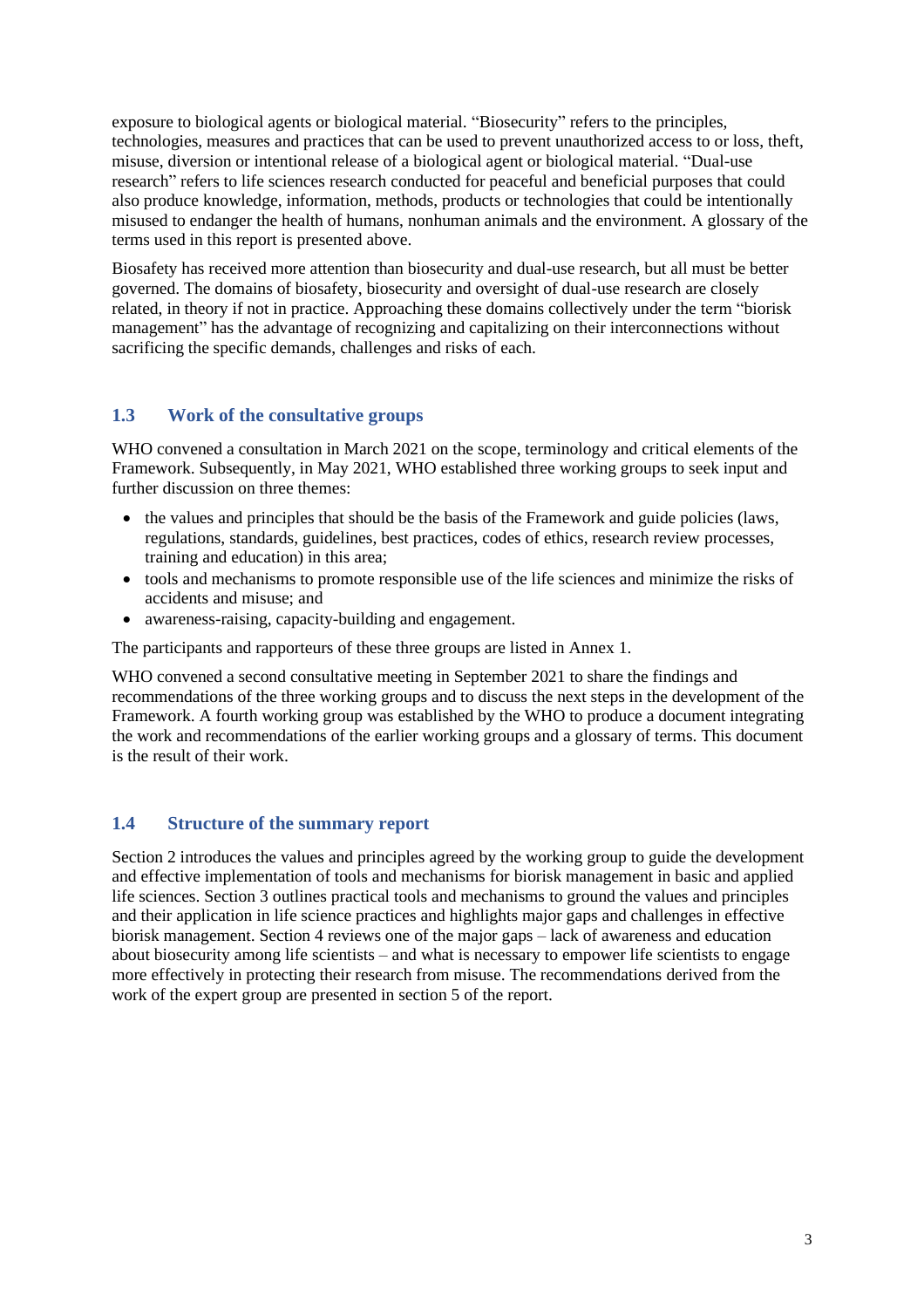# <span id="page-9-0"></span>**2. Values and principles to guide the development and implementation of governance tools and mechanisms for life sciences**

# <span id="page-9-1"></span>**2.1 Values and principles**

Effective biorisk management involves continual risk assessment and, as required, use of mitigation strategies. The process is based on ethical judgements about the amount of risk to communities that can be considered reasonable or tolerable in relation to the anticipated benefits and the appropriate measures for addressing the identified risks. The establishment of international guidance for the development and effective implementation of biorisk management must be organized on the basis of common, integrated values and principles that serve as "touchstones" for considered ethical judgements. They serve as reminders for decision-makers to consider a wide range of contextual factors. They are not discrete, and there is some overlap.

The purpose of the values and principles underpinning the Framework should be threefold:

- delineate the ethical commitments that should guide scientists and the scientific community;
- encourage the use of ethical commitments as an anchor for policy and a community of practice that is aligned with recognized (international) standards, best practices and good governance; and
- serve as a common and unifying language among stakeholders when social, cultural and religious beliefs and ethical values diverge.

The values and principles developed by the working group during the consultation are anchored in a clear commitment to use the knowledge, material and skills of basic and applied life sciences for the common good. The overarching aim is to make life better for humans and nonhuman animals and to protect and promote the planet's biodiversity, ecosystems and environments. The goal is to promote health, safety and security, which, in turn, should contribute to peace.

Of critical importance to the pursuit of this goal is a commitment to responsible stewardship of science. This entails a commitment to rigorous, evidence-based basic and applied life sciences in order to minimize risks to health, safety and security. This commitment must be coupled with a commitment to responsible communication of accurate scientific information and to report any illegal, unethical or unsafe basic and applied life sciences to relevant institutional, national and international authorities. All this is required to ensure fairness, social justice and intergenerational justice, which are among the values and principles listed in Box 2.

| Values and principles                 | Associated commitments                                                                                                                                                                                                                                   |  |
|---------------------------------------|----------------------------------------------------------------------------------------------------------------------------------------------------------------------------------------------------------------------------------------------------------|--|
| Health, safety and security           | Use knowledge, material and skills from basic and applied life sciences<br>for peaceful purposes and for the betterment of humans and the planet's<br>biodiversity, ecosystems and environments.                                                         |  |
|                                       | Use appropriate biosafety and biosecurity measures to prevent<br>knowledge, material and skills from the life sciences from causing harm,<br>so that we can live together peacefully.                                                                    |  |
|                                       | Preserve biodiversity where possible, both as a means to promote health,<br>safety and security and as an intrinsic value.                                                                                                                               |  |
| Responsible stewardship of<br>science | Pursue rigorous, evidence-based basic and applied life sciences to<br>generate ideas, knowledge, data, products or technologies for peaceful<br>purposes and for the betterment of humans and the planet's biodiversity,<br>ecosystems and environments. |  |
|                                       | Exercise caution (e.g., appropriate use of safe practices, appropriate<br>biosafety equipment and biosecurity measures) in planning and pursuing                                                                                                         |  |

<span id="page-9-2"></span>

|  |  |  |  |  | Box 2. Values and principles for safe, secure and responsible use of life sciences |
|--|--|--|--|--|------------------------------------------------------------------------------------|
|--|--|--|--|--|------------------------------------------------------------------------------------|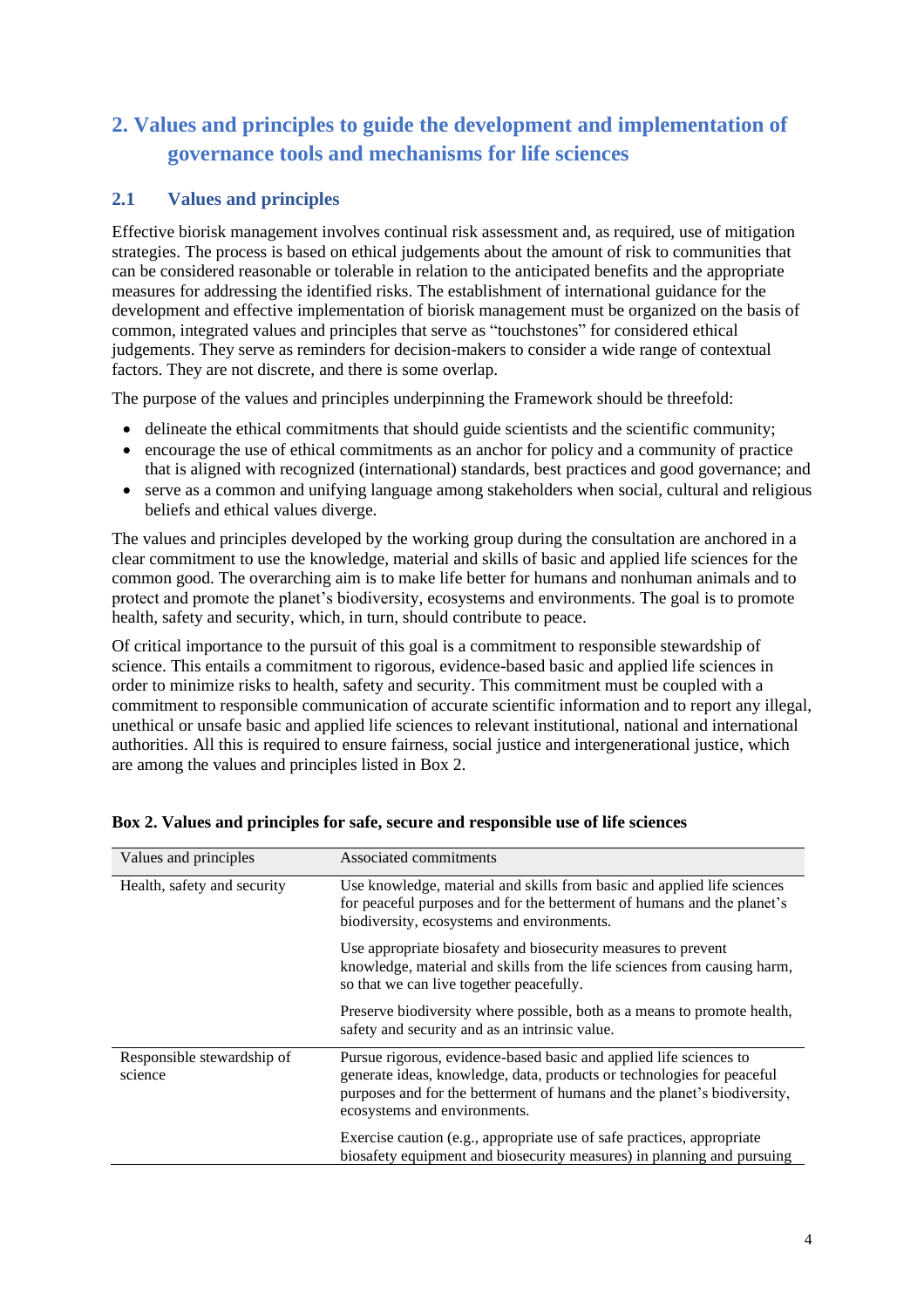basic and applied life sciences in order to minimize risks to health, safety and security. Identify, manage and mitigate reasonably foreseeable potentially harmful consequences of basic and applied life sciences as a result of accidental, inadvertent and intentional actions by assessing, through multidisciplinary review process, whether (i) the identified risks are proportionate to the potential benefits of the research, (ii) less risky forms of research could be equally beneficial and (iii) modifying the research design or the dissemination and publication plans (as the research proceeds or after the research has been completed) is advisable. Develop and support policies (including laws, regulations, standards, guidelines, best practices, codes of ethics, research review processes, training and education) at all levels of governance that are specific to basic and applied life sciences and could result in harm to health, safety or security. These policies should reflect the community's values, priorities and risk-taking strategies. Develop and support ethical practices (with particular attention to issues of intent, integrity and conflicts of interest) to align the processes and outcomes of basic and applied life sciences with societal values, needs and expectations. Stay informed of current policies and associated best practices for safe, secure, responsible basic and applied life sciences; educate stakeholders about these policies and practices; and contribute time and expertise to improving relevant policies and practices. Align incentive structures and rewards with these guiding values and principles. Integrity Uphold the integrity of the scientific process by generating and responsibly communicating high-quality information (e.g., ideas, knowledge and data), in sufficient detail to permit its reproduction and careful peer review to identify and effectively deal with biosafety and biosecurity risks. Counter the dissemination of information that misinterprets or mischaracterises ideas, knowledge and data, with particular attention to issues of authorship as well as fabrication and falsification of data. Report possible illegal, unethical or unsafe basic and applied life sciences to relevant institutional, national, regional and international authorities. Fairness Ensure fair dealings in conducting basic and applied life sciences, including benefit-sharing (which includes sharing research benefits, research skills and research capacity). Develop and implement fair processes for confidential reporting and investigation of possible illegal, unethical or unsafe basic and applied life sciences in pursuit of fair outcomes. These tools and mechanisms should provide appropriate support and protection for both those who report concerns and those alleged to have engaged in illegal, unethical or unsafe activities. Openness, transparency, honesty and accountability Use open, transparent, honest and accountable processes to share relevant information about biosafety and biosecurity risks with (i) the scientific community, including project managers, funders, editors and publishers; (ii) biosafety officers, security officials, regulators, institutional and other authorities; and (iii) civil society networks. Make scientific information (e.g., ideas, knowledge and data) accessible, except when an assessment concludes that wide dissemination (including

publication) would pose a safety or security threat, in which case wide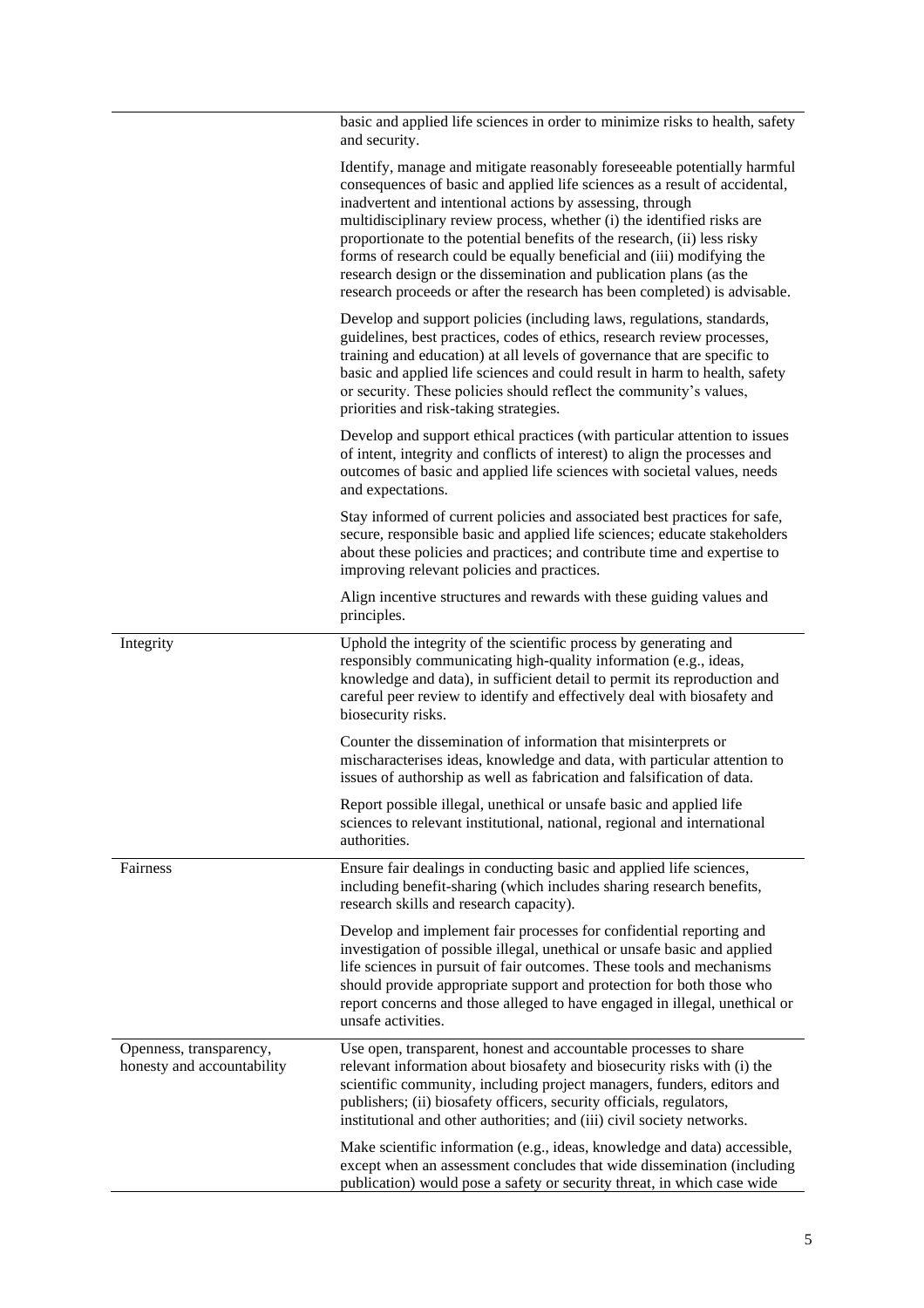|                                                 | dissemination should be curtailed. Thus, manuscripts might have to be<br>modified before publication (with this information duly noted in the<br>publication, consistent with a commitment not to intentionally<br>mischaracterize or falsify ideas, knowledge or data) or not published.                                                                                                                                                                                                                                                                    |
|-------------------------------------------------|--------------------------------------------------------------------------------------------------------------------------------------------------------------------------------------------------------------------------------------------------------------------------------------------------------------------------------------------------------------------------------------------------------------------------------------------------------------------------------------------------------------------------------------------------------------|
|                                                 | Hold scientists and the scientific community accountable for the design,<br>pursuit and consequences of basic and applied life sciences.                                                                                                                                                                                                                                                                                                                                                                                                                     |
|                                                 | Conduct regular audits to ensure compliance with relevant policies for<br>eliminating or minimizing biosafety and biosecurity risks.                                                                                                                                                                                                                                                                                                                                                                                                                         |
| Inclusiveness and collaboration                 | Actively involve people in social sciences and humanities disciplines in<br>the design and pursuit of basic and applied life sciences, consistent with<br>the recognized value of interdisciplinary research.                                                                                                                                                                                                                                                                                                                                                |
|                                                 | Carefully consider perspectives on basic and applied life sciences that<br>are based on different social, cultural and religious beliefs, ethical<br>values, organizational sectors (e.g., academia, government, industry),<br>experiential knowledge and skill sets.                                                                                                                                                                                                                                                                                        |
|                                                 | Adopt an international outlook, including consultation, sharing,<br>negotiation, coordination and related forms of active engagement (such<br>as awareness-raising and education programmes), with other countries<br>and the wider international community.                                                                                                                                                                                                                                                                                                 |
|                                                 | Practise basic and applied life sciences in a manner that invites<br>collaborative ambition and work.                                                                                                                                                                                                                                                                                                                                                                                                                                                        |
| Social justice                                  | Consider the needs (and aspirations) of all, and ensure adequate access to<br>the potentially beneficial outcomes of basic and applied life sciences.                                                                                                                                                                                                                                                                                                                                                                                                        |
|                                                 | Provide scientists in low- and middle-income countries with equitable<br>access to relevant research training and capacity-building.                                                                                                                                                                                                                                                                                                                                                                                                                         |
|                                                 | Include and empower scientists in low- and middle-income countries in<br>both the pursuit and governance of basic and applied life sciences                                                                                                                                                                                                                                                                                                                                                                                                                  |
| Intergenerational justice                       | Protect and promote the health, safety and security of humans,<br>nonhuman animals and the environment by respect for past generations<br>and for the benefit of future generations. These responsibilities include<br>(i) accepting responsibility for the consequences of one's actions, (ii)<br>pursuing life sciences of potential benefit to future generations, (iii)<br>managing and mitigating any harm that might accrue to future<br>generations and (iv) ensuring that biodiversity, ecosystems and<br>environments are preserved where possible. |
| Public education, engagement<br>and empowerment | Educate civil society networks and publics about the potential benefits,<br>potential harms, limitations and capabilities of basic and applied life<br>sciences in ways that balance competing influences and demands.                                                                                                                                                                                                                                                                                                                                       |
|                                                 | Engage civil society networks and publics in deliberations about possible<br>future uses (and potential accidental, inadvertent and intentional<br>misuses) of basic and applied life sciences.                                                                                                                                                                                                                                                                                                                                                              |
|                                                 | Empower civil society networks and publics by enhancing participatory<br>governance and promoting collaborative ambition so as to promote trust<br>and strengthen global solidarity in support of health, safety and security.                                                                                                                                                                                                                                                                                                                               |
|                                                 |                                                                                                                                                                                                                                                                                                                                                                                                                                                                                                                                                              |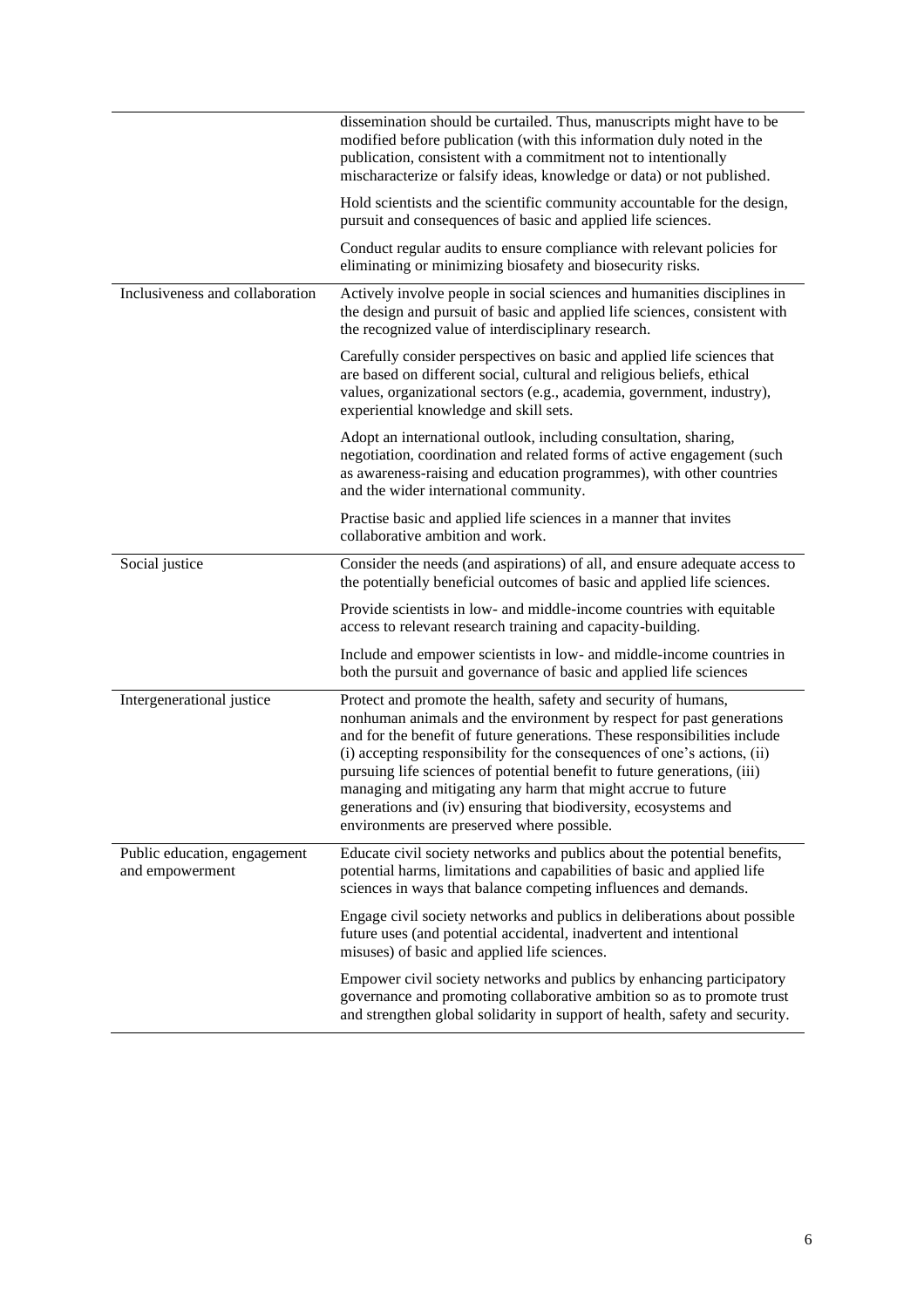# <span id="page-12-0"></span>**3. Tools and mechanisms for biorisk management**

### <span id="page-12-1"></span>**3.1 Elements of biorisk management**

Values and principles alone cannot advance responsible use of life sciences. This section outlines tools and mechanisms for actualizing the values and principles outlined in section 2 for safe, secure, and responsible use of life sciences.

Effective biorisk management is multifaceted and requires attention to the following elements:

- **Goals** that include reducing accidents and security incidents, enabling early detection of safety and security incidents, reducing future opportunities for malicious misuse of research tools and knowledge, enabling rapid response to safety and security incidents and increasing information exchange and learning.
- **Stakeholders** that are best positioned to achieve the relevant goals. These include academic institutions, public health and medical microbiology research institutions, commercial research companies, standard-setters, funders of research, editors, publishers and scientific societies. Governments play a critical role in reinforcing, funding and requiring governance tools and mechanisms from many actors.
- **Governance tools** and mechanisms to achieve explicit goals and to engage a range of stakeholders. Key tools and mechanisms for biorisk management include statutory laws and regulations, standards, guidelines, best practices, codes of ethics, research review processes, training and education.

Biorisk management systems necessarily involve many governance tools and mechanisms to reinforce different goals. The tools and mechanisms operate at different levels of formality, incentives and enforcement (e.g., requirements, guidelines or codes of ethics). Some tools and mechanisms may apply to several goals and stakeholders; others are more narrowly focused on one or two goals and stakeholders.

An effective biorisk management system should fulfil all goals.

### <span id="page-12-2"></span>**3.2 Stakeholders, tools and mechanisms**

Different stakeholders have different roles and options in biorisk management.

**Individual scientists** conceive and implement their ideas (even as those ideas are clearly shaped by their environments and communities) and, as such, are the first line of control for assessing and mitigating risks. While scientists are incentivized to consider, articulate and defend the potential benefits of their research, they also have a duty to consider and mitigate any risks that the knowledge, information, methods, products or technologies that they develop and disseminate could be used for harmful purposes. In many countries, including those that have robust biorisk management systems, many scientists are unaware of their individual responsibility for managing risks associated with their research. Some scientists may be aware of their responsibility but lack the knowledge, relationships or will to fulfil it. This is especially concerning when novel risks arise and roles may be ambiguous, where proactive engagement is necessary.

**Research institutions**, as the employers of scientists, are responsible for their professional activities. They include all organizations that conduct basic and applied life sciences and are not limited to universities, institutes, companies, government laboratories and community laboratories. Research institutions are the second line of control for biorisk assessment and mitigation.

Stakeholders other than individual scientists and research institutions include **funding bodies, the private sector, professional societies and other standard-setting institutions, editors, publishers, educators, international organizations, civil society networks and publics**. As research is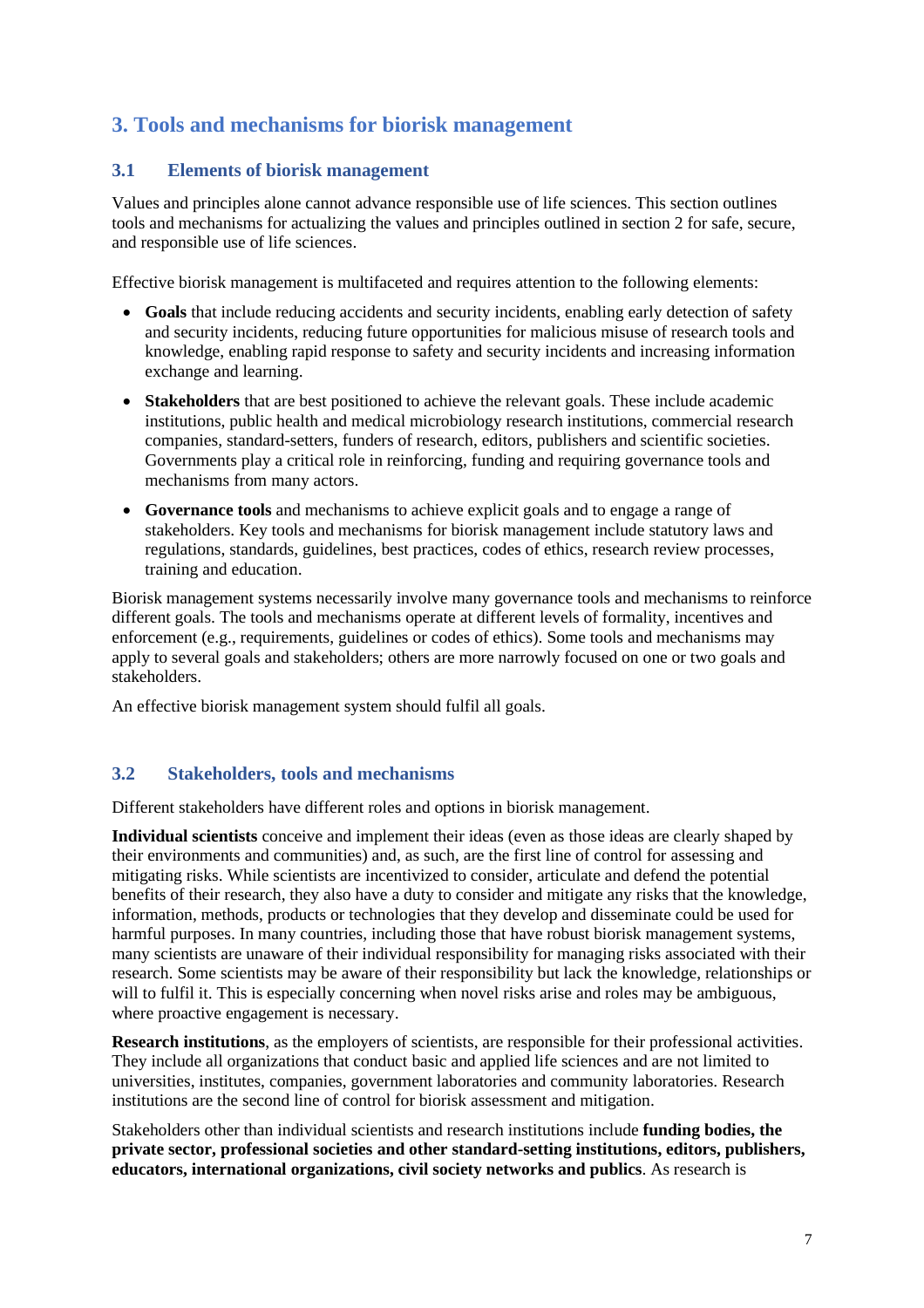increasingly conducted across organizations and countries, the roles of various stakeholders in promulgating and translating standards have become more complex and interconnected. Examples of biorisk management tools and mechanisms for these stakeholders are illustrated in Box 3.

#### <span id="page-13-0"></span>**Box 3. Examples of biorisk management tools and mechanisms for different stakeholders**

#### **Stakeholder: Individual scientist**

**Training.** All life scientists should be familiar with biorisk assessment and mitigation. At a minimum, students, trainees and scientists at all levels must know how to assess and document biorisks in a way that is accessible to their co-workers as well as to internal and external auditors and to identify and implement technologies, measures or practices to avoid or minimize the impact of biorisks. Training in risk assessment and risk mitigation is essential to assist students, trainees and scientists in understanding what is expected for effective biorisk management and how to achieve it. For example, the International Federation of Biosafety Associations facilitates training in partnership with national biosafety organizations and provides certification for biosafety and biosecurity professionals *(1)*. Critically, training must go beyond competence to address commitments, especially when risks may require going "beyond compliance" to proactive monitoring for non-routine biorisks. If a biorisk is identified, scientists are responsible for reporting it. Training should ensure that the responsibility is well understood and that it is clear what to report and to whom. Training should be interdisciplinary to demonstrate that researchers in different disciplines could be resources for identifying a larger range of risks, especially in convergent areas or for providing best practices for risk mitigation.

**Codes of ethics**. Codes of ethics can be useful for raising awareness about the importance of biorisk management and for norm-setting standards. An early example of a national code of conduct for biorisk management is the Biosecurity Code of Conduct in the Netherlands, developed by the Royal Netherlands Academy of Arts and Science *(2)*. Initiatives have also been made to outline high-level principles to serve as references in developing or amending national or institutional codes of conduct. The most recent is the Tianjin Biosecurity Guidelines for Codes of Conduct for Scientists *(3)*. Inspired by the Hague Ethical Guidelines developed by the Organisation for the Prohibition of Chemical Weapons, the Tianjin Biosecurity Guidelines emerged from foundational work by China and Pakistan and were developed collaboratively by InterAcademy Partnership leaders, Tianjin University's Centre for Biosafety Research and Strategy and Johns Hopkins University's Center for Health Security, with input from scientists from 20 geographically diverse countries.

**Aligned research agendas.** A strategic opportunity to create incentives for scientists to engage in proactive biorisk management is support for research programmes to develop new knowledge, tools and mechanisms to improve biorisk management. Applied biosafety and biosecurity research programmes can span technological solutions (e.g., new types of biological or physical containment or monitoring strategies), social and behavioural solutions (e.g., innovations in training) and/or innovative policy approaches (e.g., revisions of regulatory frameworks and the supporting science). This work is often most effective when coupled directly with science and technology research programmes in their earliest stages of development. One example is the integrated policy and practices research programme supported over 10 years by the multi-university US National Science Foundation Synthetic Biology Engineering Research Consortium, which involved both natural and social scientists and stakeholders in industry and policy. Some of the scientists trained in these settings now have research laboratories dedicated to developing technologies to support biosafety and have become champions of proactive engagement in biorisk management. The international Genetically Engineered Machine Competition – a synthetic biology research competition that has engaged over 50 000 students in over 60 countries – rewards and recognizes not only technological advances but also innovations in safety, security and social responsibility and has become a testbed for policy implementation, engaging groups responsible for biorisk management in many countries *(4)*.

**Institutional oversight.** Scientists have many demands on their time, and, even within a robust research culture, there is possibly sub-standard biorisk assessment and mitigation. Institutional oversight of scientistled risk assessments (e.g., by internal audits, internal peer review, internal committee approval) can be used to standardize processes within an institution and improve or ensure the quality and timeliness of risk assessments. For example, in Germany, institutions that receive funding from the German Research Foundation must create a committee to review security-relevant research and suggest mitigating measures. This process is overseen by the Joint Committee on the Handling of Security-relevant Research, which is a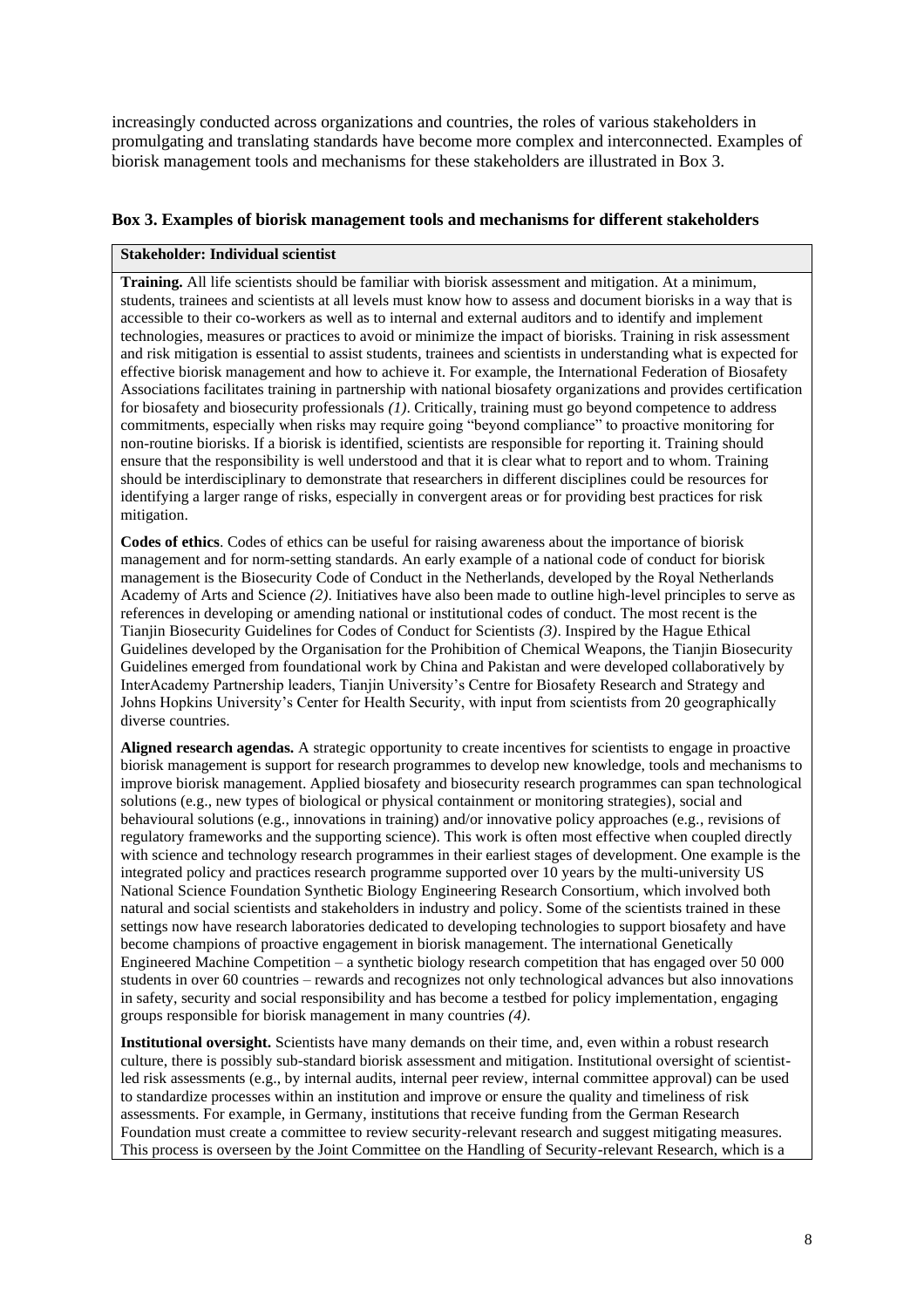collaborative biorisk management initiative of the German Research Foundation and the Leopoldina National Academy of Sciences *(5)*.

**National legislation, regulation and guidance.** National legislation, including regulations and guidance, can be applied to individual scientists and/or institutions to ensure that adequate steps are taken to manage biorisks. For example, Canada's comprehensive, nationwide biorisk management system was promulgated in the Human Pathogen and Toxin Act and is overseen by the Centre for Biosecurity in Public Health Agency of Canada *(6)*.

#### **Stakeholder: Funding bodies**

**Research design review**. While funding bodies are not usually involved in designing research, they may play a significant role in mitigating biorisks during evaluation of research applications. Many leading life science funders include questions on their funding application forms to determine whether applicants have considered safety, security and dual-use aspects of their research. These funders also ask peer reviewers to consider the biorisk aspects of the proposals they review.

**Funding requirements**. For research that involves particularly risky materials, techniques or technologies, funders can make it a condition of funding that scientists (i) proactively identify and manage risks possibly connected with their research, (ii) explain how the risks (as managed) are proportionate to the potential benefits of the research, (iii) consider whether less risky forms of research could be equally beneficial and (iv) modify the research design or dissemination and publication plans (as the research proceeds or after the research has been completed) to mitigate risks. For example, in the United Kingdom, the Biotechnology and Biological Sciences Research Council, the Medical Research Council and the Wellcome Trust impose conditions for funding that include compliance with risk-related regulations *(7)*. To facilitate knowledgesharing and instil norms for biorisk management, funders may also require disclosures throughout the research lifecycle, including in publications, presentations and other communication of results. Nascent efforts for public reporting include the Materials Design Analysis Framework *(8)*, developed by a consortium of publishers, which was recently updated to include a question about dual use, and the Visibility Initiative for Responsible Science, developed by an international consortium of funders, publishers, researchers and oversight groups, which is developing frameworks to increase transparency in biorisk management practices through scenarios and reporting *(9, 10)*.

**Agenda-setting**. Funding bodies may have a role in setting the research agenda in certain fields. This is an executive function and allows funders to engage with institutions individually and collectively to provide guidance on assessment and control of biorisks, requiring institutions to undertake and maintain certain levels of biorisk assessment, education and training as a condition of eligibility. For example, a consortium of organizations that fund and otherwise support gene drive research, including Wellcome Trust, the Institut Pasteur and the Bill & Melinda Gates Foundation, developed guiding principles for sponsoring gene drive research, including promoting the safety and governance of the technologies, ensuring transparency in datasharing and fostering accountability *(11)*.

Funding bodies may also be involved in setting agendas by providing support for research to develop and evaluate tools and mechanisms to support biorisk management, including both technical and social and behavioural approaches.

**Active accountability**. In the case of known or public examples of scientists and/or their institutions failing in their duty to identify, assess and control biorisks, funding bodies may consider whether to review extant (as well as pending) grants. This would be a powerful means to encourage scientists and institutions to take their responsibilities seriously.

#### **Stakeholder: Private sector**

**Self-governance**. In 2009, a group of leading gene synthesis companies formed the International Gene Synthesis Consortium and adopted a voluntary system for screening customers and orders for gene sequencing. During screening, orders are compared with a database of nationally and internationally regulated pathogens and toxins to determine whether any of the ordered sequence poses a security risk. If the automated screening system detects a close match between an ordered sequence and a regulated agent, the order and the customer are scrutinized manually *(12)*.

**National legislation**. While research, development and use of genetically modified organisms is subject to national legislation in many countries, governance is typically limited to considerations of biosafety and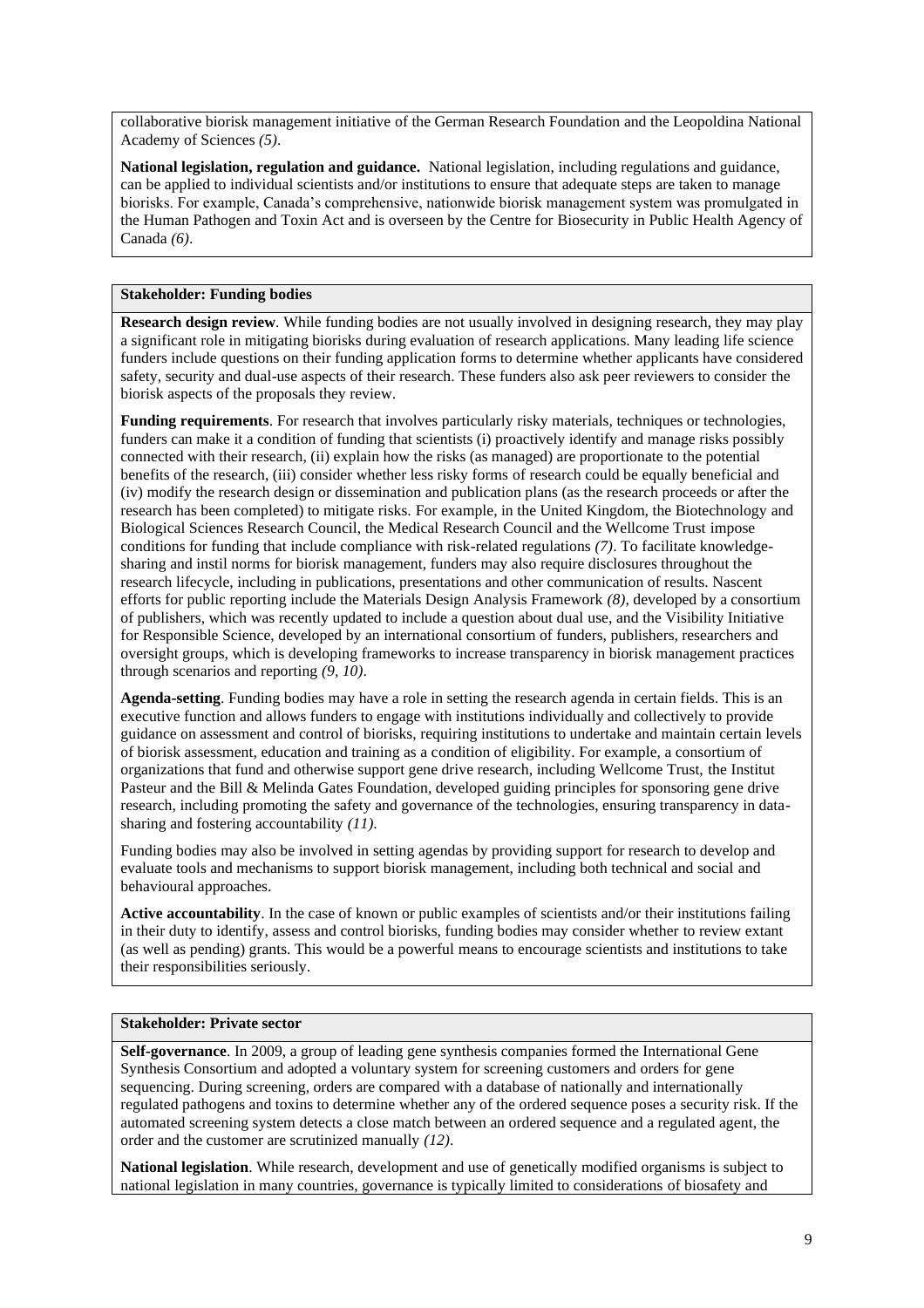biodiversity. Even in countries with governance of dual-use research, the oversight is often restricted to publicly funded research.

#### **Stakeholder: Standard-setting institutions**

**Science academies**. Local and regional science academies, such as the InterAcademy Partnership and the European Academy of Sciences and Arts, play important roles in setting science policies, strategies and ethical considerations for use by universities and other research organizations in developing their own standards of scientific integrity and codes of ethics. For example, the Swiss Academies of Arts and Sciences and the Swiss National Science Foundation, the umbrella organization of the Swiss universities, and the Swiss Innovation Agency published a code of conduct for scientific integrity in May 2021, which includes the following statement on dual-use research of concern: "Researchers are obliged to proactively recognize and consider possible harms and risks in connection with their research work and to take appropriate precautionary measures. This is especially true for dual-use research of concern." *(13)*

**Local and regional biosafety associations.** Biosafety and biosecurity officers assess biorisks and implementing mitigating measures *(14)*. WHO recommends that a biosafety officer be nominated in all laboratories to provide advice and guidance to scientists and the laboratory management. The competence of such officers and their capacity to support their institutions in biorisk management and awareness-raising depend largely on sufficient training and being empowered, trusted members of the research teams. Formal and informal peer training can be conducted through local and regional biosafety associations and other entities dedicated to minimizing biorisks *(15)*. The Croatian Society for Biosecurity is a national biosafety association that is active in advancing training in biosafety and biosecurity and in sharing information among biosafety professionals *(16)*. Other examples are found in Canada *(17)* and The Netherlands *(18)*. Support for the work of local and regional biosafety associations is key to enhancing biosafety and biosecurity globally.

**International standards**. In 2019, the International Organization for Standardization (ISO), released ISO 35001, a standard for biorisk management for laboratories that work with dangerous pathogens. Rather than focusing on scientific hardware, the standard emphasizes commitments by top management – to provide adequate resources, to prioritize and communicate biosafety and biosecurity policy, to train staff and to establish performance expectations. The standard also requires continual improvement of practices and processes to determine the causes of incidents and other issues, to correct problems so that they do not recur, to identify opportunities for improvement and to recognize and reward improvement. Some institutions have begun to adopt the standard. Further promotion and awareness-raising will undoubtedly lead to safer, more secure biological activities. Development of an international certification scheme for ISO 35001 would promote its use *(19)*.

#### **Stakeholder: Publishers**

**Manuscript review**. Review of manuscripts by editors, peers and, in some cases, advisory boards for information that may pose significant biorisks or allow others to inappropriately repeat risky experiments is critical. While editors and publishers have an obligation to make scientific ideas, knowledge and data accessible, this does not apply when a risk assessment concludes that wide dissemination through publication poses a safety or security threat. In these cases, dissemination should be curtailed. This could mean that manuscripts are not published or are seriously modified before publication. The developers of the aforementioned Materials Design Analysis Framework *(8)* have experimentally included a question related to dual-use in standardized reporting of methods, which must be answered when submitting a paper. Related initiatives such as the Visibility Initiative for Responsible Science *(10)* are improving standards for reporting throughout the research life-cycle.

**Guidelines**. Some publishers have established guidelines for identifying, reviewing and publishing manuscripts that may pose a risk to health, safety and security. These guidelines require periodic revision and updating to ensure inclusion of novel types of potential risk. In 2003, the editors of several renowned journals issued a statement on scientific publications and security that included recommendations on editorial processes for publications that may pose a safety or security threat *(20)*. Moreover, the Council of Science Editors published a white paper on publication ethics in 2006 that is regularly updated *(21)*. The paper includes a section on the responsibilities of editors towards the public, encompassing guidance on biosafety and biosecurity. Further, the US National Science Advisory Board for Biosecurity has integrated guidance to editors and publishers in several reports on biosecurity, dual-use and gain-of-function research *(22)*.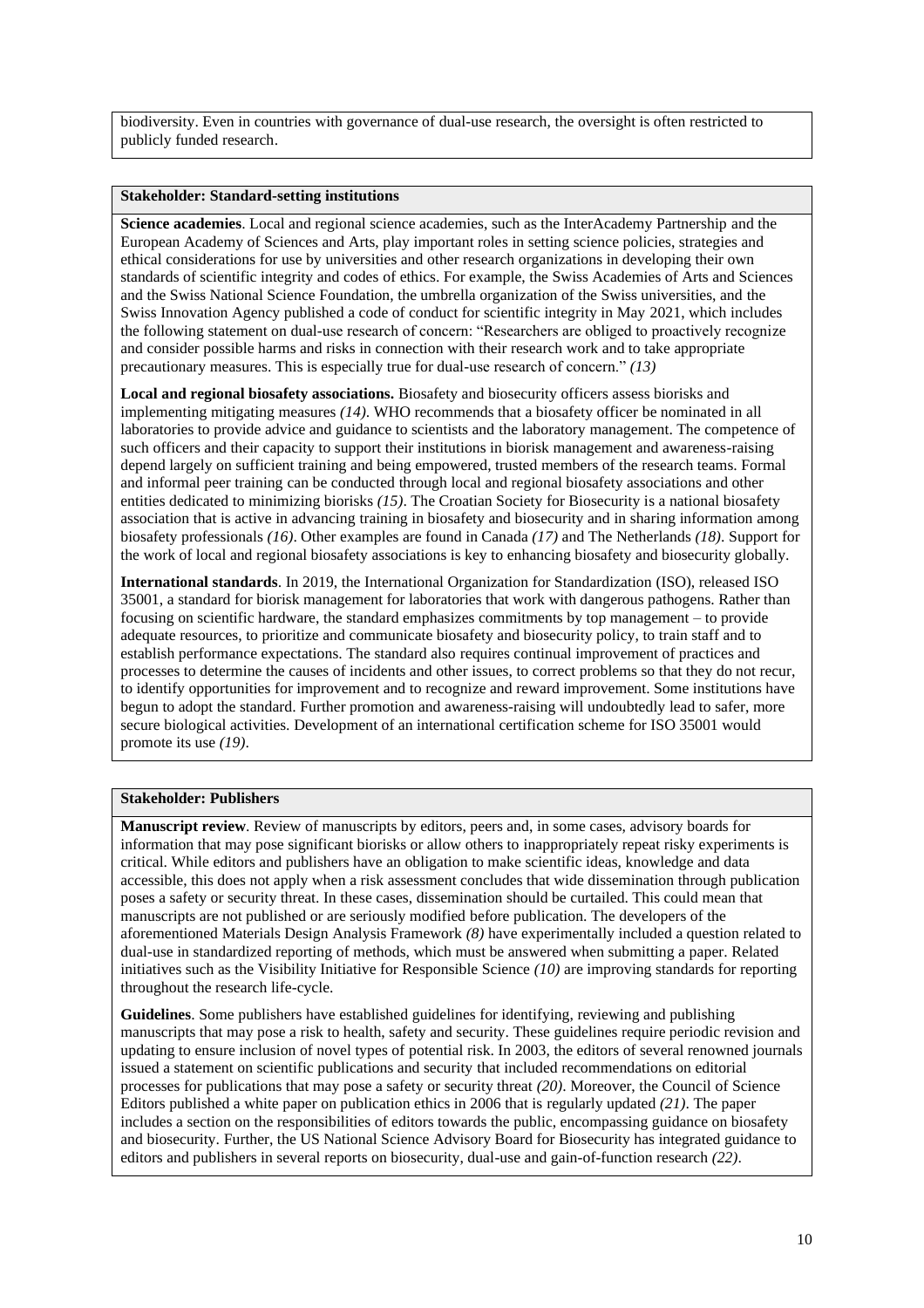#### **Stakeholder: Educators**

**The inclusion of concepts such as responsible science, biosafety**, **biosecurity and dual use** in scientific and medical curricula can increase awareness of risks to health, safety and security in basic and applied life sciences. Academic institutions and scientific institutes should ensure that awareness and understanding of these concepts are part of all relevant educational activities, including courses.

**Training**. Curricula that include laboratory and practical sessions could reinforce concepts of best practices taught in theoretical sessions. Active learning is effective for demonstrating the practical utility of concepts such as biosafety, biosecurity and dual use. The Academy of Sciences of Malaysia has developed an educational module based on active learning principles for responsible conduct of research in the life sciences that includes a module on dual-use research and the importance of creating a culture of safety *(23)*.

#### **Stakeholder: International organizations**

**Guidance documents**. While many countries (and regions, territories and institutes) have developed regulatory frameworks for responsible science and provide guidance on related matters, other countries have not. International organizations such as WHO, the Food and Agriculture Organization of the United Nations, the United Nations Educational, Scientific and Cultural Organization and the World Organization for Animal Health can provide guidance in developing local regulations and also in reinforcing global best practices. Multilateral work has been undertaken to establish metrics for biorisk management and to track countries' performance according to those metrics. For example, United Nations Security Council Resolution 1540 *(24)*  includes provisions on biosecurity and the prevention of non-State actors from acquiring and using biological weapons. Another example is the Joint External Evaluation for WHO's International Health Regulations (2005), which is a voluntary, collaborative, multi-sectoral process for comprehensive assessment of countries' capacity to prevent, detect and rapidly respond to public health risks *(25)*. Countries' biosafety and biosecurity measures are evaluated according to metrics developed within the Global Health Security Agenda *(26)*. A third example is the framework of the Biological Weapons Convention, which provides the normative foundation for international efforts to prevent the misuse of biology and biotechnology. The treaty's Implementation Support Unit provides assistance to countries in joining the treaty and implementing their obligations *(27)*.

**Access to information and resources**. International organizations can act as platforms to facilitate access to the information required for biorisk assessment, training, conducting responsible science, risk mitigation and the development of regulations and other relevant activities. Moreover, international bodies can assist local authorities, scientific institutions and investigators in identifying resources for complying with responsible science practices. For example, the United Nations Interregional Crime and Justice Research Institute has a global network of stakeholders invested in biorisk management and acts as a clearing-house for stakeholders to share best practices and training materials *(28)*. The annual meetings of States Parties and experts under the Biological Weapons Convention bring together governmental and nongovernmental experts in biorisk management to share best practices and lessons learnt and to develop new ideas for strengthening global biosecurity *(29)*. The treaty's confidence-building measures, especially those related to BSL-4 labs and biodefence programmes, also ensure transparency of national activities in these areas *(30)*.

**Communication**. Novel global threats and growing sources of biorisk can be identified by transparent communication among countries and entities; international organizations can facilitate communication among stakeholders and can publish the data or information necessary to identify such risks. Good examples that are supported by civil society include the Global Biosecurity Dialogue *(31)* (in particular its workstream on emerging biological risks) and the Global Health Security Agenda (including its workstream on biosafety and biosecurity).

#### **Stakeholder: Civil society networks**

**Transparency**. Civil society is a stakeholder in research and laboratory activity insofar as the risks and potential benefits of such activities affect society at large. Civil society networks should have access to information and discussions about research and laboratory work that may affect publics. For example, the Nuclear Threat Initiative's Global Health Security Index is a measure of the level of national biosafety and biosecurity preparedness *(32)*.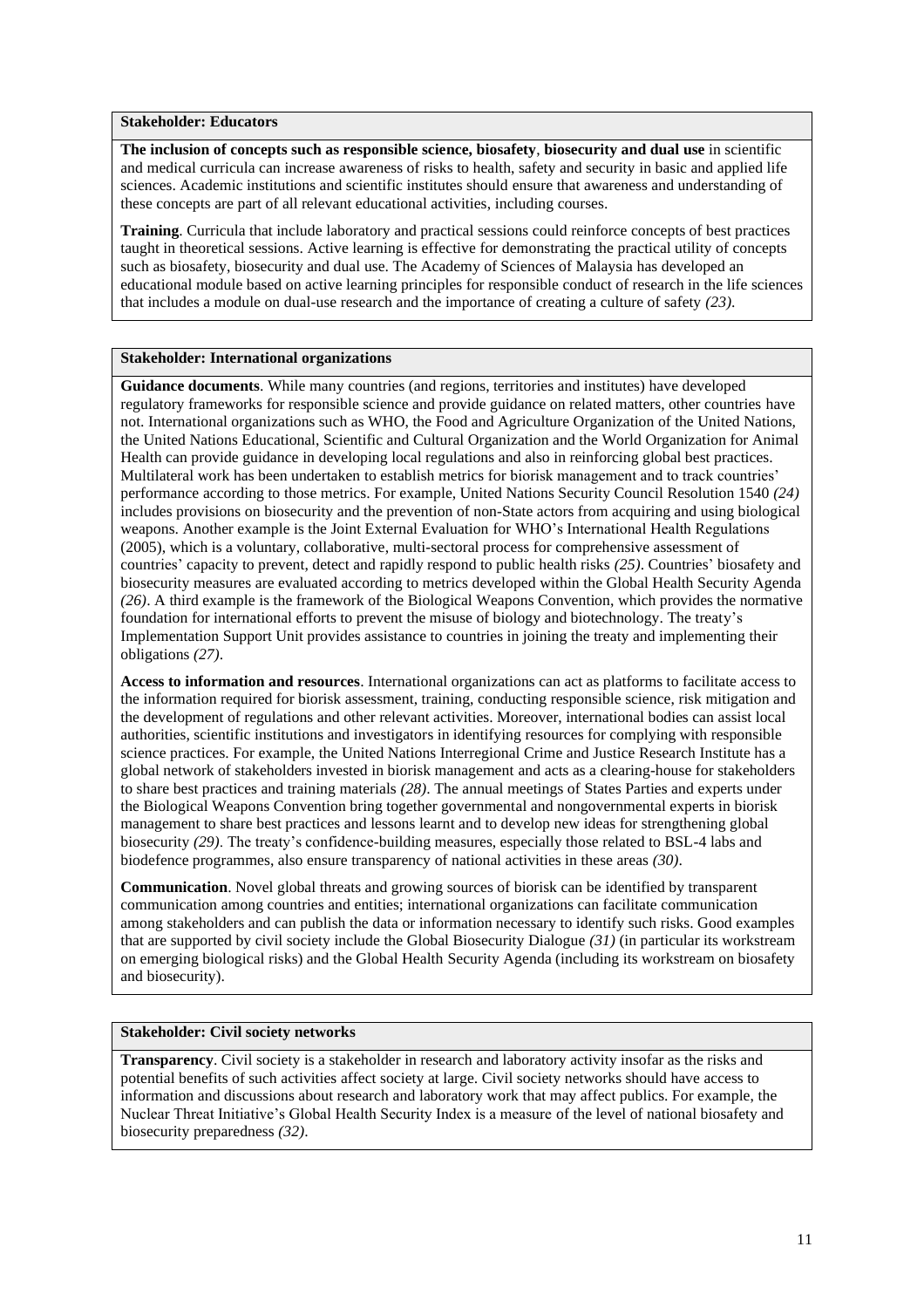**Informing and educating**. Civil society networks can play a significant role in informing publics and educating various sectors of society and can act as a bridge and "translator" of scientific information for various publics.

**Policy-making**. An informed public can make better decisions about political strategies and policies that govern scientific activities. Civil society networks can act as liaisons between the scientific community and various publics to balance competing interests, such as the desire for unfettered science and for caution and control. For example, after the devastating outbreak of Ebola virus disease in western Africa in 2014–2015, a partnership was formed between experts and civil society networks that resulted in the Global Emerging Pathogens Treatment Consortium *(33)*, which played an important role in organizing the African Voices and Leadership conference on Ebola in Dakar, Senegal, in 2014 *(34)*, where deficiencies, including those related to biosecurity, that compounded the outbreak were identified. The consortium was also able to secure commitments from several governments and develop memoranda of understanding with those governments to limit possible threats.

**National governments** are the stakeholders ultimately responsible for defining biorisk management standards for others and for enacting and enforcing relevant policies (including laws, regulations, standards, guidelines, best practices, codes of ethics, research review processes, training and education). National legislation, including regulations and guidance documents, is a tool that can set out the legal requirements of institutions for biorisk management, training and internal oversight. Without clear guidance from government and strong communication systems among institutions to share best practices and facilitate innovation and consensus-building, research institutions may face ambiguities in their responsibilities for biorisk management. National legislation can also help research institutions to understand that their responsibility to ensure effective biorisk management is not secondary to academic, commercial or other goals.

In any country, the ability of institutions to undertake research safely, securely and responsibly will vary. A statutory governance system in which institutions must be registered as suitable to conduct certain activities (e.g., genetic modification) or must document biorisk assessment and mitigation when new, particularly risky types of research are proposed, is a tool that can be useful for setting minimum national standards, increasing oversight, enabling external audits, encouraging transparency and accountability and, ultimately, reducing biorisks.

Certain life sciences research is already recognized as particularly risky in some countries, such as human genome editing and genetic modification of human pathogens; however, other areas of biorisk are evolving rapidly with advances in technology that are not as clearly defined or governed. In the USA, for example, the Select Agent Regulations provide the legal framework for laboratory biosecurity, and several Government-policies on dual-use research oversight have been implemented during the past decade *(35)*. Approaches to governance of the life sciences by lists can, however, be limited: because of the speed of advances, lists can quickly become outdated, with "holes" in the biorisk management system as new technologies and their associated risks are not listed. Sufficiently flexible frameworks for including new technologies as they arise may resolve this problem. Some countries have adopted regulatory systems based on risk assessments. In the United Kingdom, for example, the Health and Safety Executive requires all organizations involved in genetic manipulation to register and receive approval for particular types of research. In their Compendium of Guidance, all organizations that conduct genetic manipulation are legally required to have an internal committee to review the research and risk assessments and can refuse permission to proceed *(36)*.

While many countries have statutory frameworks to regulate biosafety, and several have biosecurityspecific legislation, very few currently have legislation or regulations that explicitly address dual-use.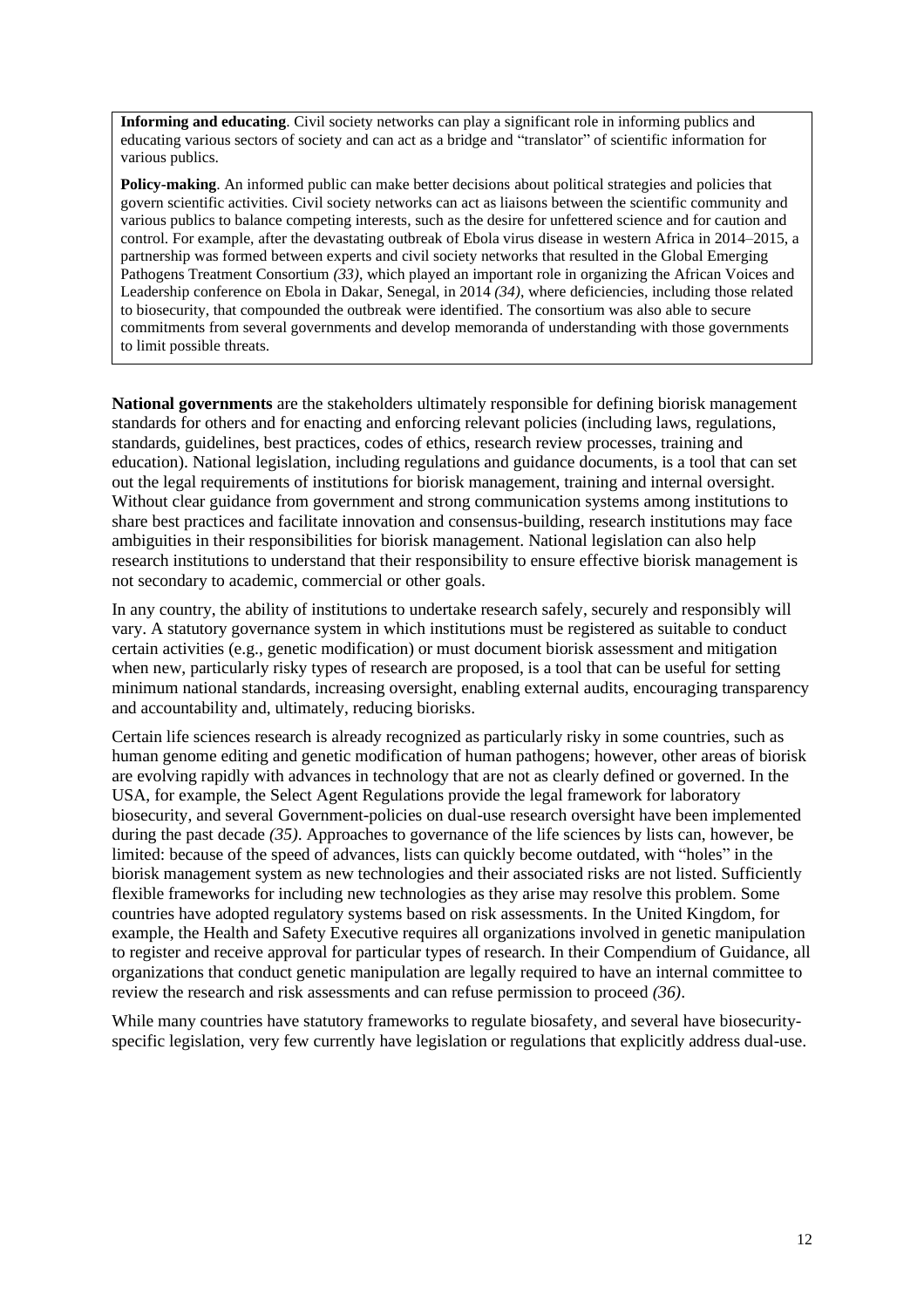## <span id="page-18-0"></span>**3.3 A comprehensive governance approach**

Risk management depends on (i) the values, principles and training of the scientists directly involved in research (the research culture); (ii) active management of biosafety and biosecurity risks by institutions; and (iii) the responsibilities and obligations of individuals and institutions and tools and mechanisms of enforcement and accountability (e.g., guidance and/or legislation) established by the government.

As science, risks and social contexts evolve, it is important to develop the capacity for regular assessment of how distinct goals might best be realized by various combinations of stakeholders and governance tools and mechanisms. Building effective biorisk management systems requires experimentation and systematic review of tools and mechanisms and their implementation *(37–39)*. It also requires tools and mechanisms for information exchange among stakeholders.

A comprehensive governance approach to biorisk management must include a range of governance tools, mechanisms, as well as stakeholders at international, regional, national, institutional and individual levels. The tools must be coherent *(40, 41)*, and the governance approaches must be adaptable to include innovations in both policies and practices. Simple frameworks can be helpful in assessing which combinations of approaches taken by different stakeholders might best achieve several goals and be adapted for different organizational contexts (see Box 4 for an illustrative example).

| Goals                                                                                          | Stakeholder A<br>(e.g., scientific<br>society) | Stakeholder B<br>(e.g., government<br>authority)                | Stakeholder C<br>(e.g., funding body)                                      |
|------------------------------------------------------------------------------------------------|------------------------------------------------|-----------------------------------------------------------------|----------------------------------------------------------------------------|
|                                                                                                | Tool<br>(e.g., code of)<br>conduct)            | Mechanism<br>(e.g., oversight<br>and reporting<br>requirements) | Mechanism<br>(e.g., funding of<br>applied safety and<br>security research) |
| Reduce accidents                                                                               | $++$                                           | $+++$                                                           | $+$                                                                        |
| Reduce security incidents                                                                      | $++$                                           | $+++$                                                           | $+$                                                                        |
| Enable early detection of safety and<br>security incidents                                     | $+$                                            | $++$                                                            | $++$                                                                       |
| Enable rapid response to safety and<br>security incidents                                      | $+$                                            | $++$                                                            | $+++$                                                                      |
| Reduce opportunities for malicious<br>misuse of research tools and<br>knowledge                | $++$                                           | $+++$                                                           | $+$                                                                        |
| Increase information exchange and<br>learning                                                  | $+$                                            | $++$                                                            | $+++$                                                                      |
| Other goals, e.g., cost-effectiveness,<br>feasibility, enabling constructive<br>applications   |                                                |                                                                 |                                                                            |
| Scoring key (qualitative and relative)<br>++++ most effective<br>relatively effective<br>$+++$ |                                                |                                                                 |                                                                            |

### <span id="page-18-1"></span>**Box 4. Illustrative framework for systematically evaluating tools and mechanisms towards a comprehensive governance approach for biorisk management**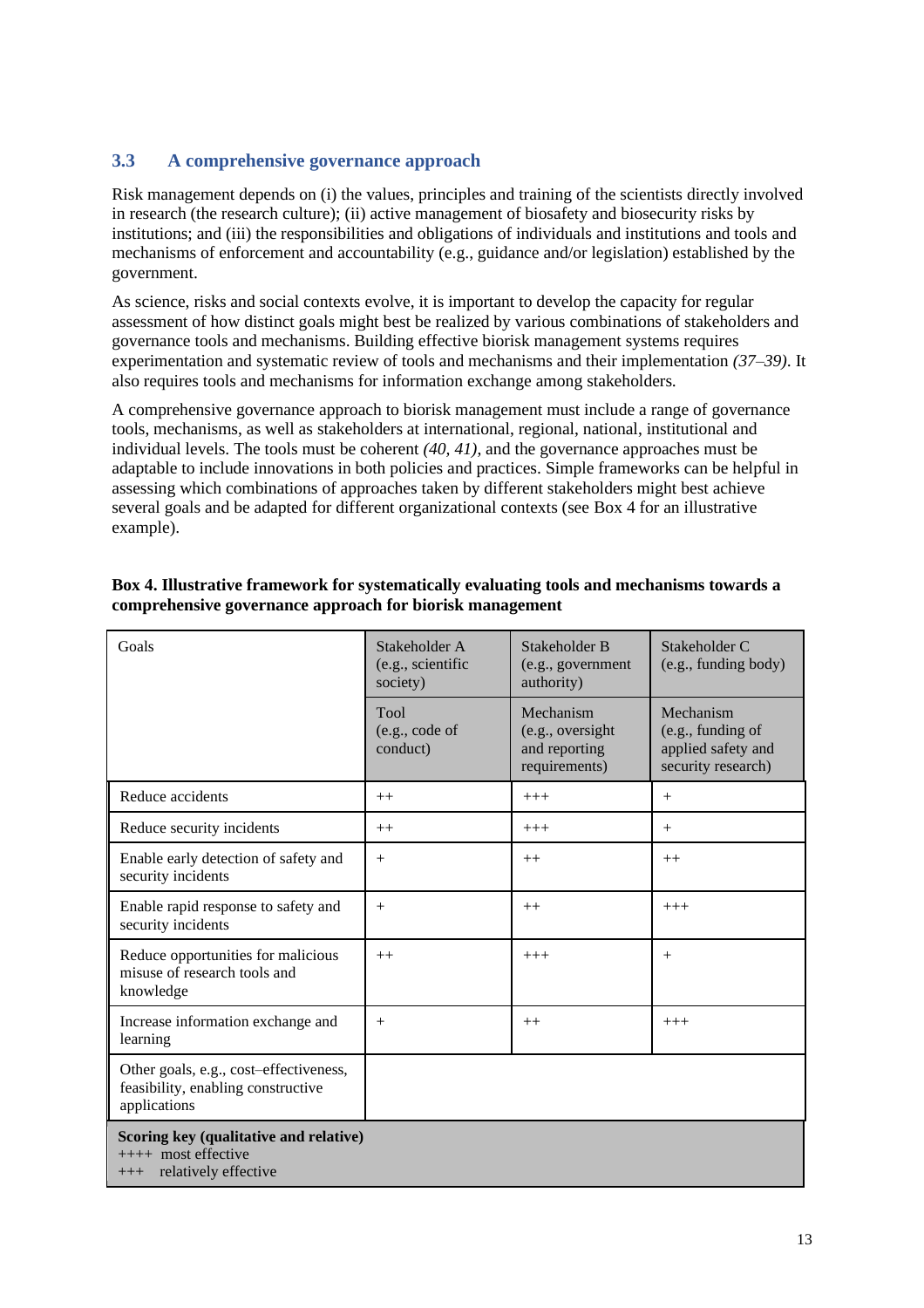- ++ moderately effective
- somewhat effective
- not effective

#### **Notes on example framework and scoring**

A systemic approach to biorisk management requires assessment of how different goals might be most effectively realized by different stakeholders, tools and mechanisms. Mapping of this approach, as the limited table above illustrates, can facilitate planning and assessment both within and among tools and mechanisms. Comparison across rows indicates the effectiveness of each tool for achieving different goals. Comparison across columns indicates tools and mechanisms that are more or less effective for achieving a certain goal. A comprehensive approach should seek to fulfil all goals in a suite of approaches. It is only through a mutually reinforcing set of tools that can countries reach the most effective level. Note: The examples and scores are illustrative only, as the most effective tools and mechanisms and their combinations will depend on the context.

# <span id="page-19-0"></span>**4. Awareness-raising, education, training and capacity-building**

### <span id="page-19-1"></span>**4.1 Examples of awareness-raising, education, training and capacity-building**

Values and principles are the ethical foundations for responsible use of basic and applied life sciences. Tools and mechanisms for biorisk management provide practical grounds for application of the values and principles. To ensure uptake and use of these foundational elements, awareness-raising, education, training and capacity-building are required for stakeholders in the research ecosystem, including scientists, research institutions and funders.

Much has already been done in support of awareness-raising and engagement in basic and applied life sciences and related fields (see, e.g., *42–45)*, particularly in the field of chemistry. Several illustrative examples—this is not a comprehensive account—are provided in Box 5. Although some have completed evaluations that demonstrate success, the extent of the activity is sometimes un- or underacknowledged. Moreover, although some initiatives have proven both successful and sustainable, it is not always clear whether all were either successful or sustained.

#### <span id="page-19-2"></span>**Box 5. Illustrative examples of awareness-raising, education, training and capacity-building in the life sciences and related fields**

| Argentina | The Argentine National Authority for the Chemical Weapons Convention developed a<br>national project on education and outreach to (i) improve knowledge about the role of the<br>treaty and the national legislation that implements it, (ii) raise awareness about the dual-use<br>nature of knowledge in the chemical sciences and the risks that it implies and (iii) promote a<br>culture of responsible use of technical and scientific knowledge $(46)$ . The work was<br>undertaken by, for example, the chemistry department at the University of Rosario, where<br>chemical safety, security and responsible conduct of science are part of the chemical<br>curriculum, with various curricular activities, elective subjects (e.g., bioethics, green<br>chemistry, educating for sustainable future) and complementary activities (e.g., workshops,<br>seminars). New activities are being designed to improve discussion of these topics in<br>the curriculum, with evaluation of their impact in a research project financed by the<br>University. |
|-----------|----------------------------------------------------------------------------------------------------------------------------------------------------------------------------------------------------------------------------------------------------------------------------------------------------------------------------------------------------------------------------------------------------------------------------------------------------------------------------------------------------------------------------------------------------------------------------------------------------------------------------------------------------------------------------------------------------------------------------------------------------------------------------------------------------------------------------------------------------------------------------------------------------------------------------------------------------------------------------------------------------------------------------------------------------------------|
| Australia | Biosecurity Emergency Response Training Australia was established as a collaboration<br>among several Australian state and territorial governments, the Commonwealth of Nations,<br>Animal Health Australia and Plant Health Australia. To maintain consistency in biosecurity<br>training, the National Biosecurity Committee funded Tocal College to develop training and<br>assessment materials.                                                                                                                                                                                                                                                                                                                                                                                                                                                                                                                                                                                                                                                           |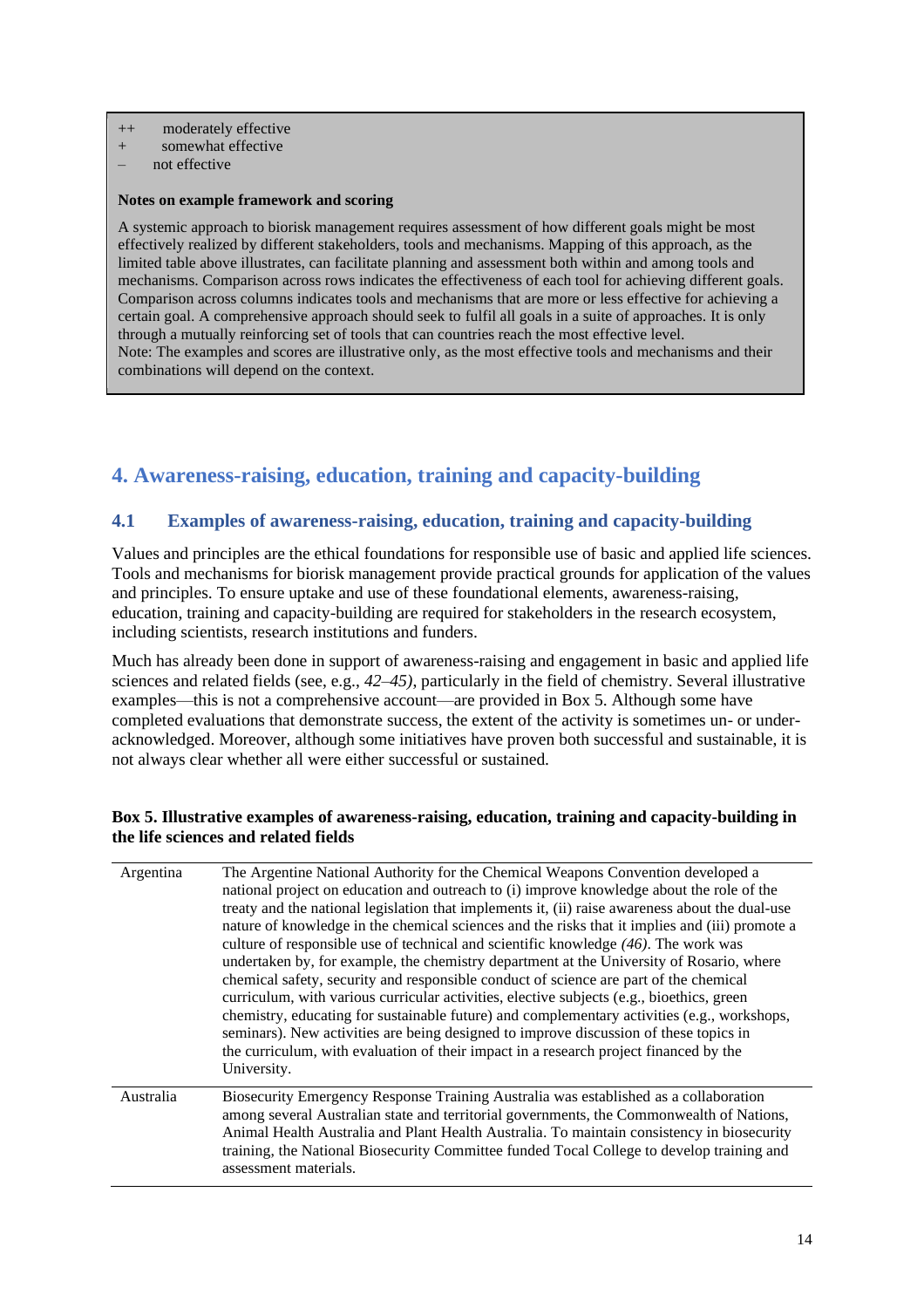| Canada      | Several Government agencies, such as the Centre for Biosecurity of the Public Health<br>Agency of Canada and the Office of Biohazard Containment and Safety of the Canadian<br>Food Inspection Agency, have developed biosafety and biosecurity training materials and<br>also an online training portal.                                                                                                                                                                                                                                                                                                                                                                                                                                                  |
|-------------|------------------------------------------------------------------------------------------------------------------------------------------------------------------------------------------------------------------------------------------------------------------------------------------------------------------------------------------------------------------------------------------------------------------------------------------------------------------------------------------------------------------------------------------------------------------------------------------------------------------------------------------------------------------------------------------------------------------------------------------------------------|
|             | Tri-agency framework: Responsible conduct of research $(47)$ is a reference for the three<br>major Canadian funding agencies and guides all funded research as well as research<br>institutions eligible for funding. It sets out the responsibilities and corresponding policies for<br>researchers, institutions and agencies to support and promote a positive research<br>environment.                                                                                                                                                                                                                                                                                                                                                                 |
| China       | The Tianjin Biosecurity Guidelines for Codes of Conduct for Scientists $(3)$ are high-level<br>principles that serve as a reference for a broad range of stakeholders to develop or amend<br>national or institutional codes of conduct, practices, protocols or regulations. Inspired by the<br>Hague Ethical Guidelines developed by the Organisation for the Prohibition of Chemical<br>Weapons, the Tianjin guidelines emerged from work by China and Pakistan and were<br>developed collaboratively by InterAcademy Partnership leaders, Tianjin University's Centre<br>for Biosafety Research and Strategy and Johns Hopkins University's Center for Health<br>Security, with input from scientists from 20 countries.                               |
| France      | The aim of the Agence Nationale de Sécurité du Médicament et des produits de santé<br>[National Agency for the Safety of Drugs and Health Products], established in 2011, is to<br>ensure the safety of medicines and health products and support health policy decisions on the<br>safe use of drugs and biological products. It is responsible for inspecting sites for the<br>manufacture of medical and health products, and it regulates and inspects work with<br>microorganisms and toxins. The National Consultative Council for Biosecurity was created<br>in $2015(48)$ to develop guidance to mitigate misuse and dual-use research in the life<br>sciences.                                                                                    |
| Kenya       | Academic chemistry institutions in Kenya have emphasized training in safety to the<br>detriment of security concerns, and gaps in awareness and implementation of chemical<br>security have resulted in reported cases of theft and attacks involving chemicals. Over the<br>past 5 years, the Kenya Chemical Society has conducted training in chemical security and<br>outreach campaigns to academia and industry to address this gap. These have revealed<br>insufficient basic knowledge among chemical practitioners about chemical security to<br>prevent misuse, theft and diversion of hazardous and dual-use chemicals (49).                                                                                                                     |
| Lebanon     | Several biosafety and security-related initiatives have been undertaken in Lebanon, including<br>establishment of a biosafety and biosecurity association $(50)$ and outreach to spread<br>responsible science concepts. The outreach initiatives have primarily targeted faculty and<br>students and trainees at universities and hospitals and have provided education on basic<br>biosafety principles and biosecurity measures through seminars, symposia, poster sessions,<br>workshops, online courses and forums and train-the-trainer events.                                                                                                                                                                                                      |
| Malaysia    | The agenda for responsible conduct of research education in Malaysia was initiated by the<br>Educational Institute on Responsible Science in Kuala Lumpur. In collaboration with the US<br>National Academies of Sciences, Engineering and Medicine and with support from the<br>Malay Ministry of Education, the Young Scientists Network of the Academy of Sciences<br>Malaysia produced the first Malaysian Educational Module on responsible conduct of<br>research, including a chapter on the culture of safety and dual-use research, in 2018 $(51)$ . In<br>2019, sponsored by the International Science Council, the 2-year ASEAN programme on<br>responsible conduct of research was initiated to train the first cohort of instructors $(52)$ . |
| Mexico      | The Mexican Biosafety Association was established in 2009 as a member of the International<br>Federation of Biosafety Associations (58). Its aim is to provide information on biosafety and<br>biosecurity and to promote training in these fields.                                                                                                                                                                                                                                                                                                                                                                                                                                                                                                        |
| Morocco     | The Moroccan Biosafety Association (59), in partnership with the US Biosecurity<br>Engagement Program, the Task Force for Global Health and Gryphon Scientific, organizes<br>biosafety and biosecurity training workshops, meetings and train-the-trainer events.                                                                                                                                                                                                                                                                                                                                                                                                                                                                                          |
| Netherlands | The Dutch Government established a Biosecurity Office in 2013 as an information centre for<br>biosecurity $(53)$ . The office collaborates with many international organizations, and an<br>internal working group organizes lectures, webinars and workshops and provides tools and                                                                                                                                                                                                                                                                                                                                                                                                                                                                       |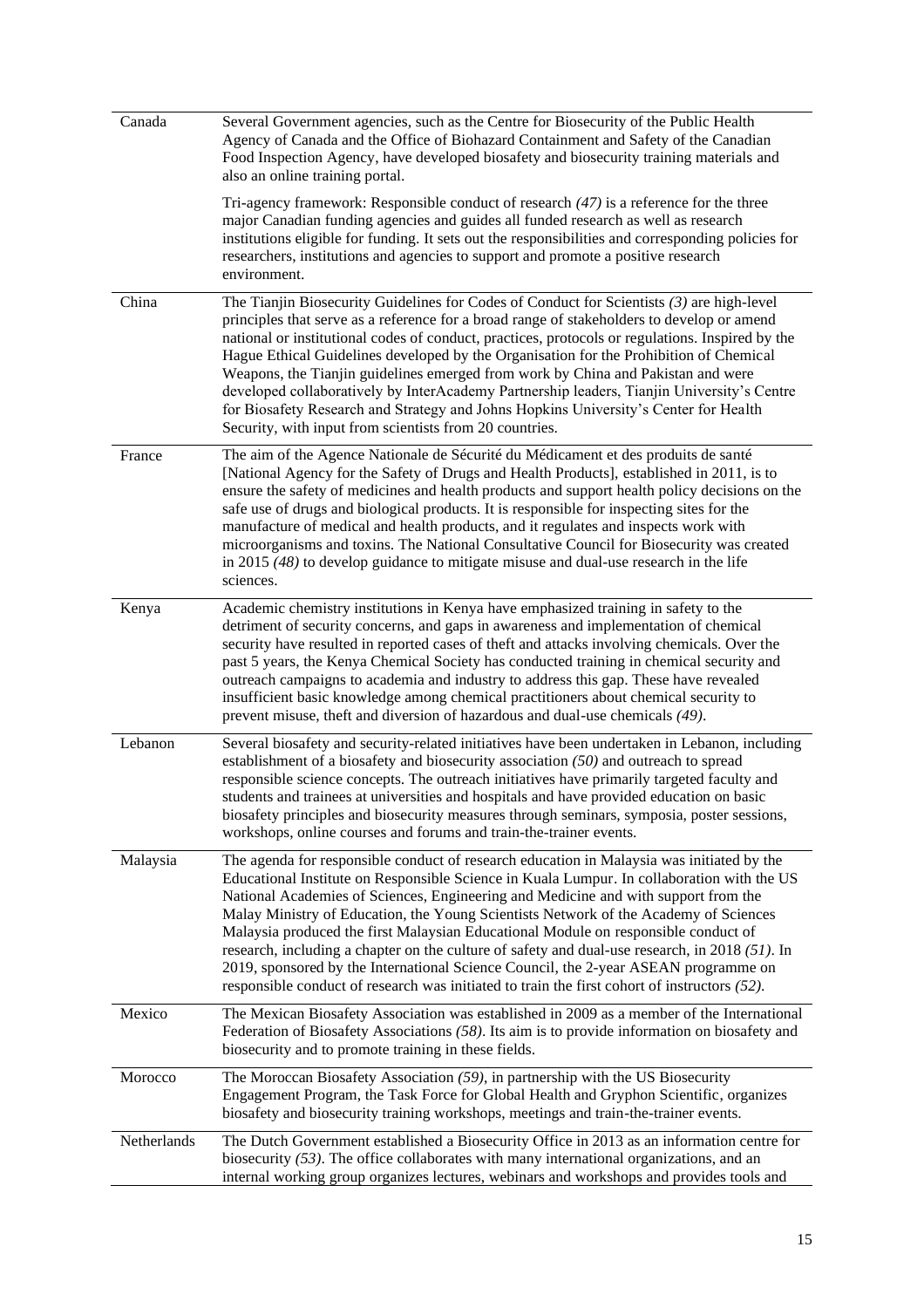| web applications for biosecurity education to identify potential biorisks. The Office also<br>organizes an annual Biosecurity Knowledge Day.                                                                                                                                                                                                                                                                                                                                                                                                                                                                                                                                                                                                                                                                                                                                                                                                                                                                                                                                                                                                                                                                                                                                          |
|---------------------------------------------------------------------------------------------------------------------------------------------------------------------------------------------------------------------------------------------------------------------------------------------------------------------------------------------------------------------------------------------------------------------------------------------------------------------------------------------------------------------------------------------------------------------------------------------------------------------------------------------------------------------------------------------------------------------------------------------------------------------------------------------------------------------------------------------------------------------------------------------------------------------------------------------------------------------------------------------------------------------------------------------------------------------------------------------------------------------------------------------------------------------------------------------------------------------------------------------------------------------------------------|
| At the request of the Dutch Ministry of Education, Culture and Science, the Royal<br>Netherlands Academy of Arts and Science developed a Code of Conduct for Biosecurity (2).<br>The aim of the Code is to prevent direct or indirect contribution of life sciences or their<br>application to the development, production or stockpiling of biological weapons, as<br>described in the Biological Weapons Convention, or to any other misuse of biological agents<br>and biological material.                                                                                                                                                                                                                                                                                                                                                                                                                                                                                                                                                                                                                                                                                                                                                                                        |
| In collaboration with other countries, Pakistan has been raising awareness and producing<br>educational materials on bioethics, biosafety, biosecurity and dual-use since $2010 (60)$ . The<br>aim of the activities is to strategize and promoting awareness of biorisk management,<br>emphasizing "holistic biosecurity", which is not limited to laboratories.                                                                                                                                                                                                                                                                                                                                                                                                                                                                                                                                                                                                                                                                                                                                                                                                                                                                                                                     |
| In 2018, the Organization for Security and Co-operation in Europe conducted a thorough<br>review of biological safety and security in Ukraine and identified major gaps, one of which<br>was appropriate training in biosafety and biosecurity. Several projects were launched to<br>address the gaps, including training and raising awareness for life scientists. In 2019, the<br>Council of the European Union decided to support strengthening of biological safety and<br>security in Ukraine, including awareness-raising, education and training (61).                                                                                                                                                                                                                                                                                                                                                                                                                                                                                                                                                                                                                                                                                                                        |
| The United Nations Interregional Crime and Justice Research Institute, in collaboration with<br>the US Federal Bureau of Investigation, administers the International Network on<br>Biotechnology, a global network of academic and research institutions committed to<br>advancing education and raising awareness about responsible, secure conduct in basic and<br>applied life sciences $(62)$ . The Network also supports the development and sharing (via an<br>online portal accessible to network partners) of modular educational resources such as<br>awareness-raising videos, scenarios and active learning exercises, covering the themes of<br>biosafety, biosecurity and bioethics.                                                                                                                                                                                                                                                                                                                                                                                                                                                                                                                                                                                    |
| The University of Bradford has produced an education resource, Preventing biological<br>threats: What you can do: A guide to biological security issues and how to address them $(54)$<br>and Biological security education handbook: The power of team-based learning (55). London<br>Metropolitan University has published an innovative set of biological security education<br>cartoons (56). These products are available in several languages.                                                                                                                                                                                                                                                                                                                                                                                                                                                                                                                                                                                                                                                                                                                                                                                                                                  |
| The US Department of State Bureau of International Security and Nonproliferation, Office of<br>Cooperative Threat Reduction initiated a Biosecurity Engagement Program in 2006, which<br>supported training and capacity-building in the USA and elsewhere. Since 2010, the Program<br>has supported several institutions in raising awareness and education about responsible,<br>secure conduct in the life sciences. For instance, the US National Academy of Sciences.<br>Engineering and Medicine organized three international meetings on conducting responsible<br>science in the Middle East and North Africa region with local partners and workshops on<br>responsible conduct of science and bioethics for people working in the life sciences. Gryphon<br>Scientific organized several workshops and produced modular educational resources<br>(assessment videos, scenarios and mock research review) and developed an online platform,<br>Bio-Chem COMPASS, to provide a safer, more secure work environment for biological and<br>chemical professionals in the region $(57)$ . The Frontline Foundation organized an online<br>course on biorisk management accredited by the International Association for Continuing<br>Education and Training in these countries. |
|                                                                                                                                                                                                                                                                                                                                                                                                                                                                                                                                                                                                                                                                                                                                                                                                                                                                                                                                                                                                                                                                                                                                                                                                                                                                                       |

# <span id="page-21-0"></span>**4.2 Lessons from previous experience**

Previous awareness-raising, education, training and capacity-building in relation to biorisks provide several general lessons for future undertaking of such activities.

• **Purpose:** While calls for more awareness-raising, education, training and capacity-building in relation to biorisks have been made for a number of years, their purpose has differed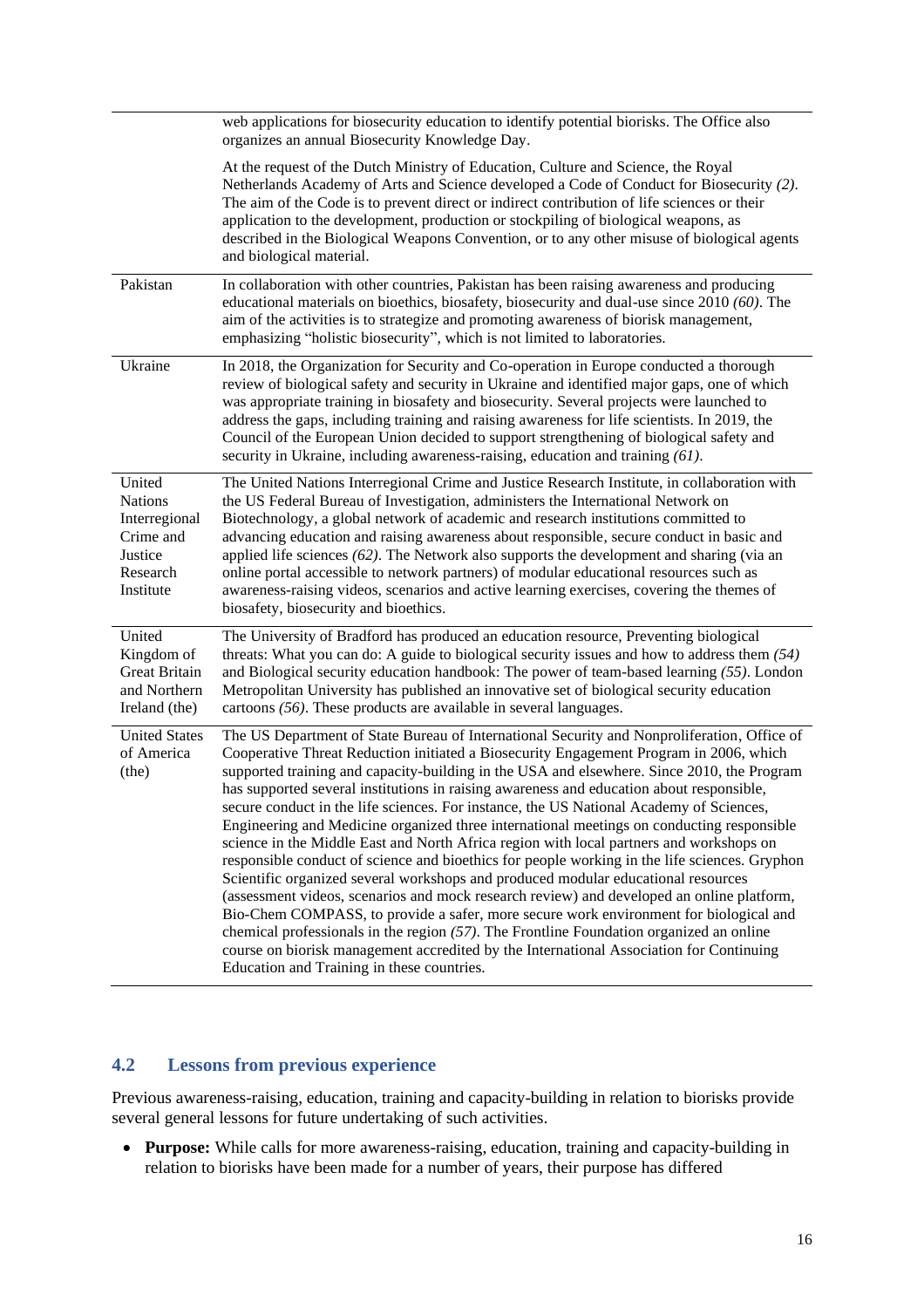considerably. Past and current aims include enabling self-governance, underpinning formal oversight and promoting discussion. It is not always clear what is expected of those who are "educated" or "engaged". Moreover, the challenges and gaps in awareness-raising, education, training and capacity-building vary from addressing accidents (biosafety) to preventing deliberate outbreaks of disease (biosecurity). To prevent accidental disease, implementation of institutional safety procedures is required, whereas addressing hostile use of biology requires considerable work to fully enable students, trainees, scientists and others to deal with such concerns.

- **Priorities:** Biosecurity and dual use are not immediate priorities for most people associated with basic and applied life sciences and are generally not well understood. Particularly in countries grappling with severe health and environmental challenges, it is a demanding task to weigh security threats associated with life sciences against other concerns.
- **Definitions:** Lack of shared terminology, including the meaning of key terms such as "biosafety", "biosecurity" and "dual use", complicates the sharing of best practices.
- **Discussion:** Given the uncertainty about what education and training should entail, how it should be done, why it is necessary and who should be involved, education and training to prevent biorisks must be widely promoted and discussed. As no single approach can meet the needs and conditions of all, the strengths, opportunities and challenges of initiatives should be evaluated to assess the tools and mechanisms and how the necessary capacity-building can best be provided.
- **Inclusion:** Previous initiatives involved a wide range of stakeholders. As concerns about biorisks extends beyond those working with pathogens, research organizations, funders, laboratory technicians, professional societies, data managers and curators, editors, publishers, ethics committees, institutional and repository managers, regulators and civil society networks have all roles to play, both as teachers and learners.
- **Innovation:** The design and creation of awareness-raising and educational materials should integrate best practices. Innovative approaches such as active learning and team learning exercises have proven valuable and have enduring value. Moreover, once created, these approaches could be adapted for future training and shared with other teams.
- **Integration:** Material on biorisk management could be integrated into existing training courses on laboratory practice or courses on bioethics or research ethics as part of wider discussions on responsible conduct of research.
- **Bottom-up versus top-down:** Some initiatives have been bottom-up, essentially emerging organically from individual champions. Others have been top-down. Both bottom-up and topdown support is required, with the latter particularly important to institutionalize initiatives.
- **Local materials:** Various materials have been developed for awareness-raising, education and training. Different institutions and countries require material that is appropriate for their circumstances. In general, it may be difficult to promote security, as the definition of "security" and the publics depend on the context. Both the content and delivery must be tailored to the local context. There are insufficient locally appropriate scenarios for low- and middle-income countries. Context-specific content must address local risks and challenges in addition to scenarios of global biosafety, biosecurity and dual use.
- **Champions:** Industrial and academic leaders, among others, should be urged to promote and promulgate materials for promoting biorisk management. Informal and formal networks are important in creating, identifying and fostering individual or groups of champions. Cooperation through sustainable, resourced networks is important to capitalize on the growing attention to responsible conduct of research and open science education.
- **Resources:** While several educational initiatives have been launched, many have been difficult to sustain, often because of lack of funding. Both financial and technical support will be required for activities in these areas and to sustain cooperative networks and the curation of educational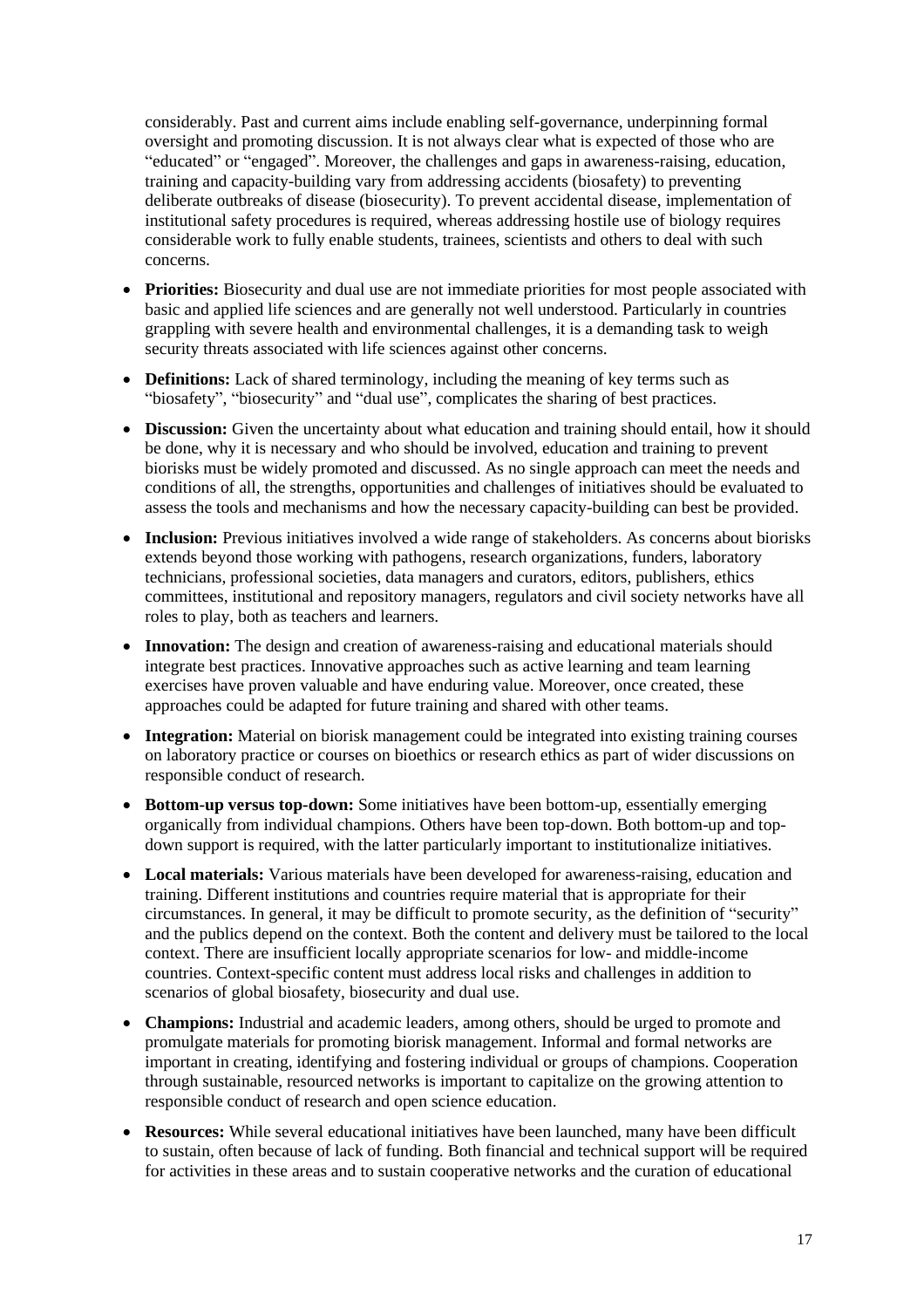materials. This will be particularly important for low- and middle-income countries with limited resources for effective biorisk management.

- **Enabling measures:** There is uneven awareness of biorisks and limited training. Awarenessraising, education, training and capacity-building are important to address these gaps. Tools and mechanisms should be developed to respond to concerns, such as by providing channels for whistle-blowers, in tandem with awareness-raising and other measures. This is particularly true in reporting or responding to the suspicions of trainees, students, scientists and other relevant stakeholders.
- **Sustainability:** Measures to sustain awareness-raising, education, training and capacity-building should be built into initiatives from the beginning. This will require careful consideration of possible incentives for engagement, including relevant career metrics – a step that could ensure longevity and bottom-up engagement.

Clear lessons can be drawn from experiences of biorisk awareness-raising, education, training and capacity-building; however, the scale of the task to improve practice should not be underestimated. Worldwide, practising life scientists number in the millions, and this number will inevitably increase with the current biotechnology revolution. The evidence suggests that only a small percentage of life scientists are both aware of and can manage biosafety and biosecurity issues. Improving biorisk management will require resources, and collaborative ambition among stakeholders would help to meet the challenge.

# <span id="page-23-0"></span>**5. Recommendations**

- **Recommendation 1**: The World Health Organization should **endorse and actively promote the values and principles** presented in this document. These values and principles can usefully inform governance frameworks, biorisk management standards, institutional policies and practices, funding requirements, editorial standards, curriculum development, awareness-raising, and individual and groups behaviours.
- **Recommendation 2**: The World Health Organization (where appropriate, in collaboration with other United Nations agencies and diverse stakeholders) should **raise awareness about the importance of biorisk management**.

The World Health Organization should clearly communicate to all Member States and stakeholders the reasons for placing high priority on biorisk management and identify improvements in governance individual, institutional, national, regional and international levels.

The World Health Organization should develop and implement biorisk management awarenessraising campaigns tailored to a variety of audiences in several languages. Awareness-raising should be conducted for students, trainees and scientists in basic and applied life sciences and related fields; public, private and academic research laboratories, including diagnostic laboratories in public health and hospital settings; private and public funders of research; editors and publishers of research; and publics.

• **Recommendation 3**: The World Health Organization (where appropriate, in collaboration with other United Nations agencies and diverse stakeholders) should **support progress in development of governance tools and mechanisms** for basic and applied life sciences.

The World Health Organization should establish and keep an up-to-date central repository of biorisk management governance tools and mechanisms that have been used in the past, either successfully or unsuccessfully, so that Member States, institutions and individuals may learn and adapt strategies to their needs. The World Health Organization should (i) highlight how Member States and other stakeholders can most effectively start a biorisk management programme, (ii) compile and share resources and (iii) provide examples of governance activities at different levels that could be undertaken to introduce biorisk management programmes.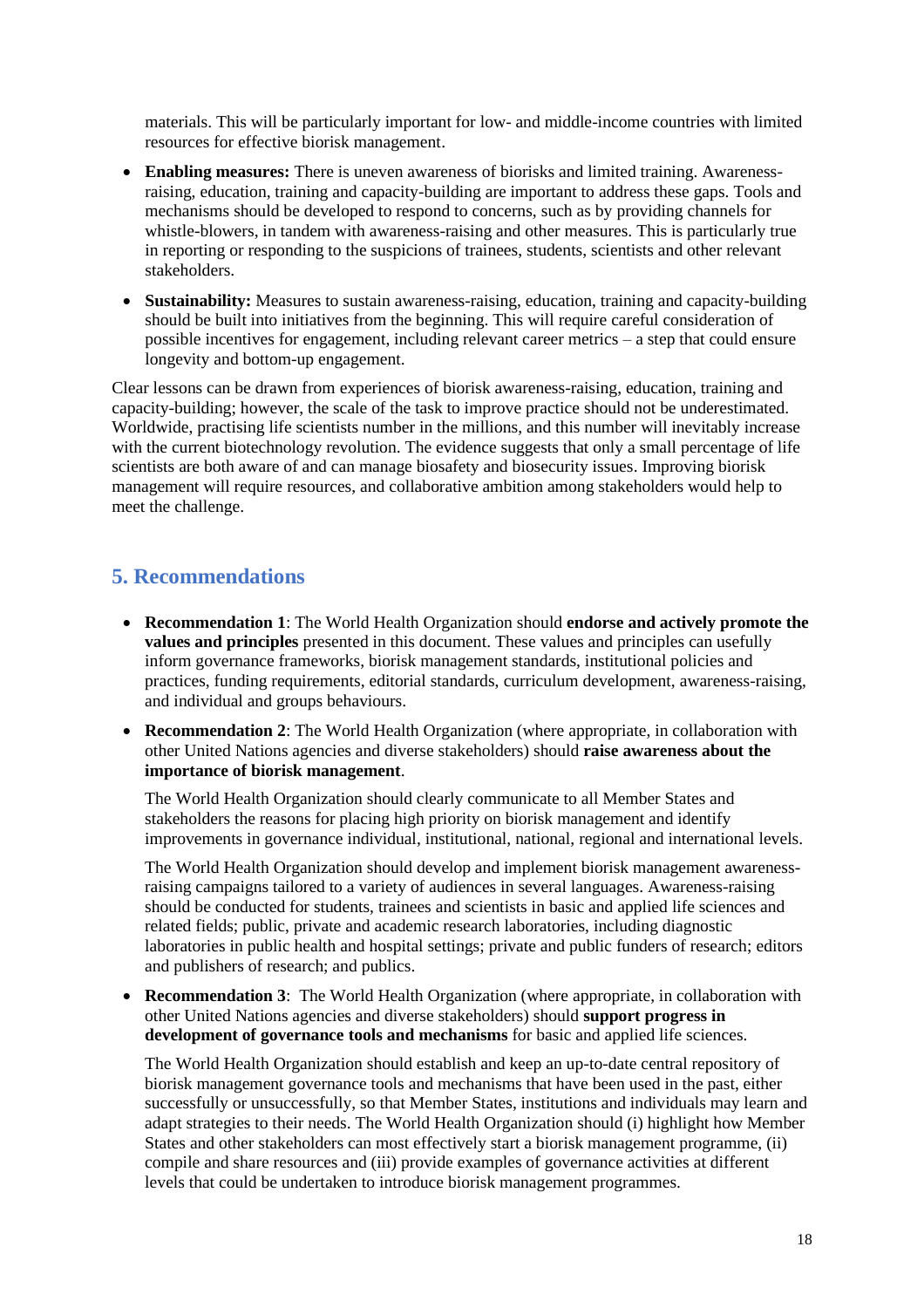The World Health Organization should provide a hub to facilitate bilateral or multilateral collaboration among basic and applied life science stakeholders as a means of raising awareness and reinforcing education on biorisk management. For instance, the World Health Organization could (i) develop a programme of institutional twinning to facilitate sharing of best practices and experiences and of joint curricula or e.g., research programmes and researcher exchanges, and (ii) encourage bottom-up actions by recognizing or rewarding the best examples of successful twinning. This could be particularly helpful to low- and middle-income countries with limited resources for effective biorisk management.

The World Health Organization should create WHO collaborating centres for biorisk management in each WHO region to increase the importance of this issue and enable better communication among regions and stakeholders. Again, this could be particularly helpful to lowand middle-income countries with limited resources for effective biorisk management.

The World Health Organization should also play a leadership and coordinating role among other international and United Nations entities that have jurisdiction over any aspect of biorisk management, including the United Nations Office of Disarmament Affairs, the Food and Agriculture Organization of the United Nations and the World Organization for Animal Health, to create a holistic international strategy across sectors.

The World Health Organization should convene a diverse set of stakeholders to consider whether and to what extent certain types of potentially dangerous basic and applied life sciences should be tracked, monitored, restricted or otherwise overseen at national or international level.

• **Recommendation 4**: Member States should **establish tools and mechanisms for governance of basic and applied life sciences** by introducing and enforcing comprehensive biorisk management policies, including laws, regulations, standards, guidelines, best practices, codes of ethics, research review processes, education and training. The range of governance tools and mechanisms should cover biosafety, biosecurity and dual-use research and should be complementary and mutually reinforcing.

Over time, all Member States should implement more formal, institutionalized approaches to governance (e.g., a regulatory system in which research institutions are registered as suitable for certain types of research activities such as genetic modification and are required to conduct risk assessments related to such research).

Member States should set out the legal roles and responsibilities of institutions for risk assessment, education, training and internal oversight of biorisk management practices. Particular attention should be given to the governance of research that could present the most consequential societal risk(s).

- **Recommendation 5**: Academic institutions should **educate students and trainees in science, technology, engineering and mathematics about biorisk management**. They should incorporate biorisk management ideals and skills into scientific curricula from secondary school biology classes through to doctoral research in basic and applied life sciences, including in biology, biochemistry, bioengineering and other related fields. In addition, all members of the scientific community should receive continuing education.
- **Recommendation 6**: Research institutions, funders and other stakeholders should **promote a culture of biosafety and biosecurity in research environments** at every stage of basic and applied life sciences.

Research institutions, funders and other stakeholders should require and incentivize (i) regular education and training on biorisk management, including training in standardized risk assessment and risk mitigation, and (ii) life scientists to obtain professional certification in biorisk management. Knowledge, expertise and programmes offered by professional associations and science academies should be leveraged.

Research institutions, funders and other stakeholders should establish, train and empower institutional and external committees with diverse and interdisciplinary membership to review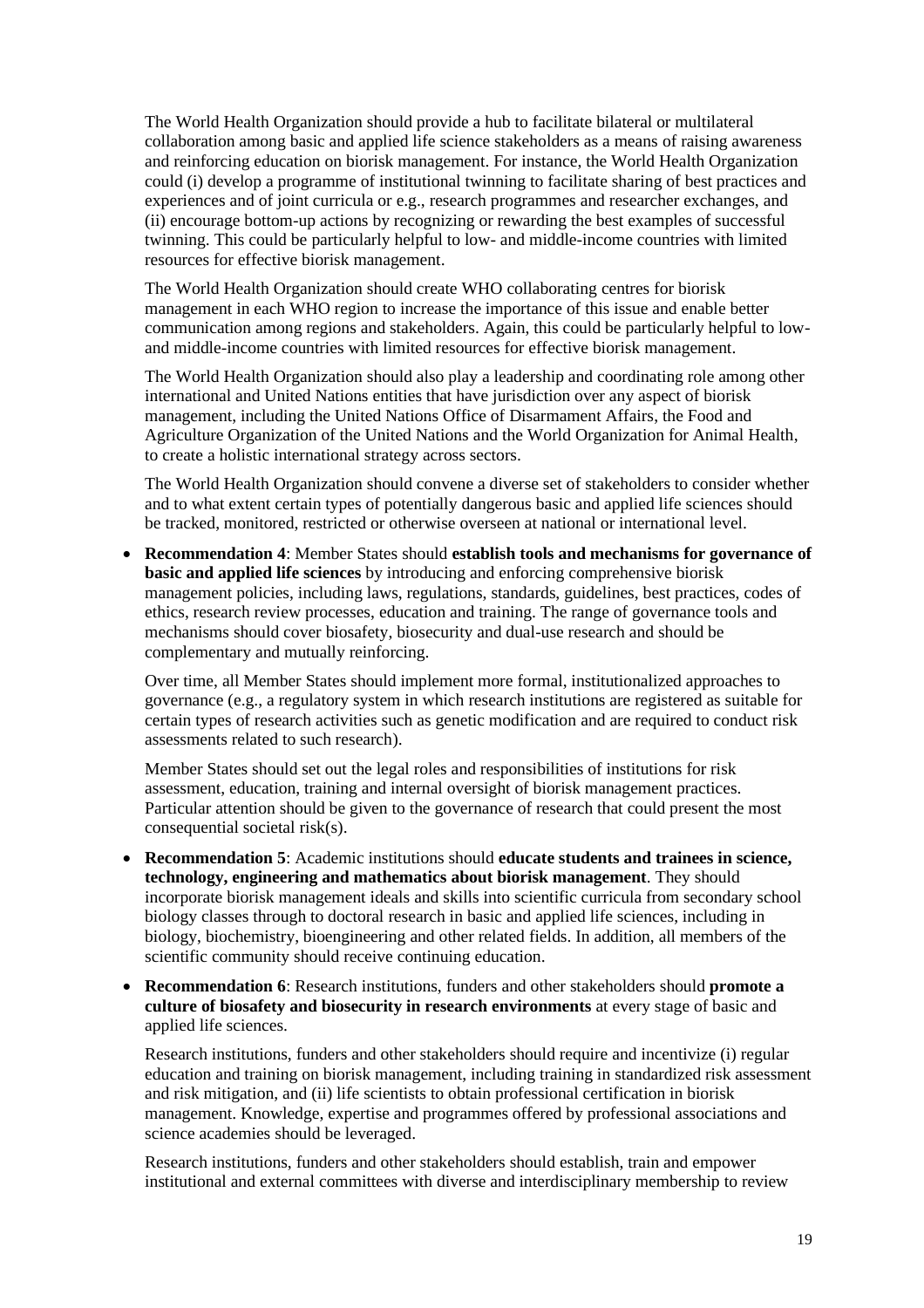research proposals, assess possible harm and decide on appropriate precautionary measures. If the risks of research are deemed too high (i.e., are not proportionate to the importance of the research question or the potential benefits), the research should not be allowed to proceed.

Research institutions, funders and other stakeholders should better align biorisk management ideals and practices with career expectations, career incentives and professional reputations. They should also encourage and fund applied biosafety and research projects, including development of new science and technology solutions, social and behavioural solutions and innovative policy approaches to reduce biorisks.

- **Recommendation 7**: Publishers should **promote and practise a culture of biorisk management in scientific publishing**. At a minimum, they should have (i) editorial guidelines for identifying, reviewing and publishing manuscripts that raise concern about potential biosafety, biosecurity or dual-use concerns, and (ii) advisory committees with diverse, interdisciplinary membership to review manuscripts that raise concern. If, following a review, publication of certain information is deemed to pose significant risks for biosafety, biosecurity or dual use, the reviewed manuscript should be modified (and the fact acknowledged in the publication) or not published. If a decision is made not to publish because of biosafety, biosecurity or dual-use concerns, other publishers should be so notified.
- **Recommendation 8:** Scientists should **educate themselves about biorisk management and their responsibilities** and foster broader awareness-raising of the importance of biorisk management. The aim is proactive identification of potential safety, security and dual-use risks associated with basic and applied life sciences and appropriate mitigating and precautionary measures.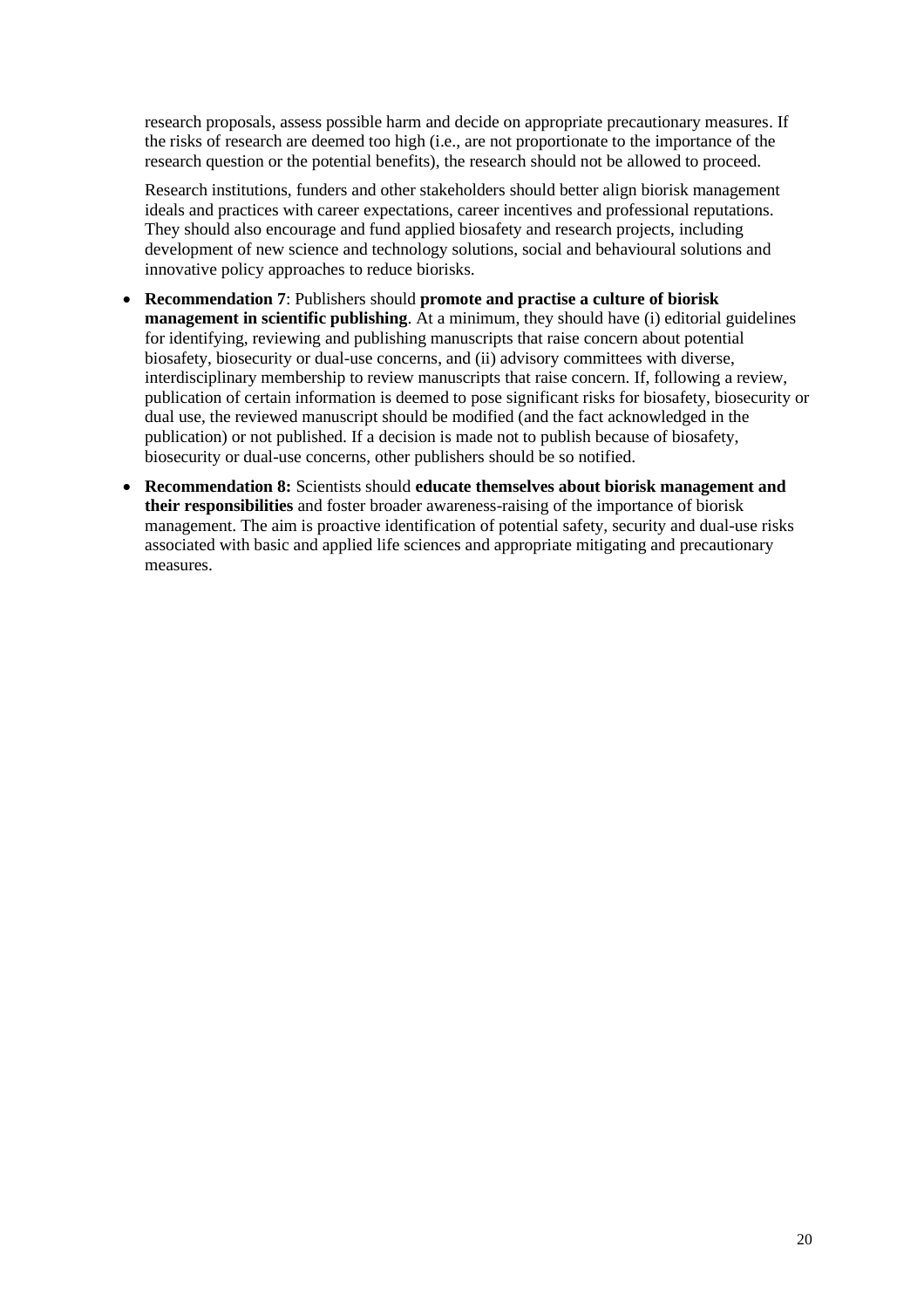# <span id="page-26-0"></span>**References**

- 1. Certification. Ottawa: International Federation of Biosafety Associations; 2020 [\(https://internationalbiosafety.org/certification/certification/\)](https://internationalbiosafety.org/certification/certification/).
- 2. A code of conduct for biosecurity. Report by the Biosecurity Working Group. Amsterdam: Koninklijke Nederlandse Akademie van Wetenschappen; 2009 [\(https://www.knaw.nl/en/news/publications/a-code-of-conduct-for-biosecurity\)](https://www.knaw.nl/en/news/publications/a-code-of-conduct-for-biosecurity).
- 3. Johns Hopkins Bloomberg Center of Public Health Center for Health Security, Tianjin University Center for Biosafety Research and Strategy, Science Health Policy InterAcademy Partnership. Tianjin Biosecurity Guidelines for Codes of Conduct for Scientists. Tianjin: Tianjin University; 2021 [\(https://www.interacademies.org/sites/default/files/2021-07/Tianjin-](https://www.interacademies.org/sites/default/files/2021-07/Tianjin-Guidelines_210707.pdf)[Guidelines\\_210707.pdf\)](https://www.interacademies.org/sites/default/files/2021-07/Tianjin-Guidelines_210707.pdf).
- 4. Millett P, Binz T, Weiss Evans S, Kuiken T, Oye K, Palmer MJ et al. Developing a comprehensive, adaptive, and international biosafety and biosecurity program for advanced biotechnology: The IGEM experience. Appl. Biosaf. 2019;24(2)):64–71 [\(https://doi.org/10.1177/1535676019838075\)](https://doi.org/10.1177/1535676019838075).
- 5. Mandate and objectives of the Joint Committee on the Handling of Security-relevant Research. Halle: Deutsche Akademie der Naturforschung Leopolina; 2022 [\(https://www.leopoldina.org/en/about-us/cooperations/joint-committee-on-dual-use/dual-use/\)](https://www.leopoldina.org/en/about-us/cooperations/joint-committee-on-dual-use/dual-use/).
- 6. About the Centre for Biosecurity. Ottawa: Government of Canada; 2022 [\(https://www.canada.ca/en/public-health/services/laboratory-biosafety-biosecurity/about-centre](https://www.canada.ca/en/public-health/services/laboratory-biosafety-biosecurity/about-centre-biosecurity.html)[biosecurity.html\)](https://www.canada.ca/en/public-health/services/laboratory-biosafety-biosecurity/about-centre-biosecurity.html).
- 7. BBSRC, MRC and Wellcome Trust position statement on dual use research of concern and research misuse. London: Wellcome Trust; 2015 [\(https://cms.wellcome.org/sites/default/files/wtp059491.pdf\)](https://cms.wellcome.org/sites/default/files/wtp059491.pdf).
- 8. Macleod M, Collings AM, Graf C, Vinson V. The MDAR (Materials Design Analysis Reporting) Framework for transparent reporting in the life sciences. Proc Natl Acad Sci U S A. 2021;118(17):e2103238118 [\(https://doi.org/10.1073/pnas.2103238118\)](https://doi.org/10.1073/pnas.2103238118).
- 9. Palmer MJ, Hurtley SM, Weiss Evans S. Visibility Initiative for Responsible Science. Paper 3 in NTI Biosecurity Innovation and Risk Reduction Initiative Meeting, 15 October 2019 [\(https://media.nti.org/documents/Paper\\_3\\_Visibility\\_Initiative\\_for\\_Responsible\\_Science\\_2019.p](https://media.nti.org/documents/Paper_3_Visibility_Initiative_for_Responsible_Science_2019.pdf) [df\)](https://media.nti.org/documents/Paper_3_Visibility_Initiative_for_Responsible_Science_2019.pdf).
- 10. Visibility Initiative for Responsible Science (VIRS). Stanford (CA): Stanford University; undated [\(https://biopolis.stanford.edu/virs\)](https://biopolis.stanford.edu/virs).
- 11. *Science* publishes guiding principles for sponsors and supporters of gene drive research. North Bethesda (MD): Foundation for the National Institutes of Health; 2017 [\(https://fnih.org/news/announcements/science-publishes-guiding-principles-sponsors-and](https://fnih.org/news/announcements/science-publishes-guiding-principles-sponsors-and-supporters-gene-drive-research)[supporters-gene-drive-research\)](https://fnih.org/news/announcements/science-publishes-guiding-principles-sponsors-and-supporters-gene-drive-research).
- 12. International Gene Synthesis Consortium. Boston (MA) [\(https://genesynthesisconsortium.org/\)](https://genesynthesisconsortium.org/).
- 13. Scientific integrity. Bern: Swiss Academies of Arts and Sciences; 2021 [\(https://akademien](https://akademien-schweiz.ch/en/themen/wissenschaftskultur/wissenschaftliche-integritat-1/)[schweiz.ch/en/themen/wissenschaftskultur/wissenschaftliche-integritat-1/\)](https://akademien-schweiz.ch/en/themen/wissenschaftskultur/wissenschaftliche-integritat-1/).
- 14. Moritz RL, Berger KM, Owen BR, Gillum DR. Promoting biosecurity by professionalizing biosecurity. Science. 2020;367(6480):856–8 [\(https://doi.org/10.1126/science.aba0376\)](https://doi.org/10.1126/science.aba0376).
- 15. Member associations. Ottawa: International Federation of Biosafety Associations; 2020 [\(https://internationalbiosafety.org/member-associations/\)](https://internationalbiosafety.org/member-associations/).
- 16. Croatian Society for Biosecurity and Biosafety. Zagreb; 2021 [\(https://www.hdbib.hr\)](https://www.hdbib.hr/).
- 17. Biosafety and biosecurity. Ottawa: Government of Canada; 2021 [\(https://www.canada.ca/en/services/health/biosafety-biosecurity.html\)](https://www.canada.ca/en/services/health/biosafety-biosecurity.html).
- 18. Biosecurity Office. Bilthoven: Rijksinstituut voor Volksgezondheid en Milieu; 2021 [\(https://www.bureaubiosecurity.nl/en\)](https://www.bureaubiosecurity.nl/en).
- 19. Rodgers J, Lentzos F, Koblentz GD, Ly M. How to make sure the labs researching the most dangerous pathogens are safe and secure. Bull Atomic Scientists, 2 July 2021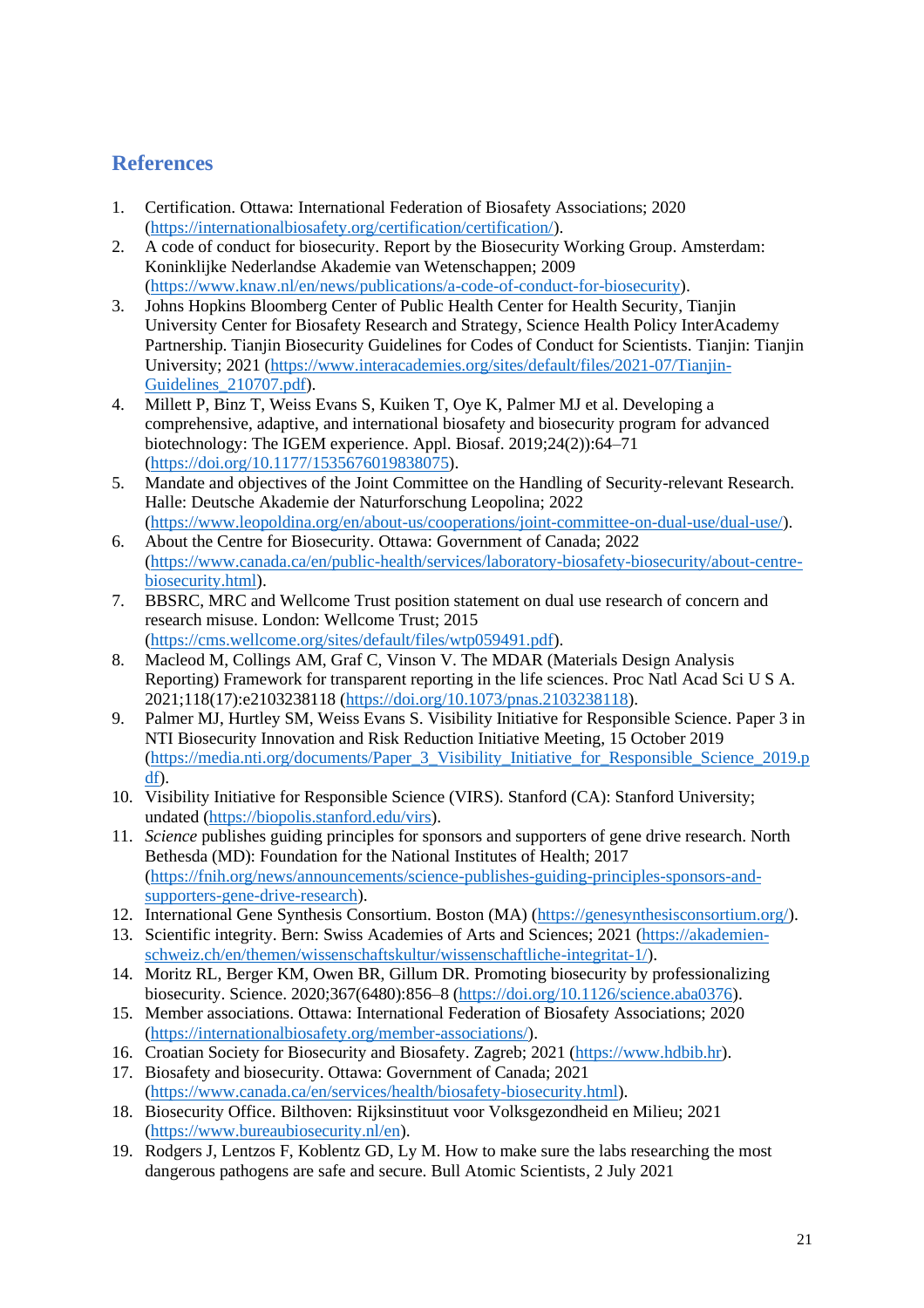[\(https://thebulletin.org/2021/07/how-to-make-sure-the-labs-researching-the-most-dangerous](https://thebulletin.org/2021/07/how-to-make-sure-the-labs-researching-the-most-dangerous-pathogens-are-safe-and-secure/)[pathogens-are-safe-and-secure/\)](https://thebulletin.org/2021/07/how-to-make-sure-the-labs-researching-the-most-dangerous-pathogens-are-safe-and-secure/).

- 20. Statement on scientific publication and security. Science. 2003;299:1149 [\(https://www.science.org/doi/pdf/10.1126/science.299.5610.1149\)](https://www.science.org/doi/pdf/10.1126/science.299.5610.1149).
- 21. Editorial Policy Committee. CSE's white paper on promoting integrity in scientific journal publications. New York City (NY): Council of Science Editors; 2021 [\(http://www.councilscienceeditors.org/wp-content/uploads/CSE-White-Paper\\_Sept2021.pdf\)](http://www.councilscienceeditors.org/wp-content/uploads/CSE-White-Paper_Sept2021.pdf).
- 22. Reports and recommendations. Bethesda (MD): National Science Advisory Board for Biosecurity, National Institutes of Health; 2022 [\(https://osp.od.nih.gov/biotechnology/national](https://osp.od.nih.gov/biotechnology/national-science-advisory-board-for-biosecurity-nsabb/#reports_recommendations)[science-advisory-board-for-biosecurity-nsabb/#reports\\_recommendations\)](https://osp.od.nih.gov/biotechnology/national-science-advisory-board-for-biosecurity-nsabb/#reports_recommendations).
- 23. Malaysian educational module on responsible conduct of research. Kuala Lumpur: Academy of Sciences Malaysia; 2018 [\(https://issuu.com/asmpub/docs/rcr\\_module\\_readonly\)](https://issuu.com/asmpub/docs/rcr_module_readonly).
- 24. Non-proliferation of weapons of mass destruction. United Nations Security Council resolution 1540. New York City (NY): United Nations; 2004
- [\(https://web.archive.org/web/20200913164011/http://undocs.org/S/RES/1540%20\(2004\)\)](https://web.archive.org/web/20200913164011/http:/undocs.org/S/RES/1540%20(2004)). 25. Joint external evaluation tool: International Health Regulations (2005) – second edition. Geneva:
- World Health Organization; 2018 [\(https://www.who.int/publications/i/item/9789241550222\)](https://www.who.int/publications/i/item/9789241550222). 26. Global Health Security Agenda [\(https://ghsagenda.org/about-the-ghsa/\)](https://ghsagenda.org/about-the-ghsa/).
- 27. Implementation Support Unit. New York City (NY): United Nations, Office for Disarmament Affairs; undated [\(https://www.un.org/disarmament/biological-weapons/implementation-support](https://www.un.org/disarmament/biological-weapons/implementation-support-unit)[unit\)](https://www.un.org/disarmament/biological-weapons/implementation-support-unit).
- 28. Virtual meeting of the International Network on Biotechnology, Palais des Nations, Geneva, 4 November 2020. Turin: United Nations Interregional Crime and Justice Research Institute; 2020 [\(http://www.unicri.it/news/Merit\\_project-Nertwork-Biotechnology\)](http://www.unicri.it/news/Merit_project-Nertwork-Biotechnology).
- 29. Biological Weapons Convention. New York City (NY): United Nations, Office for Disarmament Affairs; 2022 [\(https://www.un.org/disarmament/biological-weapons/\)](https://www.un.org/disarmament/biological-weapons/).
- 30. Confidence-building measures. New York City (NY): United Nations, Office for Disarmament Affairs; undated [\(https://www.un.org/disarmament/biological-weapons/confidence-building](https://www.un.org/disarmament/biological-weapons/confidence-building-measures)[measures\)](https://www.un.org/disarmament/biological-weapons/confidence-building-measures).
- 31. Global Biosecurity Dialogue. Washington DC: Nuclear Threat Initiative; 2022 [\(Fourth Annual](https://www.nti.org/news/fourth-annual-global-biosecurity-dialogue-identifies-steps-to-improve-biosecurity-in-2022-and-beyond/#:~:text=The%20Global%20Biosecurity%20Dialogue%20is%20an%20integral%20part,to%20advance%20biosecurity%20capacity%2C%20policy%2C%20and%20action%20worldwide)  [Global Biosecurity Dialogue Identifies Steps to Improve Biosecurity in 2022 and Beyond\)](https://www.nti.org/news/fourth-annual-global-biosecurity-dialogue-identifies-steps-to-improve-biosecurity-in-2022-and-beyond/#:~:text=The%20Global%20Biosecurity%20Dialogue%20is%20an%20integral%20part,to%20advance%20biosecurity%20capacity%2C%20policy%2C%20and%20action%20worldwide).
- 32. 2021 Global health security index. Washington DC: Nuclear Threat Initiative; 2021 [\(https://www.ghsindex.org\)](https://www.ghsindex.org/).
- 33. Abayomi A, Gevao S, Conton B, Deblasio P, Katz R. African civil society initiatives to drive a biobanking, biosecurity and infrastructure development agenda in the wake of the West African Ebola outbreak. PanAfr Med J. 2016;24:270 (doi[:10.11604/pamj.2016.24.270.8429\)](https://doi.org/10.11604/pamj.2016.24.270.8429).
- 34. Declaration and commitments. Appendix 1: African voices and leadership meeting to accelerate the evaluation of potential treatments and vaccines for Ebola in West Africa, Dakar, 19–20 January 2014. Ibadan: Global Emerging Pathogens Treatment Consortium; 2014 [\(https://www.getafrica.org/wp-content/uploads/2018/02/Dakar-Declaration-Final-.pdf\)](https://www.getafrica.org/wp-content/uploads/2018/02/Dakar-Declaration-Final-.pdf).
- 35. Science safety security. Washington DC: Health and Human Services, Office for the Assistant Secretary for Preparedness and Response, Public Health Emergency, undated [\(https://www.phe.gov/s3/Pages/default.aspx\)](https://www.phe.gov/s3/Pages/default.aspx).
- 36. The SACGM compendium of guidance. London: Health and Safety Executive; 2014 [\(https://www.hse.gov.uk/biosafety/gmo/acgm/acgmcomp/\)](https://www.hse.gov.uk/biosafety/gmo/acgm/acgmcomp/).
- 37. Weiss Evans S, Beal J, Berger K, Bleijs DA, Cagnetti A, Ceroni F et al. Embrace experimentation in biosecurity governance. Science. 2020;368(6487):138–40 [\(https://doi.org/10.1126/science.aba2932\)](https://doi.org/10.1126/science.aba2932).
- 38. Palmer MJ. Learning to deal with dual use. Science. 2020;367(6482):1057 (doi.org/10.1126/science.abb1466).
- 39. Palmer MJ, Fukuyama F, Relman D. A more systematic approach to biological risks. Science. 2015;350(6267):1471–3 (doi.org/10.1126/science.aad8849).
- 40. Corneliussen F. Regulating biorisks: developing a coherent policy logic (Part I). Biosecurity Bioterrorism. 2006;4(2):160–7 [\(https://www.liebertpub.com/doi/abs/10.1089/bsp.2006.4.160\)](https://www.liebertpub.com/doi/abs/10.1089/bsp.2006.4.160).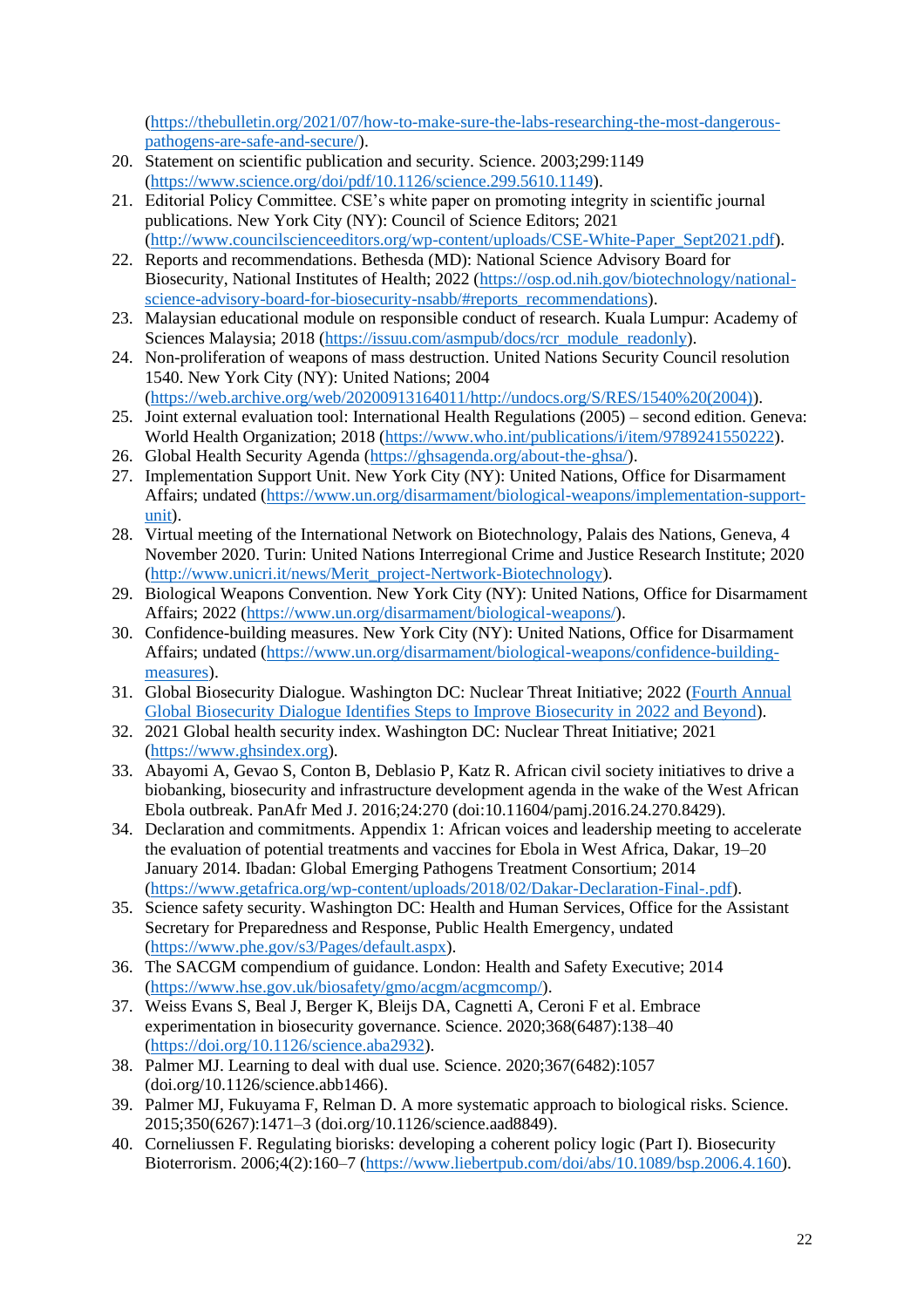- 41. Lentzos F. Regulating biorisks: developing a coherent policy logic (Part II). Biosecurity Bioterrorism. 2007;5(1):55–61 [\(https://doi.org/10.1089/bsp.2006.0025\)](https://doi.org/10.1089/bsp.2006.0025).
- 42. Challenges and opportunities for education about dual use issues in the life sciences. Washington DC: National Academies of Sciences; 2011 (https://doi.org/10.17226/12958).
- 43. Fostering integrity in research. Washington DC: National Academies of Sciences, Engineering and Medicine; 2017 (doi: https://doi.org/10.17226/21896).
- 44. Governance of dual use research in the life sciences. Washington DC: National Academies of Sciences, Engineering, and Medicine; 2018 [\(https://www.nap.edu/catalog/25154\)](https://www.nap.edu/catalog/25154).
- 45. Developing capacities for teaching responsible science in the MENA region: refashioning scientific dialogue. In cooperation with Bibliotheca Alexandrina, TWAS and The World Academy of Sciences. Washington DC: National Research Council of The National Academies; 2013 [\(https://www.nap.edu/catalog/18356/developing-capacities-for-teaching-responsible](https://www.nap.edu/catalog/18356/developing-capacities-for-teaching-responsible-science-in-the-mena-region)[science-in-the-mena-region\)](https://www.nap.edu/catalog/18356/developing-capacities-for-teaching-responsible-science-in-the-mena-region).
- 46. Actividades de educación y divulgación [Education and communication activities]. Buenos Aires: Ministry of External Relations, International Commerce and Culture; 2022 [\(https://www.cancilleria.gob.ar/es/iniciativas/ancaq/proyecto-nacional-de-educacion/actividades](https://www.cancilleria.gob.ar/es/iniciativas/ancaq/proyecto-nacional-de-educacion/actividades-de-educacion-y-divulgacion)[de-educacion-y-divulgacion\)](https://www.cancilleria.gob.ar/es/iniciativas/ancaq/proyecto-nacional-de-educacion/actividades-de-educacion-y-divulgacion).
- 47. Tri-agency framework: Responsible conduct of research: The interagency advisory panel on responsible conduct of research. Ottawa: Government of Canada (ethics.gc.ca).
- 48. Le Conseil national consultative pour la Biosécurité [National Consultative Council for Biosecurity]. Paris: General Secretariat for Defence and National Security; undated [\(http://www.sgdsn.gouv.fr/missions/lutter-contre-la-proliferation/le-conseil-national-consultatif](http://www.sgdsn.gouv.fr/missions/lutter-contre-la-proliferation/le-conseil-national-consultatif-pour-la-biosecurite-cncb/)[pour-la-biosecurite-cncb/\)](http://www.sgdsn.gouv.fr/missions/lutter-contre-la-proliferation/le-conseil-national-consultatif-pour-la-biosecurite-cncb/).
- 49. Chemical security online curriculum. Nairobi: Kenya Chemical Society; 2022 [\(https://learn.kenyachemicalsociety.org/\)](https://learn.kenyachemicalsociety.org/).
- 50. Lebanese Association for Biosafety, Biosecurity and Bioethics. Beirut [\(https://www.lbbba.org\)](https://www.lbbba.org/).
- 51. Chau DM, Chai LC, Azzam G, Chan SC, Ravoof TBSA, Normi YM et al. Malaysian educational module on responsible conduct of research. Kuala Lumpur: Academy of Sciences Malaysia; 2018.
- 52. Call for applications for ASEAN responsible conduct of research project. Kuala Lumpur: ASEAN Young Scientists Network; 2019 [\(https://aseanysn.org/blog/call-for-applications-for](https://aseanysn.org/blog/call-for-applications-for-asean-responsible-conduct-of-research-project)[asean-responsible-conduct-of-research-project\)](https://aseanysn.org/blog/call-for-applications-for-asean-responsible-conduct-of-research-project).
- 53. Biosecurity Office International. Bilthoven: Rijksinstituut voor Volksgezondheid en Milieu; 2021 [\(https://www.bureaubiosecurity.nl/en/news/biosecurity-office-international-2\)](https://www.bureaubiosecurity.nl/en/news/biosecurity-office-international-2).
- 54. Whitby S, Novossiolova T, Walther G, Dando M. Preventing biological threats: What you can do: A guide to biological security issues and how to address them. Bradford: University of Bradford; 2015 [\(http://hdl.handle.net/10454/7821\)](http://hdl.handle.net/10454/7821).
- 55. Novossiolova T. Biological security education handbook: The power of team-based learning. Bradford: University of Bradford; 2016 [\(https://www.bradford.ac.uk/media](https://www.bradford.ac.uk/media-v8/site/news/archive/Biological-Security-Education-Handbook-The-Power-of-Team-Based-Learning-(PDF,-429kb).pdf)[v8/site/news/archive/Biological-Security-Education-Handbook-The-Power-of-Team-Based-](https://www.bradford.ac.uk/media-v8/site/news/archive/Biological-Security-Education-Handbook-The-Power-of-Team-Based-Learning-(PDF,-429kb).pdf)[Learning-\(PDF,-429kb\).pdf\)](https://www.bradford.ac.uk/media-v8/site/news/archive/Biological-Security-Education-Handbook-The-Power-of-Team-Based-Learning-(PDF,-429kb).pdf).
- 56. Biological and chemical security project. Strengthening the chemical and biological weapons conventions. London: London Metropolitan University; 2021 [\(https://www.londonmet.ac.uk/research/research-initiatives/policy-engagement/biological-and](https://www.londonmet.ac.uk/research/research-initiatives/policy-engagement/biological-and-chemical-security-project/)[chemical-security-project/\)](https://www.londonmet.ac.uk/research/research-initiatives/policy-engagement/biological-and-chemical-security-project/).
- 57. Middle East and North Africa Community of Practice for Biological and Chemical Safety and Security [\(https://bccompass.org\)](https://bccompass.org/).
- 58. Mexican Biosafety Association (AMEXBIO) [\(https://internationalbiosafety.org/ifba\\_members/mexican-biosafety-association-amexbio/\)](https://internationalbiosafety.org/ifba_members/mexican-biosafety-association-amexbio/).
- 59. Moroccan Biosafety Association [\(http://www.mobsa.org\)](http://www.mobsa.org/).
- 60. Khan T, Tanveer F, Muhammad J. Improving Biosecurity in Pakistan: Current Efforts, Challenges, and Recommendations on a Multidimensional Management Strategy. Health Security. 2021; 19(3):254–261 [\(http://doi.org/10.1089/hs.2020.0050\)](http://doi.org/10.1089/hs.2020.0050).
- 61. Official Journal of the European Union. Council Decision (CFSP) 2019/1296 of 31 July 2019 in support of strengthening biological safety and security in Ukraine in line with the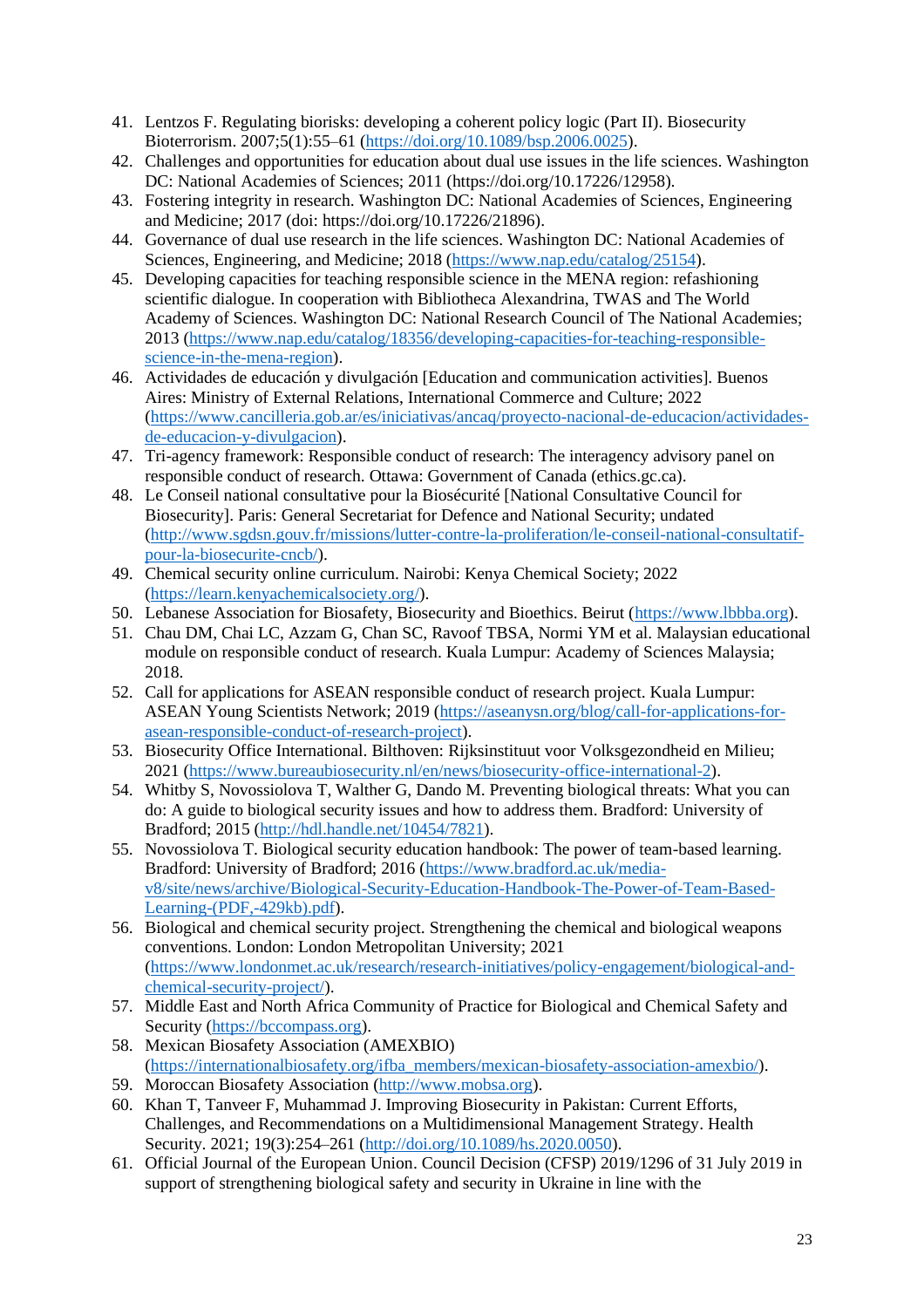implementation of United Nations Security Council Resolution 1540 (2004) on non-proliferation of weapons of mass destruction and their means of delivery. L 204/29–35 [\(https://eur](https://eur-lex.europa.eu/legal-content/EN/TXT/PDF/?uri=CELEX:32019D1296&from=EN)[lex.europa.eu/legal-content/EN/TXT/PDF/?uri=CELEX:32019D1296&from=EN\)](https://eur-lex.europa.eu/legal-content/EN/TXT/PDF/?uri=CELEX:32019D1296&from=EN).

62. International Network on Biotechnology (INB) [\(https://unicri.it/international-network](https://unicri.it/international-network-biotechnology-inb)[biotechnology-inb\)](https://unicri.it/international-network-biotechnology-inb).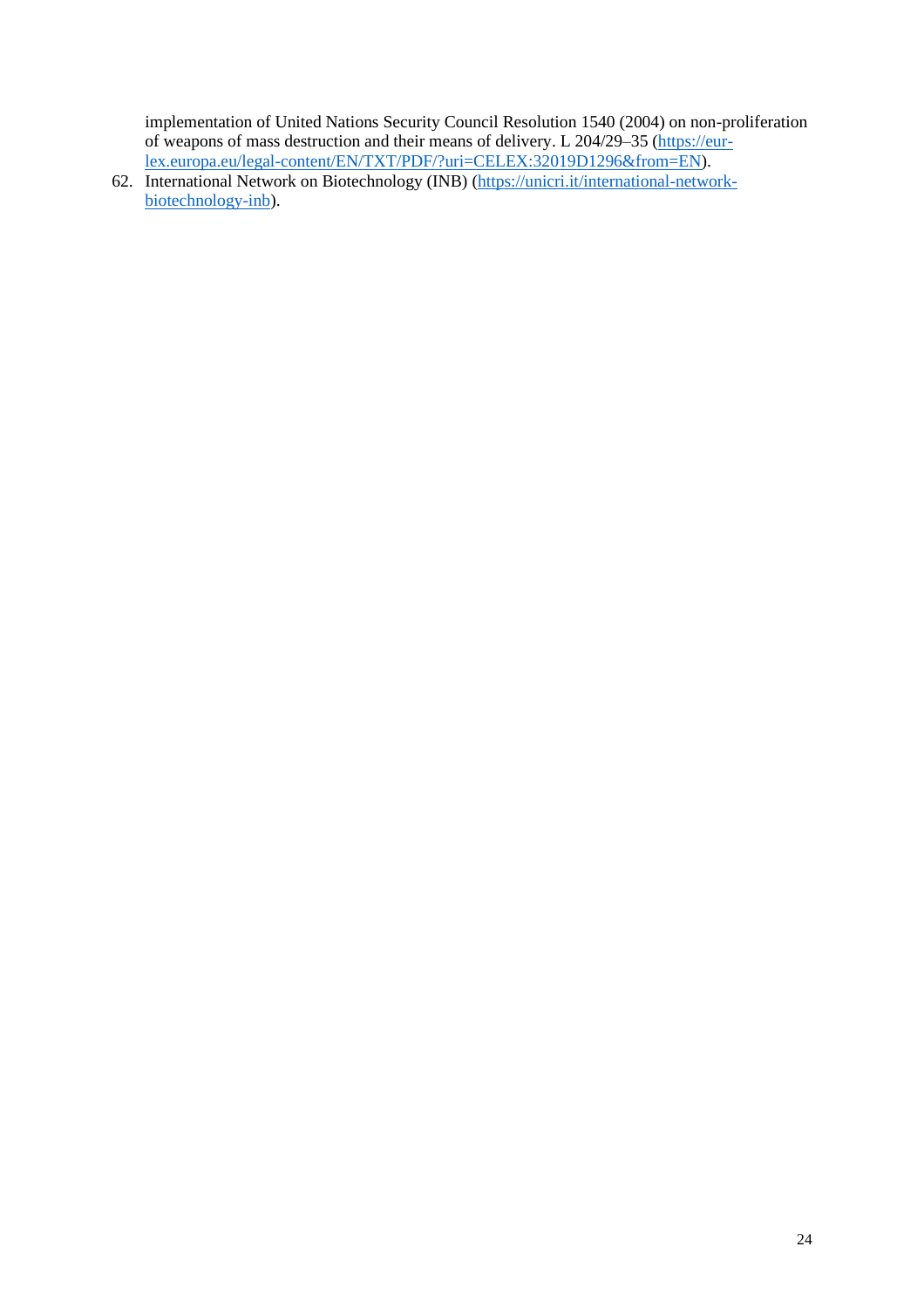# <span id="page-30-0"></span>**Annex. Working groups and rapporteurs**

The following individuals participated in their personal capacity in one or more of the working group meetings. Not all the views contained within this report necessarily reflect those of individual participants or their respective institutions.

Rapporteurs are indicated with an asterix (\*).

### **Working group 1**

- Francoise Baylis, University Research Professor, Dalhousie University, Halifax, Nova Scotia, Canada
- Kavita Berger, Director, Board on Life Sciences, The National Academies of Sciences, Engineering, and Medicine, Washington (DC), United States of America (USA)
- Anita Cicero, Deputy Director, Johns Hopkins Center for Health Security, Senior Scientist, Environmental Health and Engineering, Johns Hopkins Bloomberg School of Public Health, WHO Collaborating Centre for Global Health Security, Baltimore, MD, USA
- Malcolm Dando, Emeritus Professor, School of Social Sciences, Faculty of Management, Law and Social Sciences University of Bradford, Bradford, United Kingdom
- Ben Durham, Chief Director, Bio-Innovation Department of Science and Innovation, South African Department of Science and Technology, Pretoria, South Africa
- Claudia I. Emerson, Director, Institute on Ethics and Policy for Innovation, Associate Professor, Department of Philosophy, Associate Member, Department of Medicine, McMaster University, Hamilton, Ontario, Canada
- Gregory Koblentz, Associate Professor and Director Biodefense Graduate Program, George Mason University's Schar School of Policy and Government, Fairfax, Virginia, USA
- Filippa Lentzos\*, Senior Research Fellow, Department of Global Health & Social Medicine and the Department of War Studies, King's College London, London, United Kingdom; Associate Senior Researcher at the Stockholm International Peace Research Institute, Stockholm, Sweden
- Ori Lev, Senior Lecturer, Department of Public Policy and Administration, Sapir College, Western Negev, Israel
- Poh Lian Lim, Director, High Level Isolation Unit, National Centre for Infectious Diseases, Senior Consultant, Communicable Disease Division, Ministry of Health, Singapore, Head, Travellers' Health & Vaccination Clinic, Tan Tock Seng Hospital, Adj Associate Professor, LKC School of Medicine, Nanyang Technological University, Singapore, Clinical Associate Professor, YLL School of Medicine, (Adjunct) SSH School of Public Health, National University of Singapore, Singapore
- Aparna Mukherjee, Scientist E Indian Council of Medical Research (ICMR) New Delhi, India
- Mu-ming Poo, Member Chinese Academy of Science Beijing, China
- Jean-Claude Sarron, Fonctionnaire de sécurité défense, Inserm, Département des Partenariats et des Relations Extérieures, Paris, France

### **Working group 2**

- Halima Benbouza, Director, National Council of Scientific Research and Technologies, Algiers and Institute of Veterinary Sciences and Agronomic Sciences, Université Batna-1, Batna, Algeria
- Anita Cicero\*, Deputy Director, Johns Hopkins Center for Health Security, Senior Scientist, Environmental Health and Engineering, Johns Hopkins Bloomberg School of Public Health, WHO Collaborating Centre for Global Health Security, Baltimore, MD, USA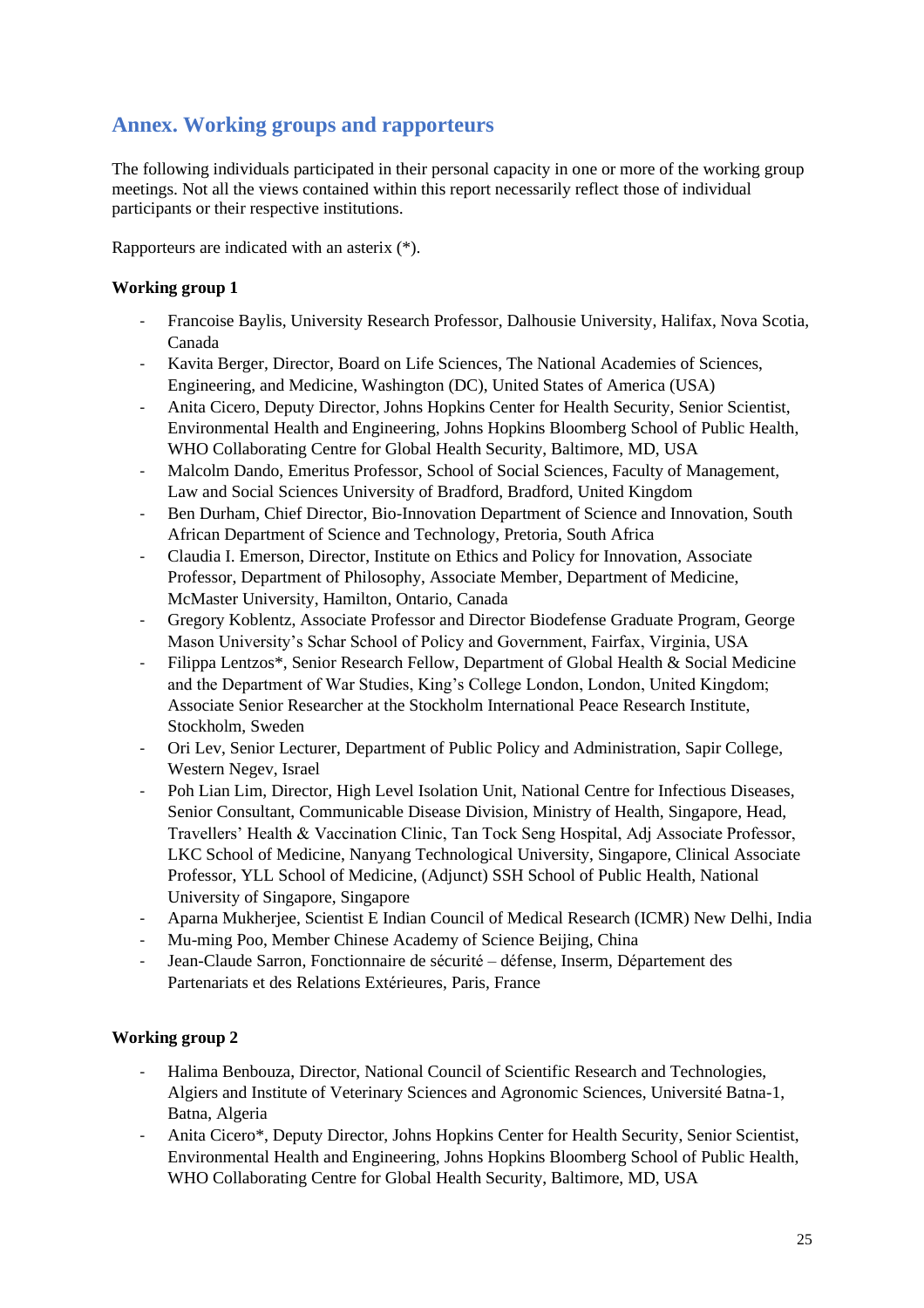- Malcolm Dando, Emeritus Professor, School of Social Sciences, Faculty of Management, Law and Social Sciences University of Bradford, Bradford, United Kingdom
- Ursula Jenal, manager and founder, Jenal & Partners Biosafety Consulting, Rheinfelden, Switzerland
- Gregory Koblentz, Associate Professor and Director Biodefense Graduate Program, George Mason University's Schar School of Policy and Government, Fairfax, Virginia, USA
- Filippa Lentzos, Senior Research Fellow, Department of Global Health & Social Medicine and the Department of War Studies, King's College London, London, United Kingdom; Associate Senior Researcher at the Stockholm International Peace Research Institute, Stockholm, Sweden
- Artwell Nhemachena, Senior Lecturer Sociology Department University of Namibia, Windhoek, Namibia Research Fellow at the University of South Africa Lecturer
- Megan J. Palmer, Executive Director, Bio Policy & Leadership Initiatives, Adjunct Professor, Department of Bioengineering, Affiliate, Center for International Security and Cooperation, Freeman Spogli Institute for International Studies, Stanford University, Stanford, California, USA
- Elias Rahal, Associate Professor, Department of Experimental Pathology, Immunology and Microbiology American University of Beirut, Beirut, Lebanon
- Katarina Timofeev, Programme officer, Life Sciences Molecular and Organismic Biology, German Research Foundation
- David Ulaeto, Principal Scientist, CBR Division, Defense Science and Technology Laboratory, Porton Down, Salisbury SP4 0JQ, United Kingdom
- Lane Warmbrod, Senior Analyst, Research Associate, Johns Hopkins Center for Health Security, Baltimore, MD, USA
- Jianwei Wang, Professor (Virology) and Vice President (Research), Chinese Academy of Medical Sciences and Peking Union Medical College, Beijing, China

## **Working group 3**

- Halima Benbouza, Director, National Council of Scientific Research and Technologies, Algiers and Institute of Veterinary Sciences and Agronomic Sciences, Université Batna-1, Batna, Algeria
- Louise Bezuidenhout, Departmental lecturer, Department for Continuing Education at University of Oxford and University of Cape Town, Cape Town, South Africa
- Lay Ching Chai, Head of Centre of Research Services, Senior Lecturer at Institute of Biological Sciences, Faculty of Science, Coordinator of the INFRA Microbiology Laboratory, Centre of Research Services, University of Malaya. Chairperson, Young Scientists Network-Academy of Sciences Malaysia (YSN-ASM)
- Anissa Chouikha, Assistant Professor in Virology, Laboratory of Clinical Virology, Institut Pasteur de Tunis, Tunisia
- Malcolm Dando, Emeritus Professor, School of Social Sciences, Faculty of Management, Law and Social Sciences University of Bradford, Bradford, United Kingdom
- Daniel Feakes, Chief, Implementation Support Unit (ISU) of the Biological Weapons Convention (BWC) Geneva, Switzerland
- Rory Alexander Hamilton, Biosecurity Analyst, the United Nations Interregional Crime and Justice Research Institute (UNICRI), Turin, Italy
- Alastair Hay, Professor (Emeritus) of Environmental Toxicology, Leeds Institute of Cardiovascular and Metabolic Medicine (LICAMM) Institute, School of Medicine, University of Leeds, Leeds, United Kingdom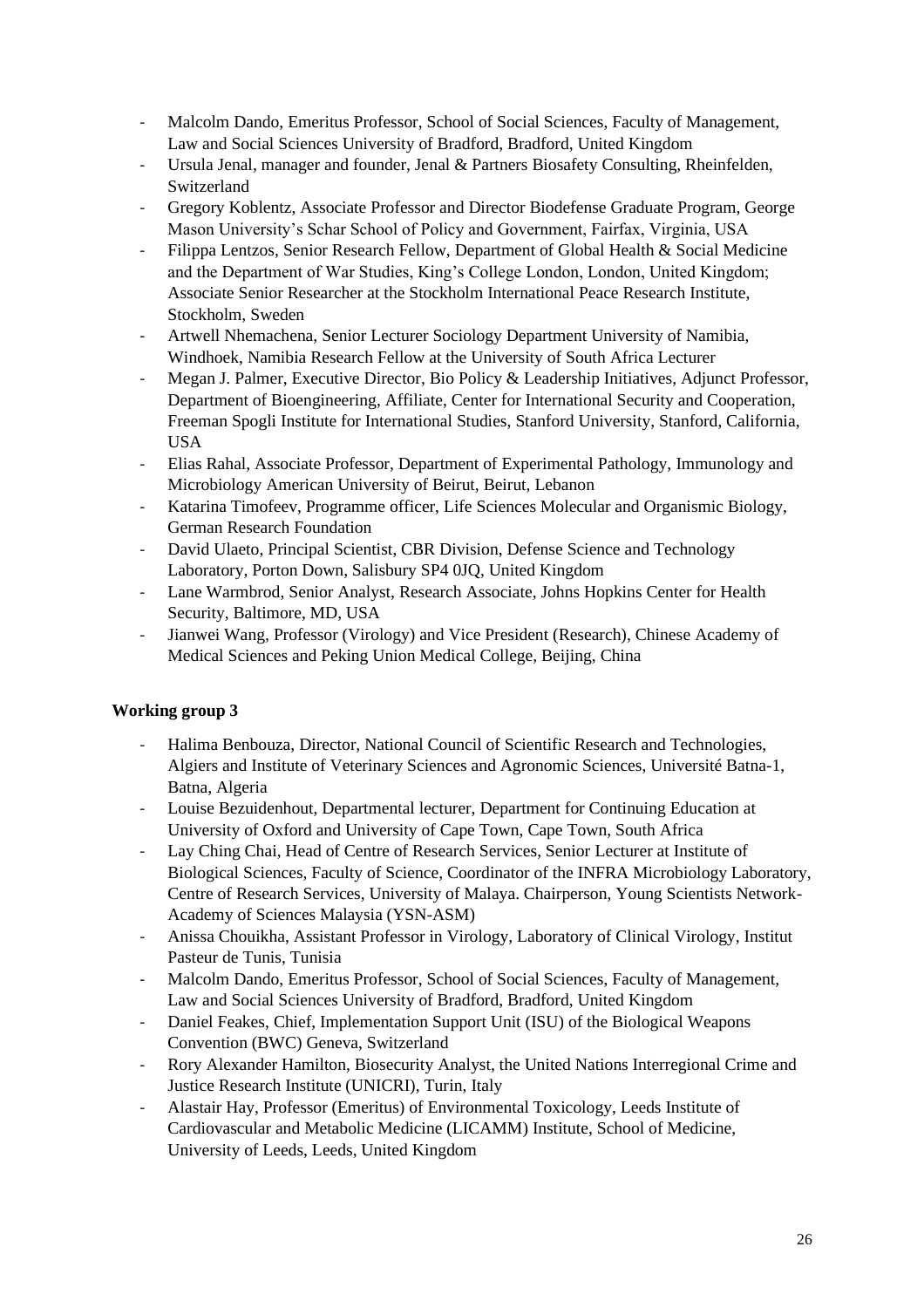- Zabta K. Shinwari T.I., President, National Council for Tibb, Vice Chairman, World Commission on the Ethics of Scientific Knowledge and Technology, Treasurer, The Association of Academies and Societies of Sciences in Asia, Fellow, Pakistan & Islamic World Academy of Sciences, Association of Academies and Societies of Sciences in Asia, Islamabad, Pakistan
- Sana Masmoudi, Responsable Contrôle Qualité, Institut Pasteur de Tunis, Tunisie
- Francesco Marelli Caltarossa, Head, Knowledge Center SIRIO on Technology and Security United Nations, The United Nations Interregional Crime and Justice Research Institute (UNICRI), Turin, Italy
- Peter McGrath, Coordinator, The InterAcademy Partnership (IAP), Trieste, Italy
- Elias Rahal, Associate Professor, Department of Experimental Pathology, Immunology and Microbiology American University of Beirut, Beirut, Lebanon
- Brian Rappert, Professor, Department of Sociology, Philosophy, and Anthropology University of Exeter, Exeter EX4 4RJ, United Kingdom
- James Revill\*, Programme Lead, Weapons of Mass Destruction Programme, United Nations Institute for Disarmament Research, Geneva, Switzerland
- Samuel Ujewe, Senior Research Ethics Advisor, Science Policy Branch, Canadian Institutes of Health Research, Government of Canada, Ottawa, Canada
- Lane Warmbrod, Senior Analyst, Research Associate, Johns Hopkins Center for Health Security, Baltimore, MD, USA

### **Working group 4**

- Francoise Baylis, University Research Professor, Dalhousie University, Halifax, Nova Scotia, Canada
- Halima Benbouza, Director, National Council of Scientific Research and Technologies, Algiers and Institute of Veterinary Sciences and Agronomic Sciences, Université Batna-1, Batna, Algeria
- Anita Cicero, Deputy Director, Johns Hopkins Center for Health Security, Senior Scientist, Environmental Health and Engineering, Johns Hopkins Bloomberg School of Public Health, WHO Collaborating Centre for Global Health Security, Baltimore, MD, USA
- Malcolm Dando, Emeritus Professor, School of Social Sciences, Faculty of Management, Law and Social Sciences University of Bradford, Bradford, United Kingdom
- Alastair Hay, Professor (Emeritus) of Environmental Toxicology, Leeds Institute of Cardiovascular and Metabolic Medicine (LICAMM) Institute, School of Medicine, University of Leeds, Leeds, United Kingdom
- Gregory Koblentz, Associate Professor and Director Biodefense Graduate Program, George Mason University's Schar School of Policy and Government, Fairfax, Virginia, USA
- Filippa Lentzos\*, Senior Research Fellow, Department of Global Health & Social Medicine and the Department of War Studies, King's College London, London, United Kingdom; Associate Senior Researcher at the Stockholm International Peace Research Institute, Stockholm, Sweden
- Megan J. Palmer, Executive Director, Bio Policy & Leadership Initiatives, Adjunct Professor, Department of Bioengineering, Affiliate, Center for International Security and Cooperation, Freeman Spogli Institute for International Studies, Stanford University, Stanford, California, USA
- Elias Rahal, Associate Professor, Department of Experimental Pathology, Immunology and Microbiology American University of Beirut, Beirut, Lebanon
- Jean-Claude Sarron, Fonctionnaire de sécurité défense, Inserm, Département des Partenariats et des Relations Extérieures, Paris, France